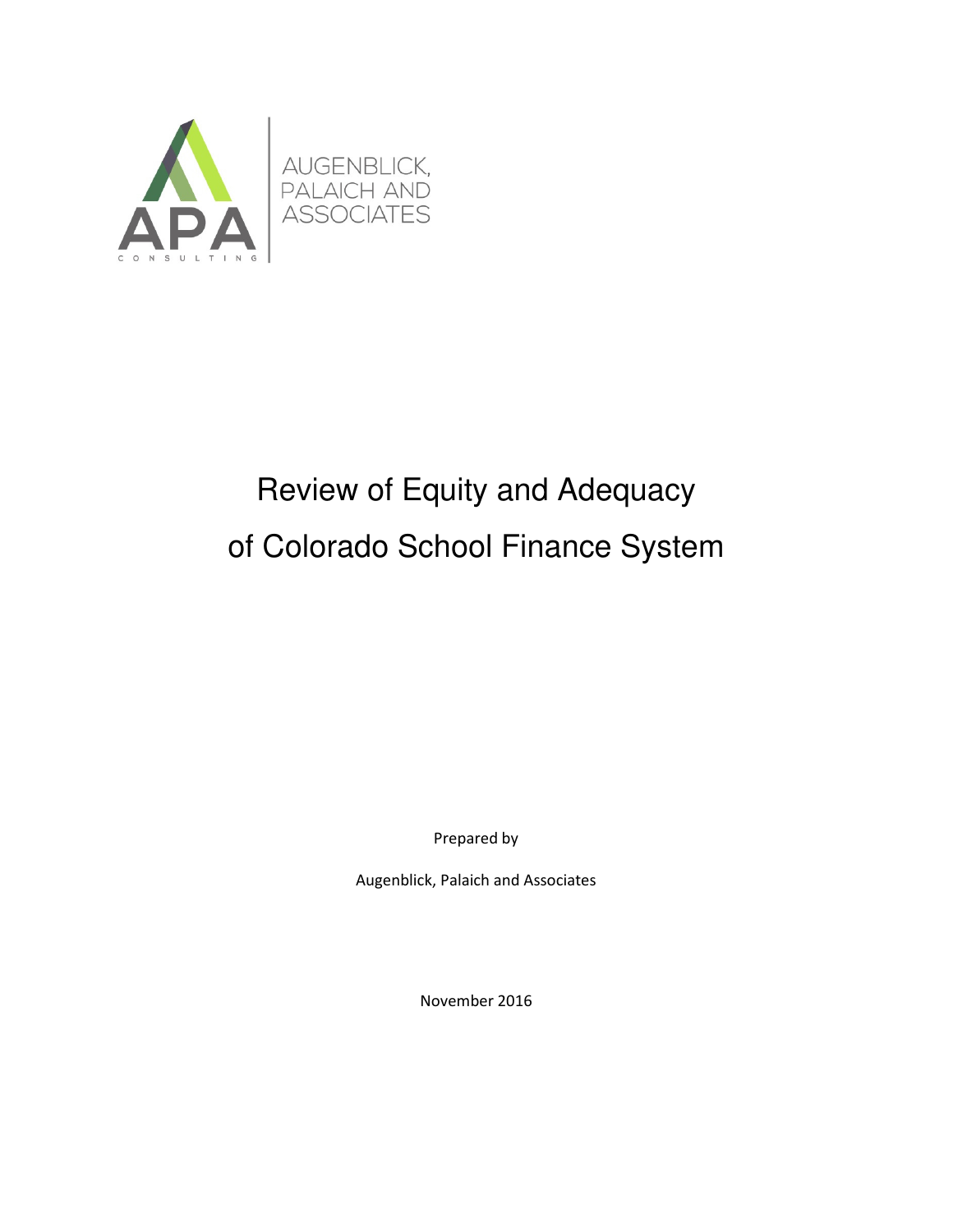# **Executive Summary**

CSFP has regularly promoted principles of a strong state school finance system:

- The system must be "adequate," allowing students, teachers, schools, and districts to meet all state standards;
- A system must be equitable for students and taxpayers;
- A system must be "sustainable," which is defined by consistent and reliable revenue; and
- The system must be adaptable to new statutes and expectations.

In the summer of 2016, the Colorado School Finance Project (CSFP) started a detailed study of Colorado's funding system, including both equity and adequacy research and an evaluation of the structure of the state's current funding formula to contribute to CSFP's ongoing discussion of how Colorado's school funding system measures up to these principles. Augenblick, Palaich and Associates (APA) worked with CSFP to complete the study and this report presents the findings from this work.

### **Equity**

While there are many ways of looking at equity (horizontal, vertical and taxpayer equity), for this report, the equity analysis was more limited in scope and focused on understanding the cost pressures faced by districts due to differences in the types of students they serve (student need), as well as differences in their capacity to raise funds and the burden placed on taxpayers. It is a descriptive analysis of the variation found between the 178 school districts in the state.

The equity study showed that districts face very different cost pressures based on the characteristics of their student populations. They also differ in capacity to both raise funds, and the burden it places on their taxpayers. The current funding structure ensures that communities, and thus taxpayers, pay very different rates to provide: 1) the Total Program identified by the state, 2) override dollars for students, and 3) bond dollars for their communities. When communities do try to raise additional revenues they have widely varying capacity to raise dollars due to large differences in local wealth. The state provides almost no support for the raising of these dollars. In the case of overrides, communities with higher property wealth are more likely to have passed overrides, and these overrides provide a higher rate of additional funds than the districts with less property wealth.

### **Professional Judgment Approach to Developing a Base Cost**

The professional judgment approach (PJ) relies on the expertise of Colorado educators to identify the resources needed in representative schools and districts to ensure all students, teachers, schools, and districts can meet state standards. Panelists were asked to use their education experience and knowledge to work with other educators to identify the types of personnel, programs and interventions needed. Multiple levels of PJ panels were used to identify the resources needed including: three schoollevel panels based on grade level (elementary, middle, and high school); one district-level panel; one statewide panel and one Chief Financial Officers (CFO) panel. Each panel reviewed the work of preceding panels.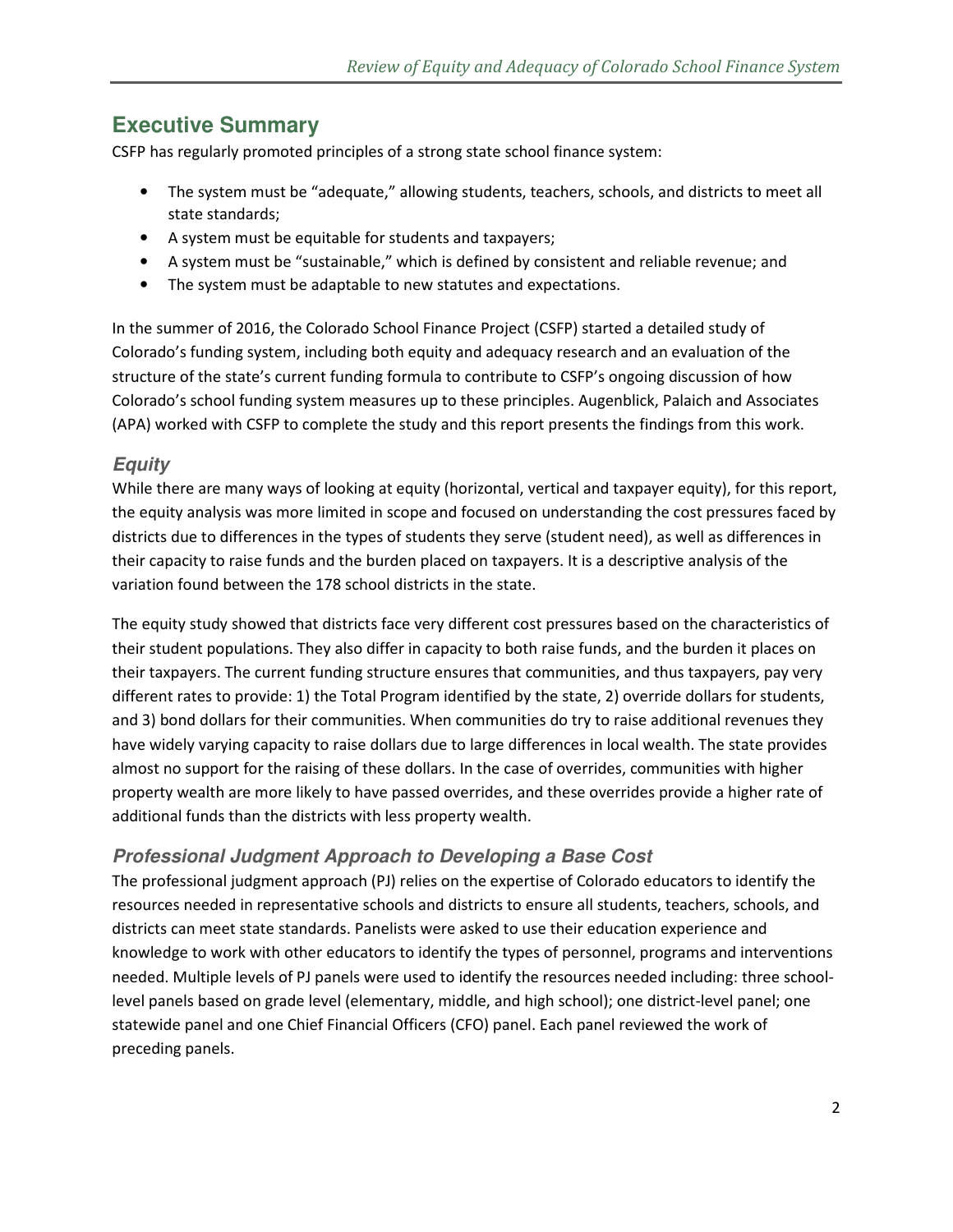### **Key Resources Identified**

While panels varied in the resources they identified as necessary for an adequate educational program, several key recommendations were common across panels:

- Small class sizes, with student-to-teacher ratios of 15:1 in kindergarten through grade two, 18:1 in grades two and three, and 20:1 in grades four and five, and then 25:1 in secondary grades;
- Time for teacher planning, collaboration, and professional development, both outside of the regular school day and embedded with instructional coaches and education technology specialists in the school;
- Instructional support for students, including teacher tutors/interventionists;
- A comprehensive special education student identification team that includes a special education teacher, occupational therapist, and speech pathologist;
- A high level of student support (counselors, social workers, and behavior specialists);
- Sufficient administrative support in the form of assistant principals to allow for required staff evaluations, and assessment/data coordinators to manage assessment requirements and allow for data-driven decision making;
- Additional programs, including extended day and summer school to fulfill READ Act requirements; homework help and bridge programs for entering students at the secondary level;
- Technology-rich learning environments, including 1:1 student devices in 3<sup>rd</sup> through 12<sup>th</sup> grades, and associated IT support; and
- Security personnel to ensure a safe school environment.

### **Total Base Cost**

The study team calculated a single school-level base cost figure by combining a school-level cost of \$8,898 across all grade levels and the district-level cost figure of \$2,105, for a total base cost of \$11,004.

Two adjustments were then made to this figure to account for: 1) the size of the representative schools and district used, and 2) the use of statewide average salaries. The final adjusted figure was therefore \$9,202.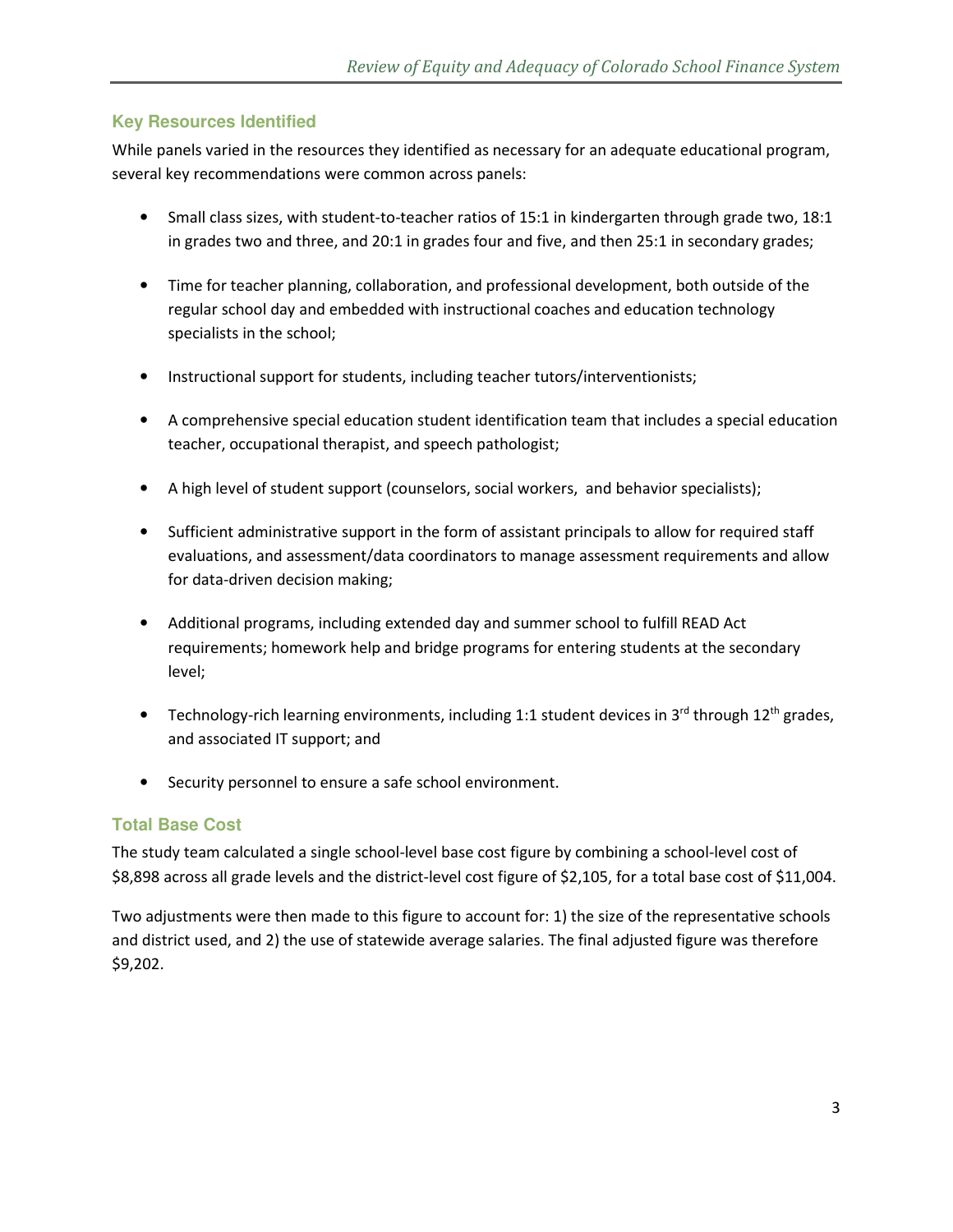| <b>Table 3.15</b>                            |
|----------------------------------------------|
| <b>Professional Judgment Total Base Cost</b> |

| Base                             |          |
|----------------------------------|----------|
| Raw                              | \$11,004 |
| <b>Adjusted for size and COL</b> | \$9,202  |

### **Comparison to the 2011 Adequacy Study and 2013 Update**



well as the 2013 update study. The figures from the 2011 and 2013 work were adjusted by inflation to put them in 2014-15 dollars using the Consumer Price Index for Denver-Boulder-Greeley from the Bureau of Labor and Statistics.

**Table 3.16 Professional Judgment Base Cost Comparison** 

|                  |         | 2011 Study, inflated   2013 Update, inflated | 2016 Study |
|------------------|---------|----------------------------------------------|------------|
| <b>Base Cost</b> | \$8,262 | \$8.675                                      | \$9.202    |

Put in comparable terms, the base costs increased between 2011 and 2016. Differences in costs between the 2011 and 2013 update figures were attributed to new state requirements or increases in clarity that occurred between the two studies, including:

- Passage of the READ Act to replace the Colorado Basic Literacy Act (CBLA);
- Changes to assessments, including methods of administration and number required;
- Increased clarity around SB191;

 $21$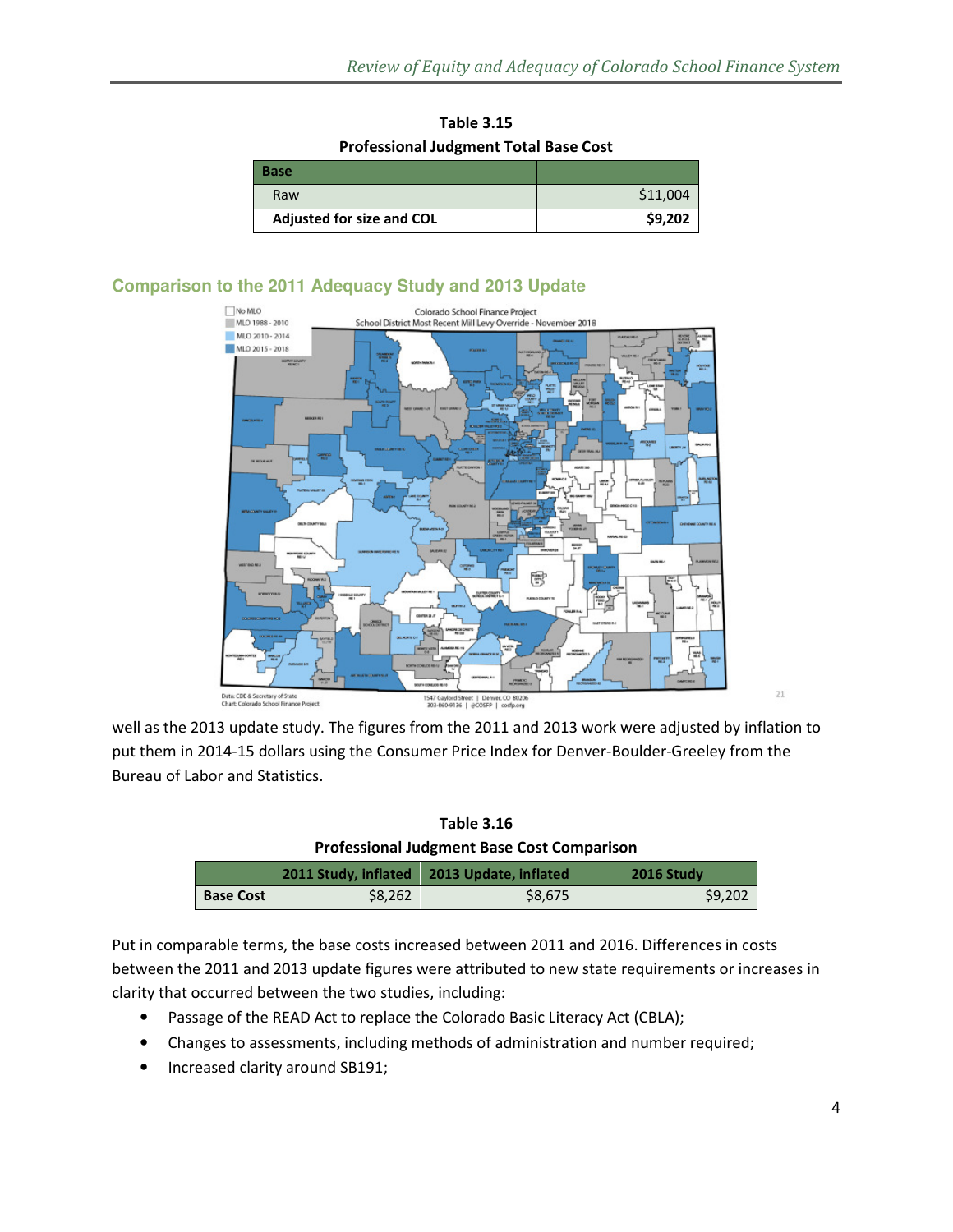- Changes in Accountability, specifically related to turnaround schools; and
- Changes to NCLB, specifically the granting of the state waiver.

Further understanding and revisions to expectations then occurred between the 2013 update and the current study, including:

- Greater clarity around the requirements of the READ Act, leading to extended day and summer school for an expected ten percent of elementary school students;
- Statewide use of PARCC and CMAS assessments; lower statewide scores on PARCC caused further concern about students meeting performance expectations, and led panelists to recommend increased instructional support for students;
- The release of graduation guidelines that have prompted the need for additional instructional staffing to offer a robust program;
- The passage of the Every Student Succeeds Act (ESSA), which replaced NCLB; and
- The Claire Davis Safety Act, which makes school districts legally responsible for incidents of school violence. The Claire Davis Safety Act amended the "Colorado Governmental Immunity Act" to recognize that a duty of reasonable care exists with respect to public school districts, charter schools, and their employees to exercise reasonable care to protect students, faculty, staff, and others from harm that is reasonably foreseeable while such students, faculty, staff, and others are within the school facilities or are participating in school-sponsored activities.<sup>1</sup> This led to panelists to recommend increases in both safety personnel, as well as student support staff to identify potential risks.

#### **Special Needs Resources**

The PJ approach was used to develop a new base cost; additional adjustments, or weights, were also needed to provide the resources to serve special needs populations. APA considered three sources of information for this examination: (1) results from a district survey regarding needed interventions for atrisk and ELL students; (2) resources identified by panelists to serve special education, at-risk, ELL, and gifted students during the CSFP adequacy update in 2011, the last time resources for special needs populations in Colorado were reviewed; and 3) comparison information from adequacy studies conducted across the country.

The responses from districts in the survey and the resources identified by the panelists were generally consistent. Additionally, the weights derived for the resources identified by the panelists in the 2011 study were generally well within the range identified by other adequacy studies from across the country. Therefore, the study team recommended using the special education, at-risk, and gifted weights from the prior study. The study team also recommended increasing the weight for ELL students to be more in line with national results and to allow for the interventions suggested with the recent survey results.

The student weights recommended by the study team are summarized in Table 4.10 below.

 $\overline{\phantom{0}}$ 

 $<sup>1</sup>$  SB 15-213 Summary</sup>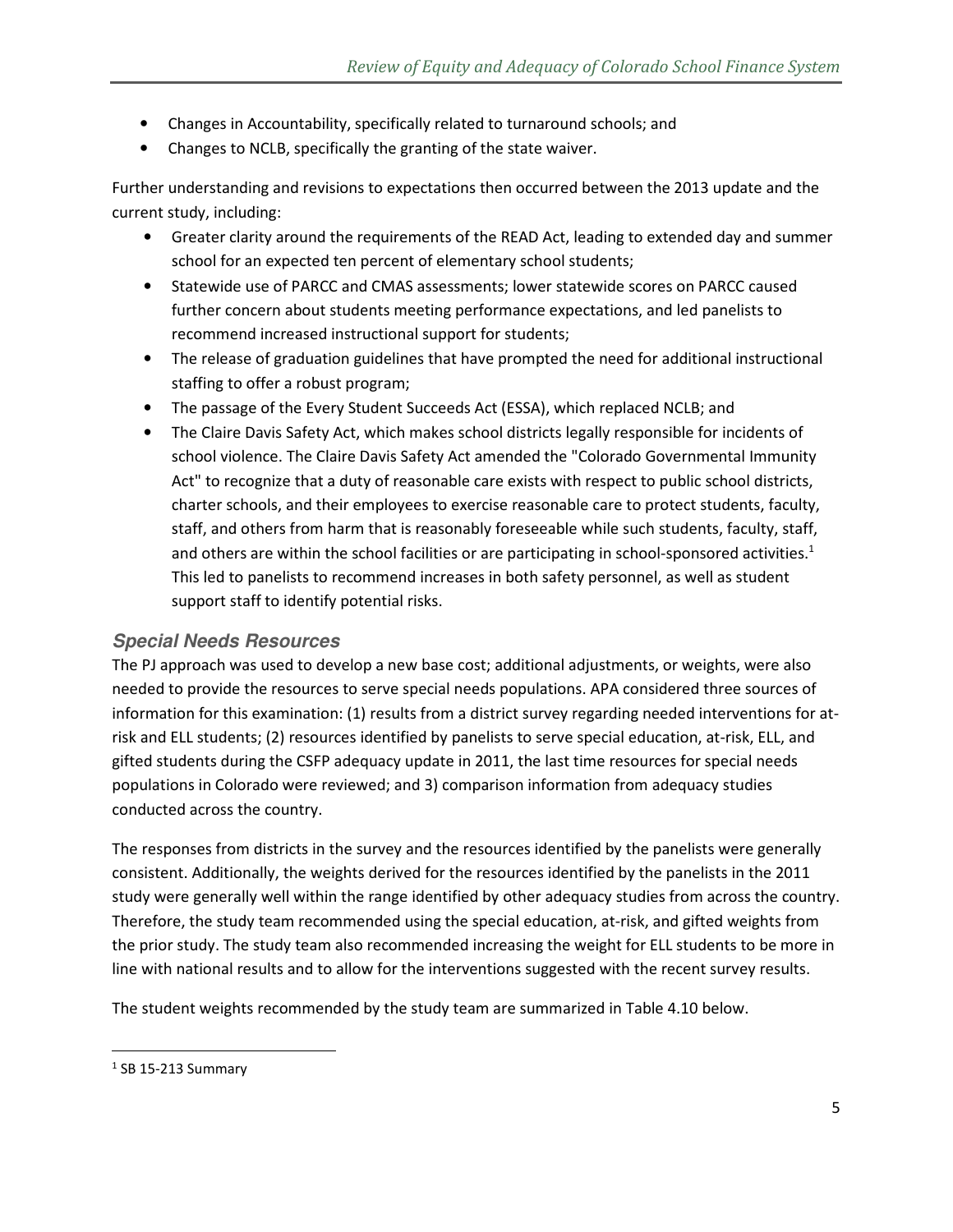| <b>District</b><br><b>Size</b> | <b>Special</b><br><b>Education,</b><br><b>Mild</b> | <b>Special</b><br><b>Education,</b><br><b>Moderate</b> | <b>Special</b><br><b>Education,</b><br><b>Severe</b> | <b>At-Risk</b> | <b>ELL</b> | <b>Gifted</b> |
|--------------------------------|----------------------------------------------------|--------------------------------------------------------|------------------------------------------------------|----------------|------------|---------------|
| 156                            | 1.24                                               | 2.37                                                   | 6.96                                                 | 0.35           | 0.60       | 0.30          |
| 495                            | 1.08                                               | 2.15                                                   | 6.61                                                 | 0.35           | 0.60       | 0.30          |
| 1,790                          | 0.93                                               | 1.93                                                   | 5.2                                                  | 0.35           | 0.50       | 0.25          |
| 5,050                          | 0.82                                               | 1.77                                                   | 5.2                                                  | 0.35           | 0.50       | 0.25          |
| 13,275                         | 0.73                                               | 1.69                                                   | 5.2                                                  | 0.35           | 0.50       | 0.25          |
| 43,865                         | 0.73                                               | 1.69                                                   | 5.2                                                  | 0.35           | 0.50       | 0.25          |

**Table 4.10 Special Needs Weights by Size** 

# **Implementing a Funding Formula**

Often in adequacy study reports, comparisons are made between the current funding/expenditure levels and the adequacy estimates. The CSFP and APA feel that given other work being done around the state, that approach is not appropriate at this time. Instead, this chapter describes the various decisions that need to be made in order to design a comprehensive student-based school funding system. For each decision, the report discusses recommendations based on the experience of the study team and input from the PJ panelists

Below we discuss the dynamics of a school funding system with a focus on the funding that goes through a state's funding formula. Other aspects of a funding system would include categorical funding including transportation, capital funding, and overrides. This section only examines override funding but does not address the other areas.

A school finance formula can be thought of as a two-stage system. The first stage determines the amount of dollars needed for each district to ensure students can meet all state standards. The second stage determines the state and local share of dollars required for each district to raise the needed funding. The rest of this section discusses the decisions that need to be made to design a system based on the information in this study, focusing on factors that likely impact district costs but are outside of the control of the district.

# **Determining Needed Student Funding for Districts**

As has been mentioned previously, Colorado's current funding formula creates a Total Program Funding amount for each district by considering student count, at-risk students, size, and cost of living. Additional funding is provided for special education, ELL, and gifted and talented through categorical programs. This study examined the resources needed for all of the student needs currently funded either through the formula or categoricals. In order to utilize the figures in this report the student count needs to be determined and applied to each figure.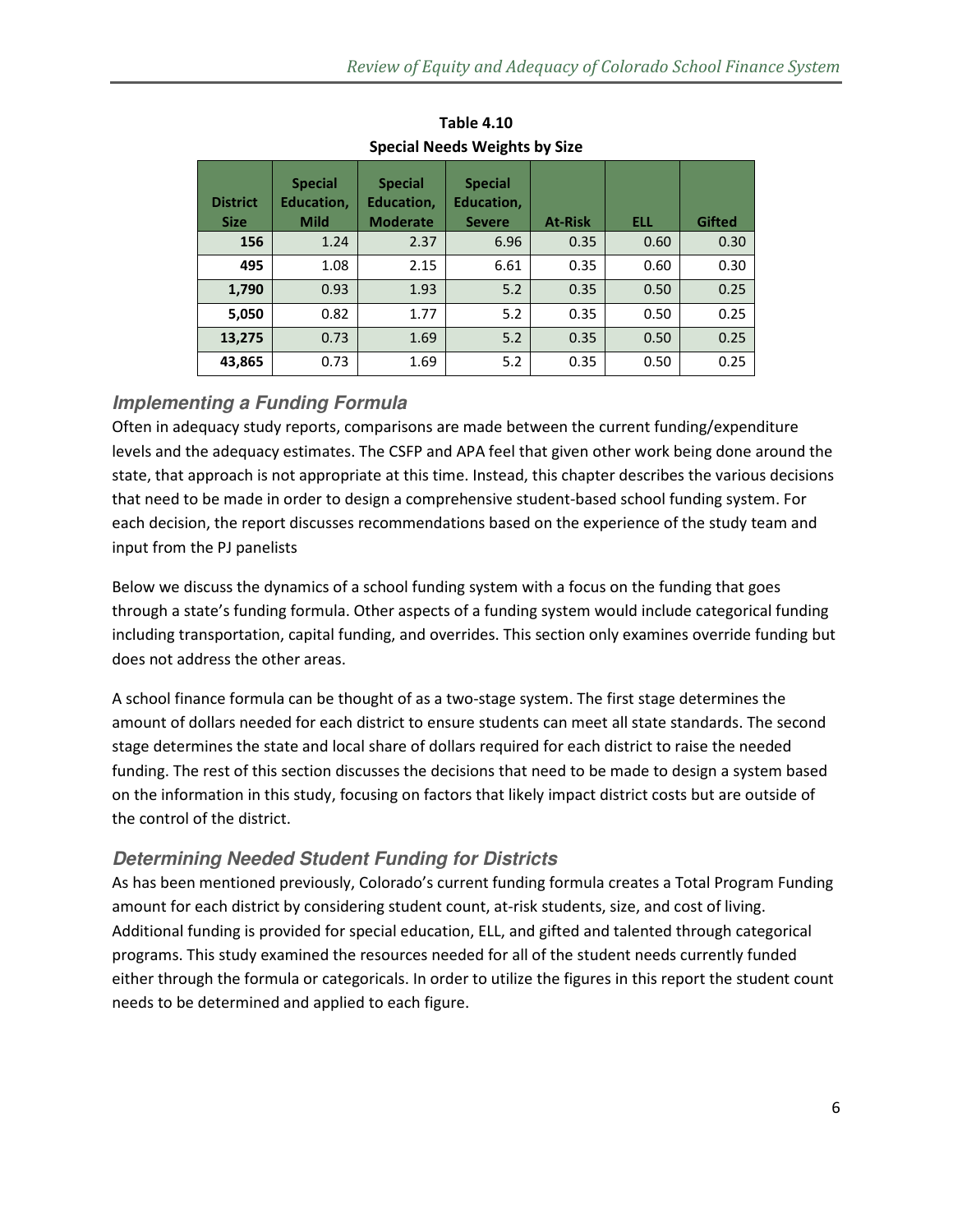### **Student Characteristic Differences**

#### *Student Counts*

#### Student Count – Base Cost

Colorado currently uses a single day count held on the first day of October to identify the funded students for each district. The count is then applied in a number of different ways within the funding formula, each of which needs to be considered in the design of a new formula.

### Declining Enrollment

Currently districts with shrinking enrollments receive a declining enrollment adjustment. The districts with declining enrollments are funded at a figure that takes into account student counts of past years, averaging student counts to allow for a smoother funding transition. Declining enrollment adjustments work to lessen the impact of student changes since it can be difficult for schools to eliminate costs at the same rate as student decline. This study would encourage continued use of a declining enrollment adjustment in some form.

### Online and ASCENT Students

Currently, online and ASCENT students are funded at a fixed per student amount across the state and do not receive the adjusted funding provided for size or cost of living. The figure is higher than the base cost figure but lower than districts adjusted per student amounts. A new formula will need to determine how to fund the online and ASCENT students. This study did not examine these costs specifically.

#### Kindergarten

Presently, Colorado kindergarten students identified in the October count are considered only .58 FTE. The panelists throughout the adequacy study identified the need for full-day kindergarten and this study would recommend fully funding these students as whole 1.0 FTEs.

#### *Special Needs Adjustments*

#### At-Risk – .35 Adjustment

Currently, Colorado estimates at-risk counts for school districts by the count of students eligible for freepriced lunch and the addition of a limited number of ELL students. The panelists suggested using students eligible for both free- and reduced-price lunch for funding. This would be consistent with many other states and is recommended by this study. With the addition of an ELL weight in the formula, the small number of ELL students in the current count could be excluded from the at-risk funding formula.

The funding for at-risk students is currently set at .12 for most at-risk students, with the weight applied to a district's cost of living and size adjusted per student funding amount. Districts with above average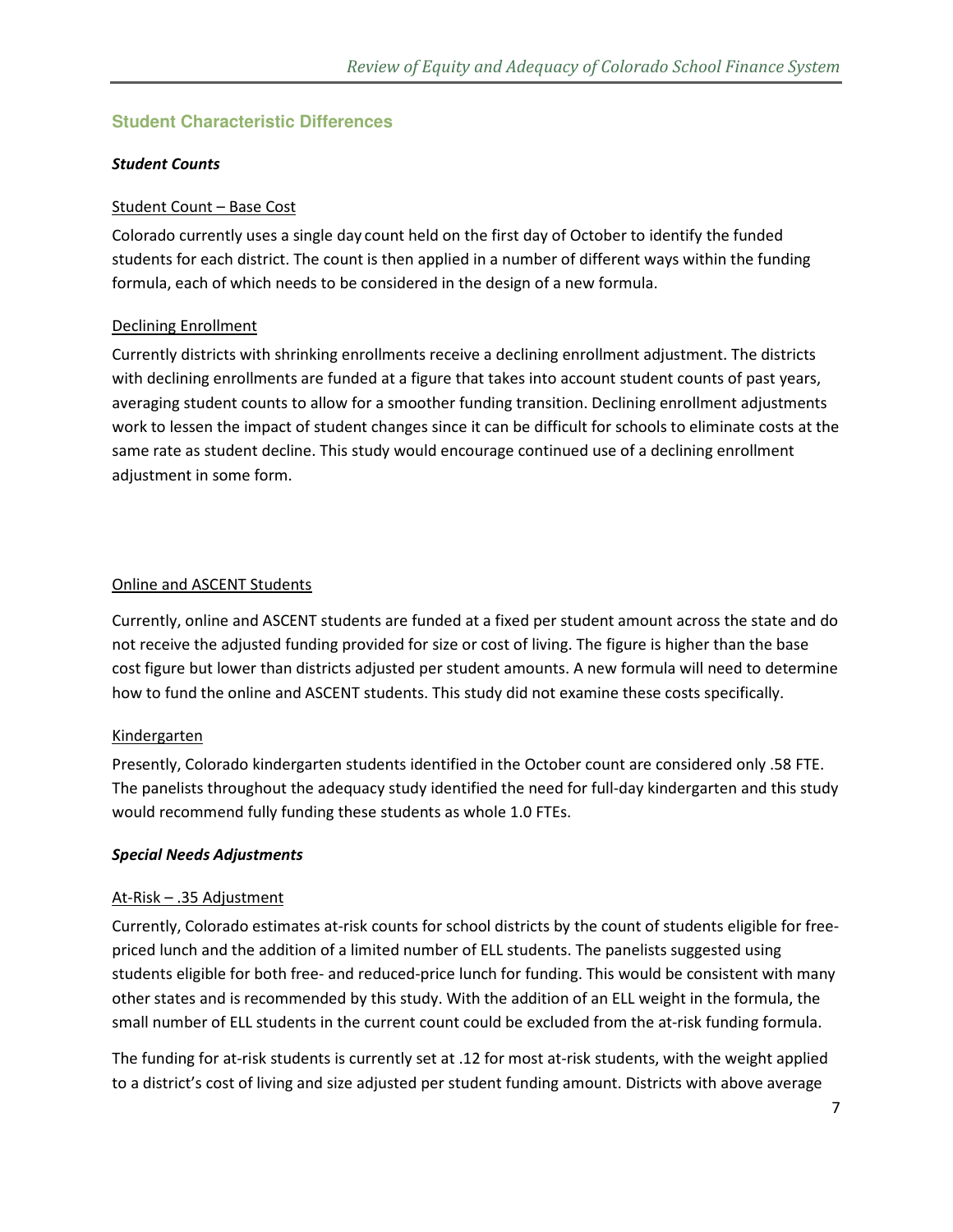percentages of free-priced lunch students receive additional funding for those students above the statewide average. The weight developed in this study would be applied to a common base cost amount for each district, i.e. each at-risk student would generate the same funding amount. The study does not recommend a concentration adjustment.

#### Special Education – range of weights by size and service level, see Table 4.10

Special education students are currently funded through categorical funding from the state. This study recommends that funding be included in the funding formula. The weights for funding special education students could be differentiated based on service level. For this study the levels are mild, moderate, and severe. Results from the study also suggest funding may need to be higher for smaller districts, therefore differentiated weights by district size may be needed. Weights would be applied to the same common base figure.

### ELL – .50 or .60 adjustment

ELL students are currently funded through categorical funding from the state. Students are eligible for funding based on identification of need through state tests, though students are limited in the number of years they can receive funding. Panelists identified the need for funding for all special need students served and felt funding should be within the formula at the weights described earlier.

### Gifted and Talented – .25 or .30 adjustment

Gifted students are currently funded through categorical funding. This study identified a weight for gifted students that would be included in the formula. Currently, gifted student counts are self-reported by the districts based upon district-administered assessments.

### **District Characteristic Differences**

### *District Size*

Currently Colorado adjusts funding based on the size of a district. The funding adjustments range from slightly more than 1.0 to more than 2.0. District size adjustments are made to take into consideration the economies-of-scale issues smaller districts face in providing the needed educational program to students. Panelists believed that a district size adjustment is still a necessary component of a state funding system and the study recommends keeping such an adjustment.

### *Cost of Living*

Currently, Colorado adjusts cost of living for most districts. The adjustment is designed to take into account the cost differences districts face based on location. Personnel costs are the underlying cost driver of the adjustment and the formula only applies the adjustment to the amount of base funding determined to be associated with personnel for each district. This factor is called the personnel cost factor (PCF). The adjustment is only applied to districts with higher than average cost-of-living factors. It is not applied to lower funding for lower cost districts. Panelists tended to believe that districts did experience cost-of-living differences, but were not sure the current approach was the best measure of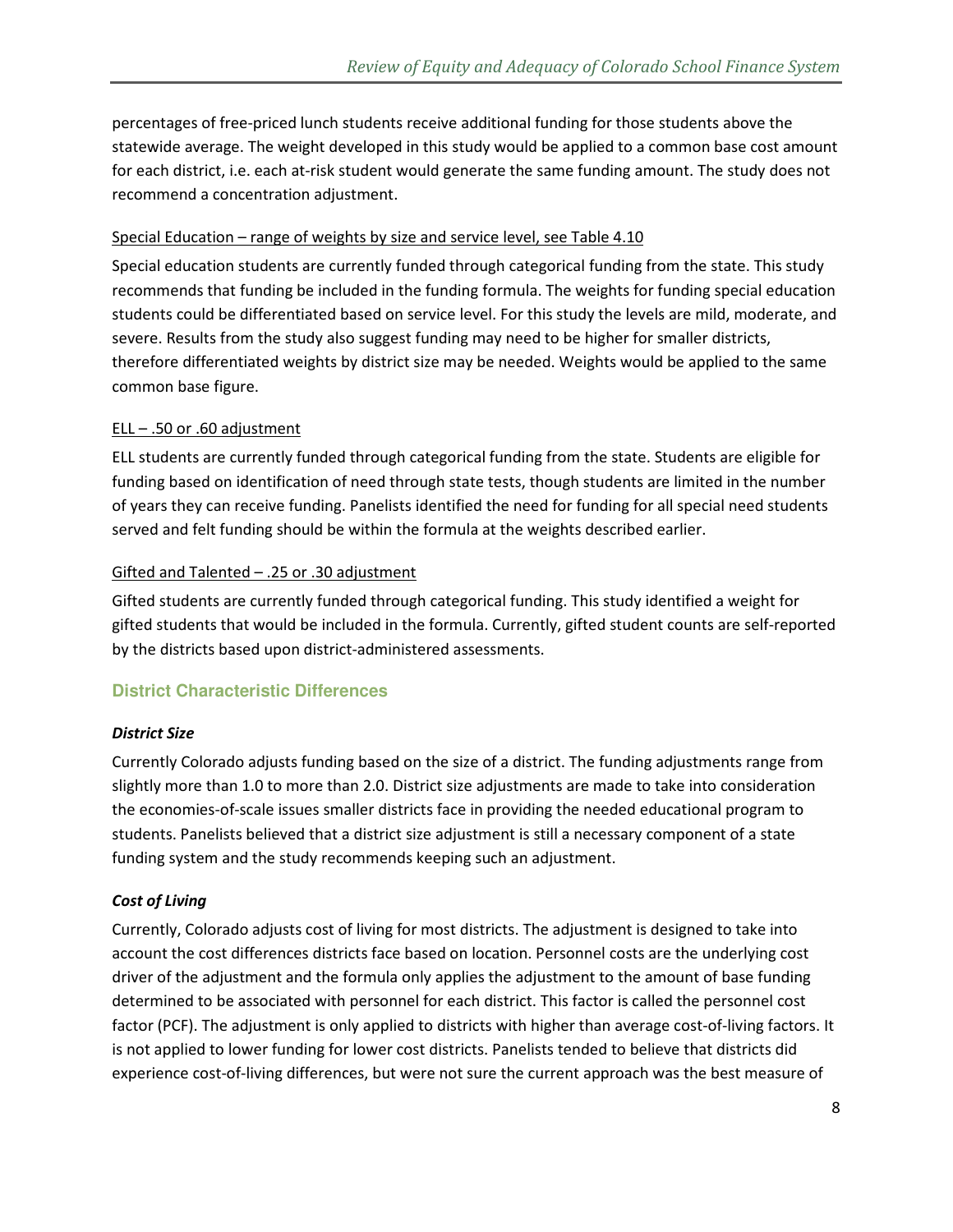these cost differences. This was in part because the current approach did not take into account the difficulty of attracting and retaining personnel to certain communities. Some states with adjustments have begun to consider different factors, such as the relative cost of attracting similar personnel to a location for cost-of-living adjustments. The study recommends keeping a cost-of-living adjustment in some form.

Applying the base and weights to the student counts described above and then adjusting for district characteristic differences provides the targeted funding levels for each district. The next section examines how the state and local share is determined.

### **Determining State and Local Share**

As has been described earlier in the report, Colorado's current funding system was designed in 1994. At the time, the system was designed to split the cost of the funding formula 50/50 between the state and local level. To do this, the formula required each district to levy 40 mills or at least enough mills to cover 90 percent of formula funding. Today, that split is tilted much heavier toward the state and mill rates for the formula range from 1.68 to 27.00. Policy around the proposed state and local share split would impact the tax rate that might be required for local districts to meet the local contribution level.

#### **Wealth Calculation**

Tax rates are applied to a wealth base. Currently, Colorado measures wealth purely on the assessed value of districts. Some states have started to move to including income in the calculation of local wealth. The change attempts to recognize that taxes are paid with personal income. The belief is that including some type of income measure helps to better determine the ability of each community to pay.

#### **Equalization**

In addition to the mills for total program, Colorado allows local districts to levy additional mill levy overrides to pay for additional operating costs. The current approach provides no state equalization dollars for districts that enact these overrides and limits the additional funds raised to 25 percent of total program for most districts, and 30 percent for the smallest districts. Looking at the variation in wealth across districts, it is clear that without any type of equalization many districts will struggle to pass overrides, and even if they do pass, they will generate very limited funds. Equalization could be included for mill levy overrides. One approach that can be used is power equalization.

Power equalization provides dollars to districts in a manner that guarantees raising dollars at a determined level. For example, if the state sets the power equalization rate at the 70<sup>th</sup> percentile of wealth and the district at the 70<sup>th</sup> percentile of wealth can raise \$1,000 per student per mill, then any district below the 70<sup>th</sup> percentile would be guaranteed to raise \$1,000 per student per mill if voters approve the mill. A district that can only raise \$500 per student per mill would receive \$500 per student in state funding in the power equalization system.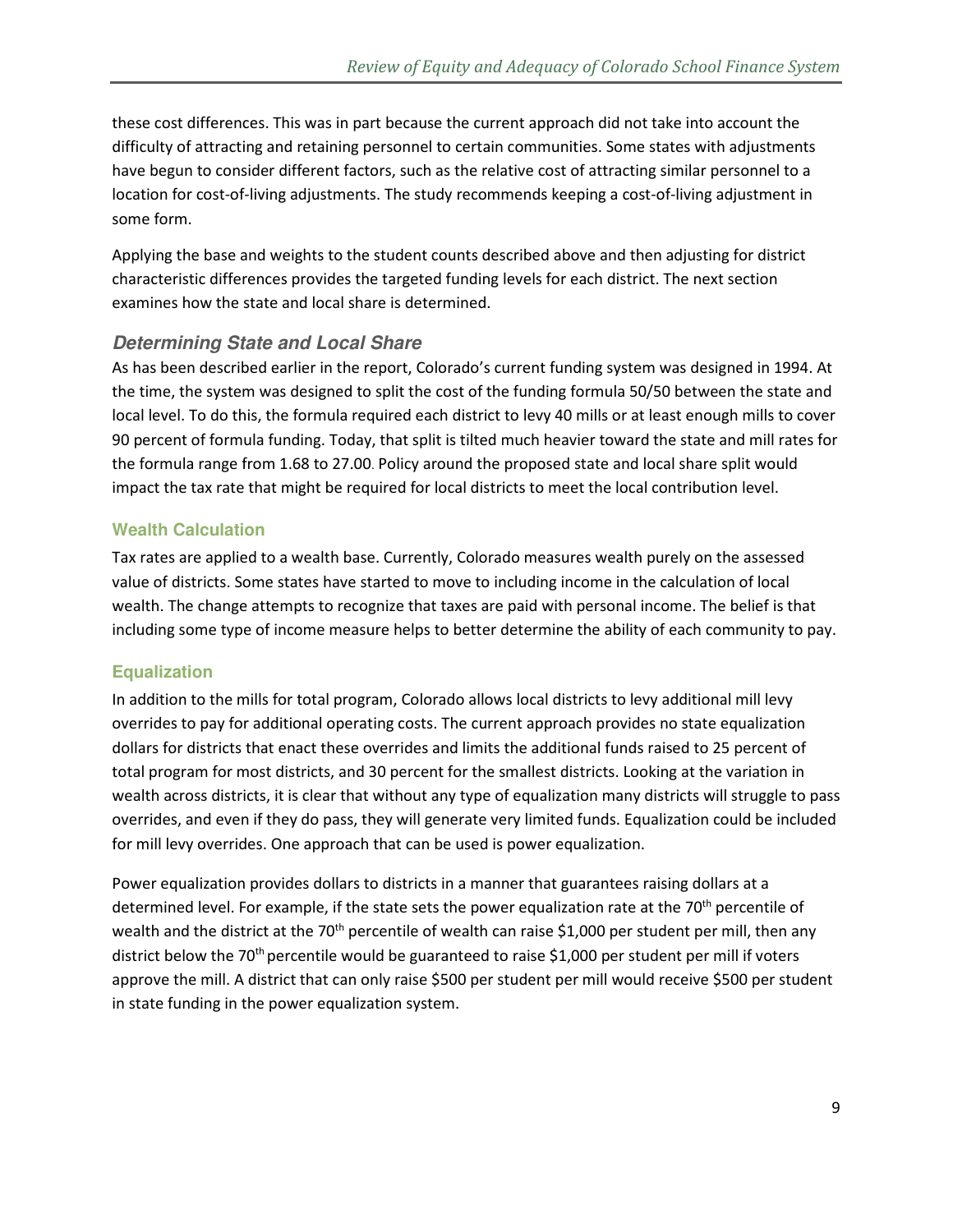### **Conclusion**

The information above provides details on parameters that could be used in developing a new state funding system in Colorado. This study recommends that a new system be student centric, and, as such, suggests that the majority of student funding be distributed within an equalized formula. Additionally, the formula should take into account the ability of each district to pay. The CSFP and APA understand that many more decisions would need to be made in order to develop a full school finance system.

When developing a new formula, a set of principles should be established before any work is done in fully fleshing out the system. This includes identifying the types of differences districts face that they do not control. These differences could include many of the items discussed above, such as student need differences, size, and cost of living. Any new system should keep equity in sight during the development of the system. This includes looking at how well similar students are treated, how well the system addresses differences in student need, how equally taxpayers are treated, and ensuring that where a student lives does not determine the amount of resources available for their education.

Colorado school districts are diverse in size, setting, student demographics, and wealth. The creation of a new finance system needs to take into account all of the differences and their impact on each child's ability to meet the standards developed by the state.

# **I. Introduction**

In the summer of 2016, the Colorado School Finance Project (CSFP) started a detailed study of Colorado's funding system, including both equity and adequacy research and an evaluation of the structure of the state's current funding formula. Augenblick, Palaich and Associates (APA) worked with CSFP to complete the study and this report presents the findings from this work.

Colorado's current funding formula was first utilized to fund school districts in 1994 for the 1995-96 school year. As implemented, Colorado's formula was a classic foundation-based equalization formula. This type of formula sets a base amount of funding for each student across the state, makes adjustments for student and district characteristics, and then uses these figures to set a total target amount of funding for each school district. The equalization component of the formula then determines the share of total funding that is paid by the state and local community based on the calculated wealth of each district and a target/required tax levy.

In 1994, the state's base amount per student was not related to any specific standards, as standardsbased reform was just beginning. The formula provided only one student adjustment for at-risk students (measured by eligibility for free lunch) and provided two district adjustments, one for cost of living and one for district size. Wealth was measured by the assessed value of districts, as determined by the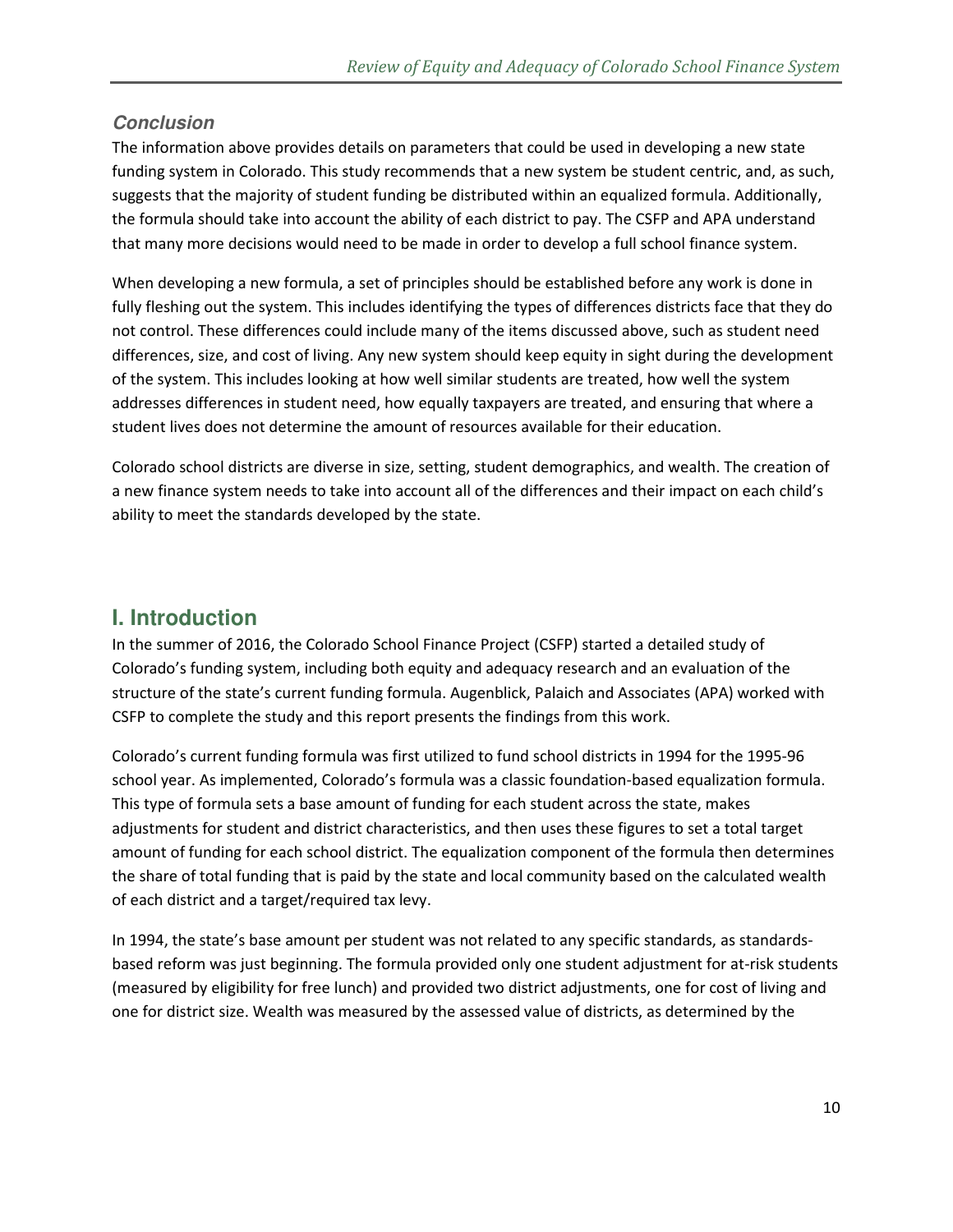commercial and residential property values of a district, and each district was expected to levy 40 mills<sup>2</sup> unless a lower rate could raise 90 percent of the total target amount. The school finance act was designed to have an equal state and local share.

Since 1994, a number of changes have occurred in funding and education policy in Colorado. These include, but are not limited to:

- The impact of Gallagher on district assessed valuation,
- The impact of TABOR on district mill levies,
- The adoption of standards-based reform and the accountability and assessment programs related to such reforms,
- Amendment 23,

-

- Increased caps on mill levy overrides, and
- The negative factor.

These changes have led to a school funding system in 2016 that has: 1) a base figure that has little to no meaning, 2) mill levies that vary widely across districts, and 3) a state/local split that is closer to 65 percent state/35 percent local than the target 50/50 split (but still maintains the same student and district adjustments in the formula). Most of these changes have occurred due to either political decisions and/or the impact of other statutory or constitutional requirements. The change have no occurred in a measured or thoughtful manner.

CSFP has regularly promoted principles of a strong state school finance system:

- The system must be "adequate," allowing students, teachers, schools, and districts to meet all state standards;
- A system must be equitable for students and taxpayers;
- A system must be "sustainable," which is defined by consistent and reliable revenue; and
- The system must be adaptable to new statutes and expectations.

This report is intended to contribute to CSFP's ongoing discussion of how Colorado's school funding system measures up to these principles.

Chapter II first assesses the equity of Colorado's system by examining the variations in need and fiscal capacity of districts. In 2015, CSFP produced a comprehensive detailed equity study, so this report will instead focus on the cost pressures faced by districts due to the varied student populations they serve, as well as differences in their capacity to raise funds and the burden it places on their taxpayers.

 $2$  A mill represents \$1 dollar for every \$1,000 dollars of property value. Forty mills would generate \$40 per every \$1,000 of property value, meaning in the 1994 act a home with assessed value of \$100,000 would be expected to pay \$4,000 of property taxes for K-12 education.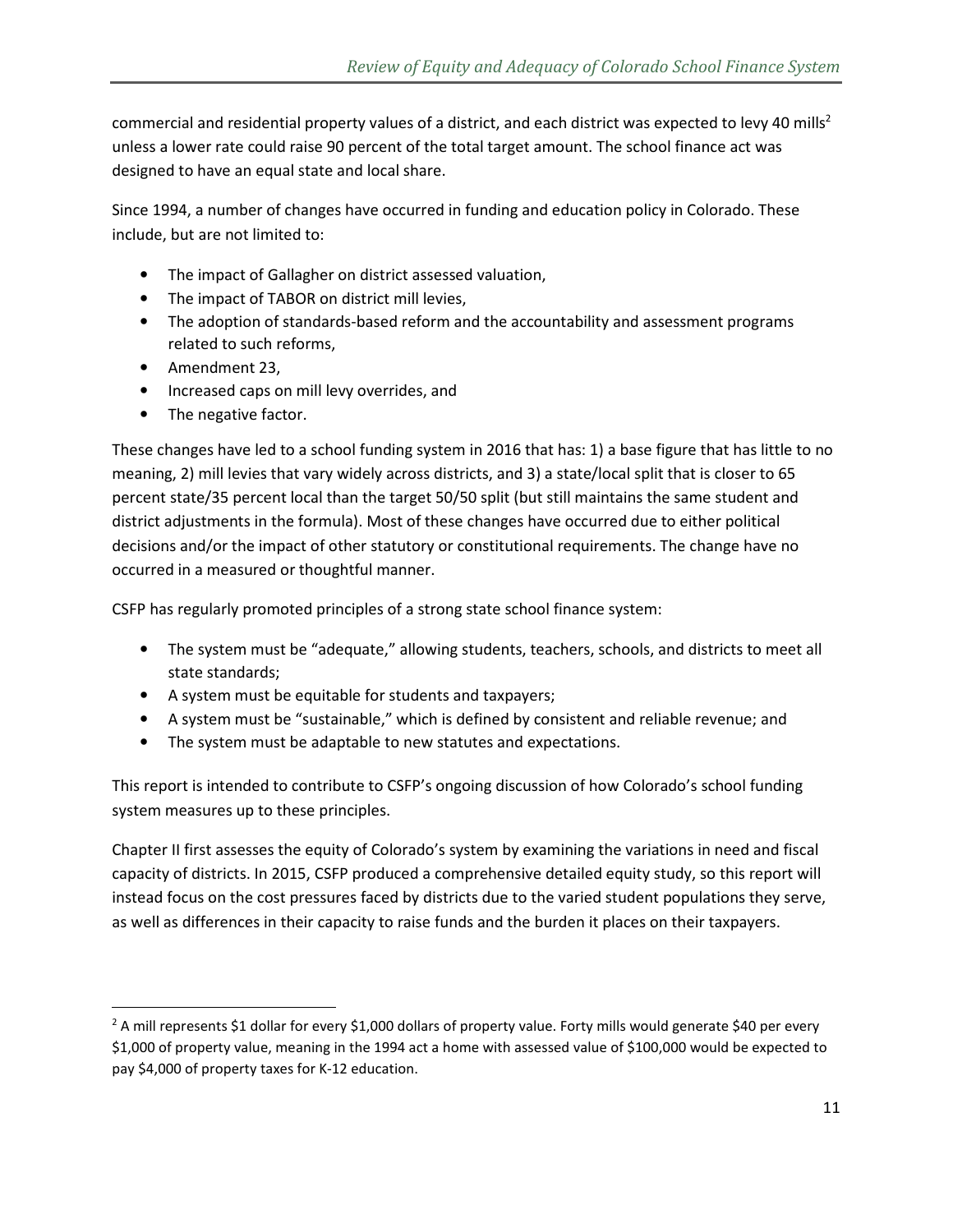Chapter III then examines the adequacy of Colorado's system by utilizing the professional judgment (PJ) approach. The PJ approach relies on the expertise of Colorado educators to identify the resources needed to ensure all students, teachers, schools, and districts can meet state standards. The chapter will focus on how the PJ approach was used to calculate a base cost for students with no identified special needs.

Chapter IV continues the examination of the adequacy of Colorado's system by identifying the additional resources needed for students with special needs, including special education, at-risk, English Language Learners (ELL), and gifted students. The chapter first presents the results of a survey sent to Colorado districts examining how at-risk and ELL students are served. The results from this survey were then combined with information from past Colorado adequacy studies and national studies on the resources needed for special needs populations.

Finally, Chapter V examines the full results of the study and how this information could be used to design a new state funding formula.

# **II. Equity**

In the context of K-12 education finance, the term "equity" refers to how state, local, and federal resources are allocated across school districts, and ultimately across schools and students. There are three equity measures that are considered in this study: (1) horizontal equity, (2) vertical equity, and (3) fiscal neutrality:

- 1. **Horizontal equity** assesses how equally resources are allocated to districts or students in similar situations. It is sometimes said that horizontal equity addresses the "equal treatment of equals." That is, an equitable school finance system will provide a roughly equal amount of resources to students with similar educational needs. Under a school finance system with high horizontal equity, students with no special needs are funded roughly equally, regardless of the school districts in which they are enrolled.
- 2. **Vertical equity** measures how well the school finance system takes into account varying student needs. A system with high vertical equity will provide more resources for students with greater educational needs. In this way, a system with high vertical equity supports the programs and interventions that are required for students with greater educational needs to succeed in school.
- 3. **Fiscal neutrality** assesses the link between local wealth and the amount of revenue available to support a school district. A touchstone of school finance theory asserts that there should be little or no relationship between local wealth, such as the local property tax base, and the amount of revenues provided to a local school district. A school finance system with high fiscal neutrality minimizes the relationship between local wealth, or capacity, and district spending.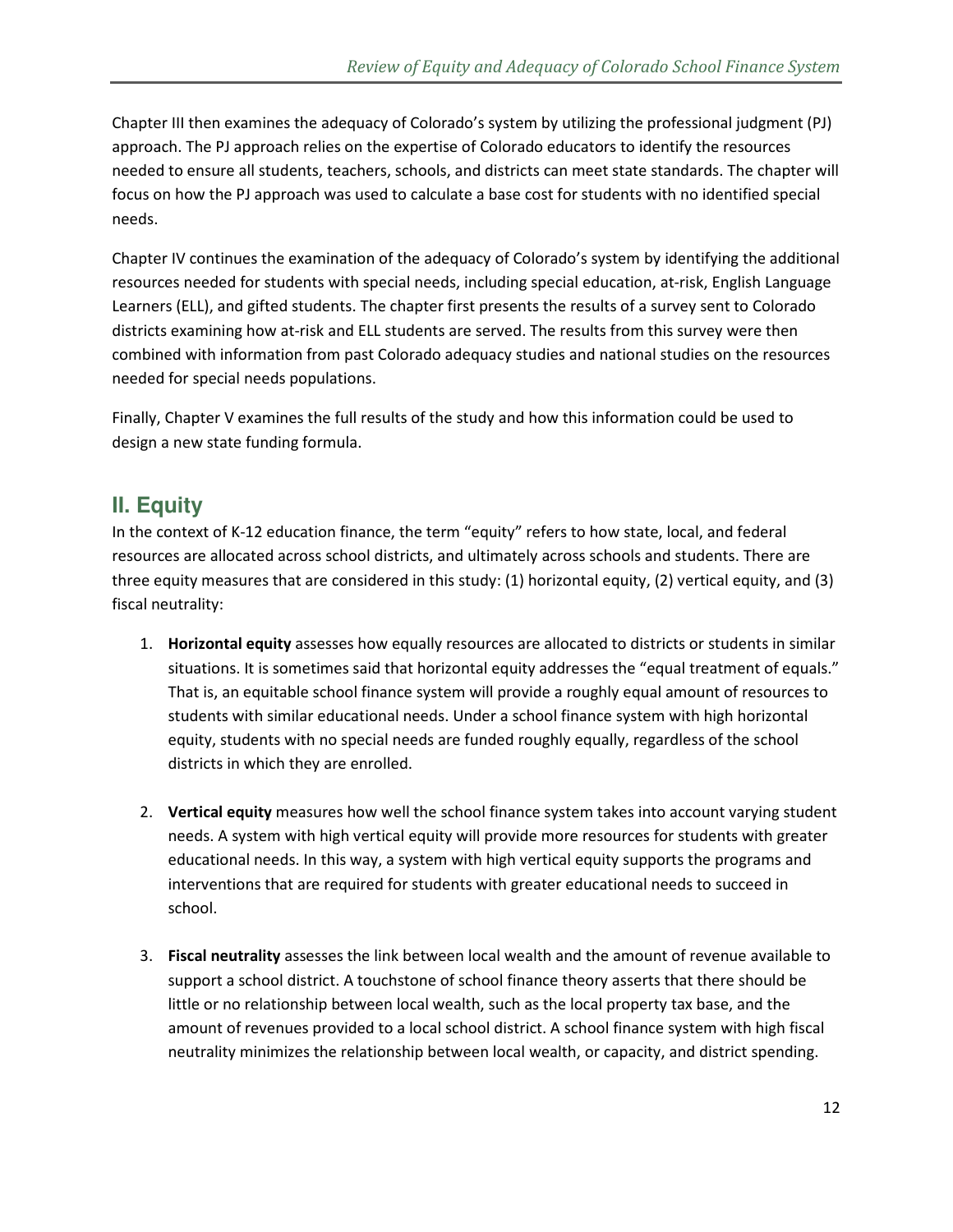For this report, the equity analysis will be more limited in scope and is focused on understanding the cost pressures faced by districts due to differences in the types of students they serve (student need), as well as differences in their capacity to raise funds and the burden placed on taxpayers. It is a descriptive analysis of the variation found between the 178 school districts in the state.

### **Student Need**

It is commonly accepted in school finance research that students with special needs require additional resources in order to meet state standards. Special needs students include special education, at-risk, ELL, and gifted students. These additional resources may include specific resources, such as additional instructional staff, after-school programs, summer school programs, additional social and emotional support for students, or specific services related to the Individual Education Plans (IEPs) of special education students.

Colorado currently provides two ways of funding for the special needs populations described above. First, only at-risk students are funded within the state's funding formula. Second, special education, ELL, and gifted students are funded through direct payments to districts known as categorical funding. Currently, the funding for these special needs populations is not based on any quantifiable analysis of student need, but is simply based on historical funding or what is available.

While Chapter IV focuses specifically on the resource needs of special needs students, this section examines the large variation in student need in districts across the state. Using figures derived as described in the report below, an estimation of the level of need for each district was identified and the variation was then examined. For this analysis, the additional resources needed for students were quantified into weights for each special needs category. A weight is the amount of additional funding a student would need in order to be provided with the needed resources above what is already allocated. For example, a weight of .50 means a student needs 50 percent more resources than the base amount to meet state standards.

For this comparative analysis, the weights used are 1.00 for special education, 0.35 for at-risk, 0.50 for ELL, and .25 for gifted. The student populations of each district are multiplied by these weights to determine a need factor for each district. For example, a district with 1,000 students, 160 special education students, 400 at-risk students, 60 ELL students, and 80 gifted students would have a need factor of 1.35, as shown in the figure below.

### $1,000 + (160 \times 1.0) + (400 * .35) + (60 * .50) + (80 * .25)$

#### 1,000

Table 2.1 shows the mean, median, minimum, and maximum amounts for the need factors across the 178 Colorado school districts for 2015-16. The mean need factor across the districts was 1.35, with a median of 1.33. The lowest need district had a need factor of just 1.13, while the highest need district was at 1.68.

### **Table 2.1 District Need Factors**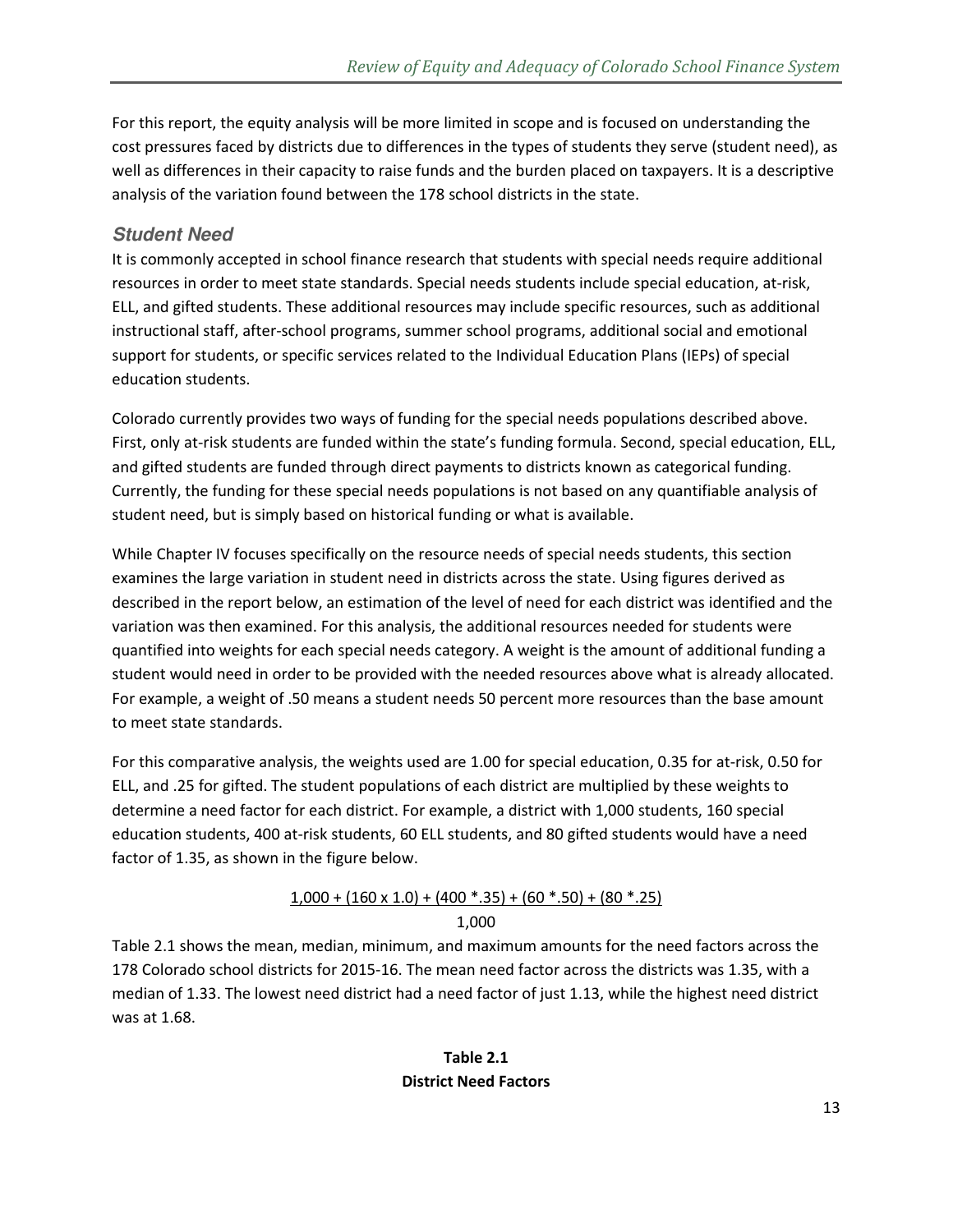|                | <b>Need Factor</b> |
|----------------|--------------------|
| <b>Mean</b>    | 1.35               |
| <b>Median</b>  | 1.33               |
| <b>Minimum</b> | 1.13               |
| <b>Maximum</b> | 1.68               |

Colorado has a number of very small districts. An adjustment was made in the state formula to recognize the additional expense of providing similar education resources to students in these smaller districts. The size adjustment developed during the 2011 adequacy study ranged from 1.00 to 2.269. Table 2.2 looks at the need factors of districts with the size adjustment. The mean need factor increased to 1.94 and the median to 1.80. The minimum need factor with size was 1.19 and the maximum was 2.95.

| PISLIILLINEEU FALLUIS WILII SIZE |                              |  |
|----------------------------------|------------------------------|--|
|                                  | <b>Need Factor with Size</b> |  |
| <b>Mean</b>                      | 1.94                         |  |
| <b>Median</b>                    | 1.80                         |  |
| <b>Minimum</b>                   | 1.19                         |  |
| <b>Maximum</b>                   | 2.95                         |  |

**Table 2.2 District Need Factors with Size** 

Tables 2.1 and 2.2 show just how varied need is across districts in Colorado, and therefore how varied the cost pressures they face are due to the characteristics of the districts. It is important for the school funding system to recognize and adjust for these variations in need.

#### **Mill Levies**

Colorado school districts levy a variety of mills in order to raise the tax revenues required to run a district. The three main levies in the state include: 1) the levy for the state's school funding program (Total Program Mills), 2) mill levy override mills, and 3) bond mills for capital projects. This section examines the variation in these mills across the 178 school districts.

### **Total Program Mills**

Table 2.3 shows the variation in Total Program Mills across the state.

| <b>Total Program Mills, 2015-16</b> |                            |  |
|-------------------------------------|----------------------------|--|
|                                     | <b>Total Program Mills</b> |  |
| <b>Mean</b>                         | 19.72                      |  |
| Median                              | 21.74                      |  |
| <b>Minimum</b>                      | 1.68                       |  |
| <b>Maximum</b>                      | 27.00                      |  |

**Table 2.3**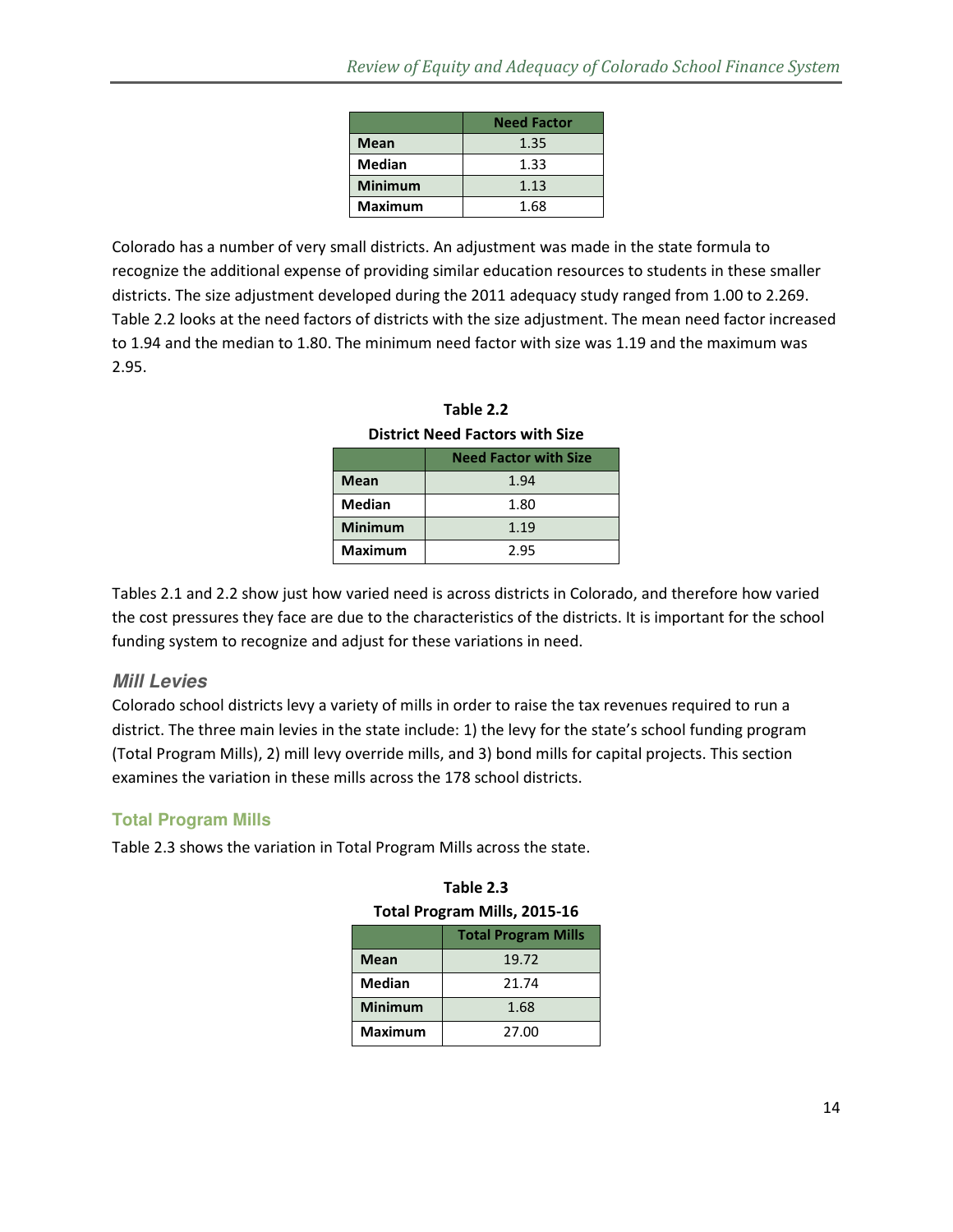Variation in Total Program Mills in 2015-16 was high, especially when compared to the goal of the 1994 Public School Finance Act of having nearly all districts at the same mill rate. Further, the mean Total Program Mills was 19.72.<sup>3</sup> This means that the average district has less than half of the required 40 mill levies for the Total Program. The minimum mills for the Total Program were just 1.68 mills, and the maximum was at the stabilization maximum of 27.00 mills. $4$ 

### **Mill Levy Overrides**

<u>.</u>

Districts are allowed to generate operating revenue above Total Program through mill levy overrides. These overrides are voter approved mill levies available to the district for the education of students. In 2015-16,<sup>5</sup> 118 of the 178 districts levied mills for overrides. Table 2.4 provides more detail on the mill levy overrides.

|                               | <b>Mill Rate</b> | <b>Percent of Total</b><br>Program |
|-------------------------------|------------------|------------------------------------|
| <b>Mean</b>                   |                  |                                    |
| All districts                 | 4.06             | 7.9%                               |
| Only districts with overrides | 6.12             | 11.9%                              |
| <b>Median</b>                 | 2.29             | 5.4%                               |
| <b>Minimum</b>                |                  | 0.0%                               |
| <b>Maximum</b>                | 22.47            | 31.4%                              |

**Table 2.4 Mill Levy Overrides** 

As shown in Table 2.4, mill levy overrides varied from a low of 0 mills (60 districts had no overrides) to a high of 22.47. The mean rate was 4.06 for all districts. When only districts with overrides were included, the mean was 6.12 mills.

Table 2.4 also shows the amount of additional revenue the overrides can generate in comparison to the Total Program revenue generated by the state's school finance formula. The mean additional funding

<sup>&</sup>lt;sup>3</sup> Data from the CDE file FY2015-16 Final Mills found at http://www.cde.state.co.us/cdefinance/sfmilllevy.

<sup>&</sup>lt;sup>4</sup> In 2007, the mill levy stabilization act was passed in the state in order to stop the decreases in mill levies being driven by the interaction between the Gallagher legislation and the TABOR amendment to the constitution. All districts that had de-Bruced had their mill rate for Total Program frozen at the lower of the current rate or 27 mills.

<sup>&</sup>lt;sup>5</sup> Data from the CDE file OVERRIDE 16 found at http://www.cde.state.co.us/cdefinance/sfmilllevy.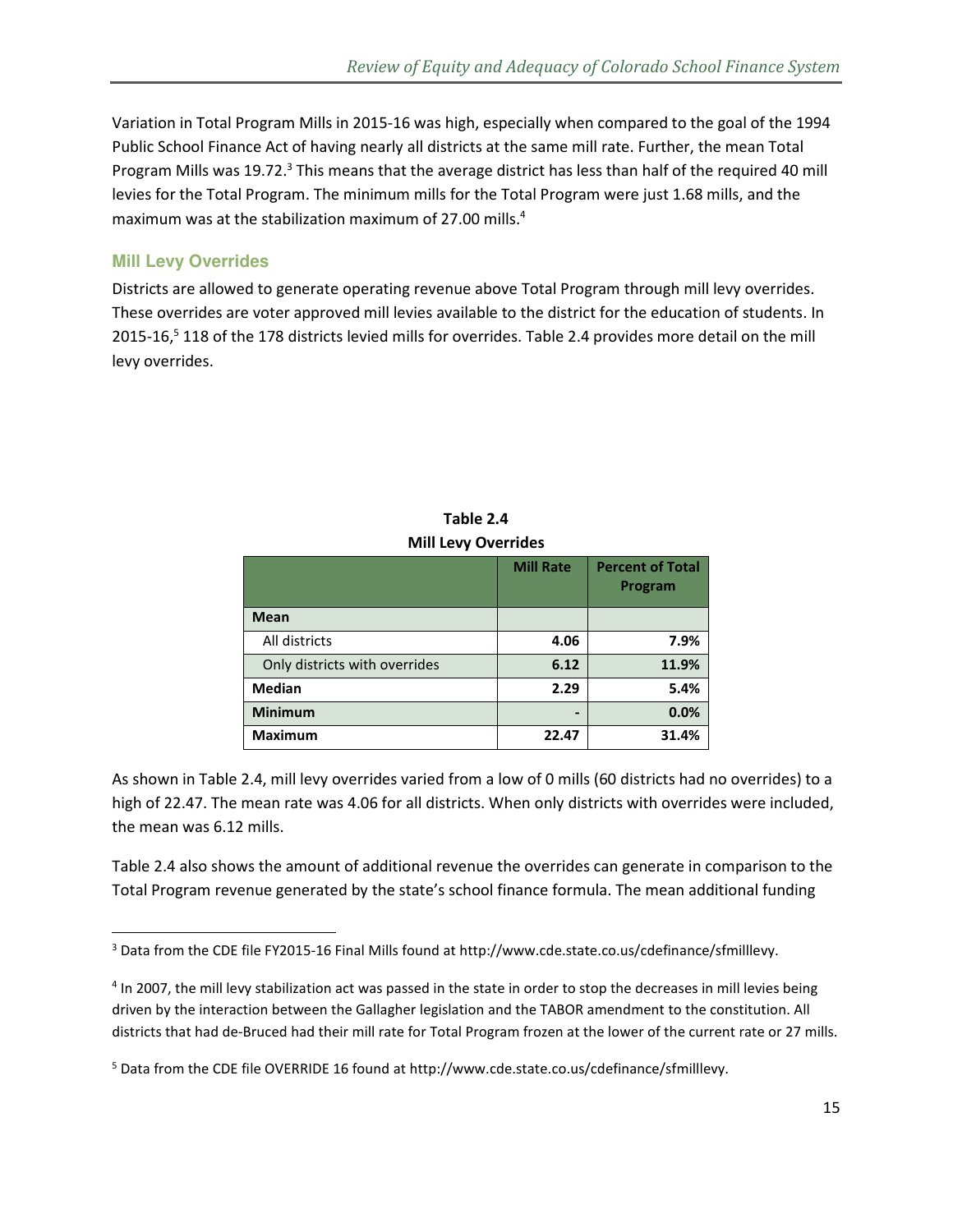was 7.9 percent for all districts; however, the mean was 11.9 percent for the 118 districts with overrides. This indicates that the districts with overrides could raise an additional \$119 for every \$1,000 in Total Program funding, while the 60 districts without overrides did not generate any additional operating revenue in this way. The districts with the highest overrides raised an additional 31.4 percent of Total Program funding, or an additional \$314 per \$1,000 of Total Program funding.

### **Bond Mills**

-

The prior two sections focused on revenues for the operating costs of school districts. Colorado provides no systematic funding for the capital expenses of school districts.<sup>6</sup> This means that the vast majority of capital costs are born by the taxpayers of school districts. It also means that each district's ability to maintain current buildings and build new buildings is contingent on citizen approval of bond mill levies. It is important to be careful when examining bond mills as they are in part related to the specific needs of districts, and therefore the associated costs. However, it is also clear that variation is at least in part due to each district's ability to get bond mill levies passed.

Table 2.5 examines the bond mill rates for all 178 school districts in Colorado.

| Table 2.5         |      |  |  |
|-------------------|------|--|--|
| <b>Bond Mills</b> |      |  |  |
| <b>Mill Rate</b>  |      |  |  |
| <b>Mean</b>       | 6.06 |  |  |
| <b>Median</b>     | 5.34 |  |  |
| <b>Minimum</b>    |      |  |  |

**Maximum** 22.07

In 2015-16, 135 districts had some level of bond mills. The mill rates ranged from 0 to 22.07, with a mean of 6.06 when all districts were included and 7.99 when only the 135 districts with bond mills were included. In 2015-16, 33 districts had no bond mills; again it is difficult to know if this is based on a lack of need for capital projects or an inability to raise bond funds. In 2009, a state run assessment of capital needs across districts identified nearly \$18 billion dollars in need.<sup>7</sup> This assessment is currently being updated.

<sup>&</sup>lt;sup>6</sup> Some funding is provided through the state's Building Excellent Schools Today (BEST) program. More information on the program can be found at https://www.cde.state.co.us/communications/capitalconstructionfactsheet.

<sup>7</sup> http://hermes.cde.state.co.us/drupal/islandora/object/co%3A11102/datastream/OBJ/view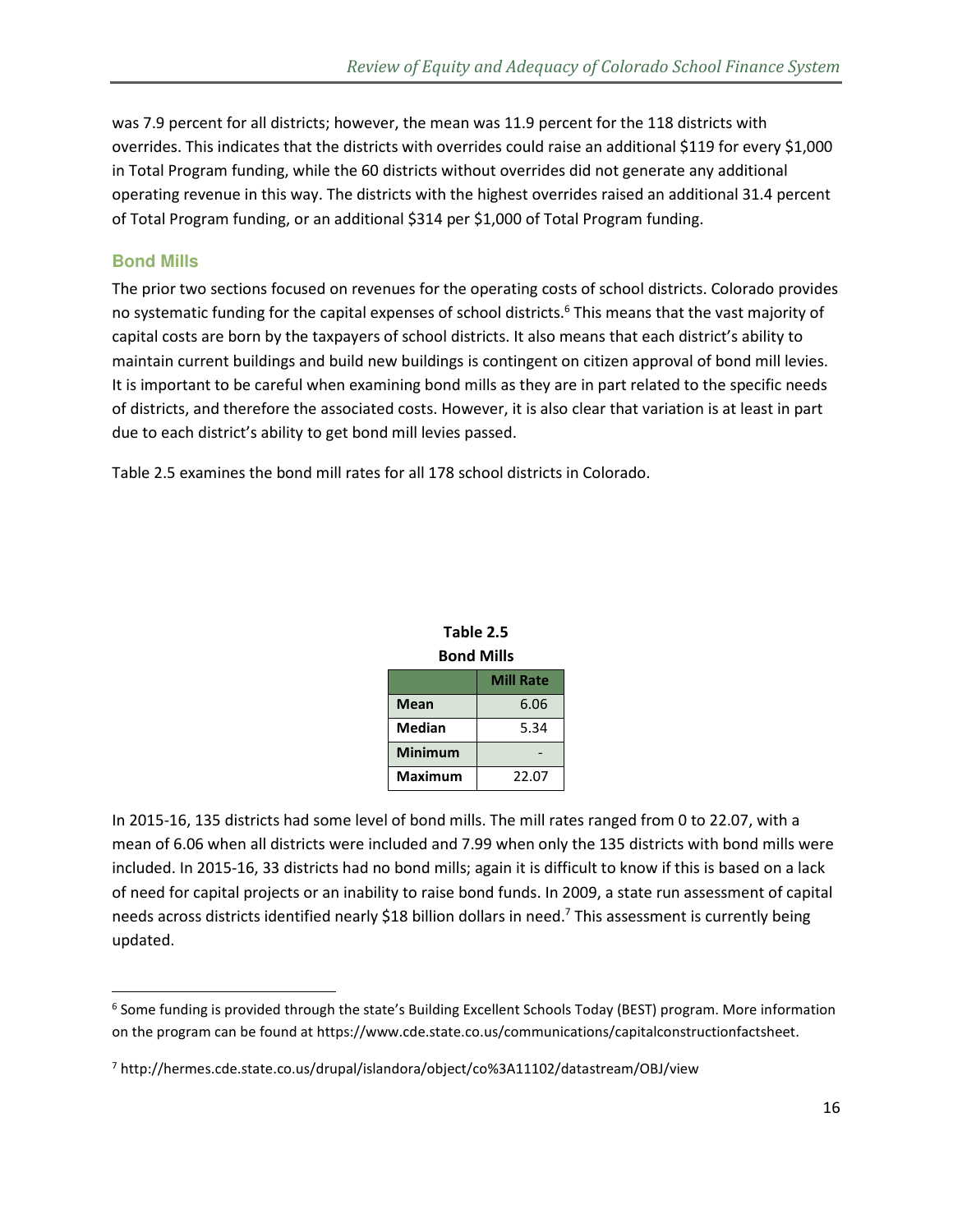### **Fiscal Capacity**

 $\overline{a}$ 

The prior section examined the mill rates that districts impose to generate both operating and capital dollars. Total Program Mills are "equalized" by the state, which in school finance terms means the state sets a target funding amount for each district and then pays the district the targeted funding amount less local dollars generated by Total Program Mills. The override dollars and bond dollars are not equalized – local districts generate all revenues with no dollars from the state.

Thus, the property wealth of a district is a key factor in the amount of money it can generate from a mill. Some districts can generate large amounts in total and per student through a small number of mills, while other districts can generate very little.

Table 2.6 shows the range of total dollars generated by one mill in 2015-16 across the 178 districts and the amount generated per funded student.<sup>8</sup>

|                | <b>Total Raised</b> | <b>Raised per Funded</b><br><b>Student</b> |
|----------------|---------------------|--------------------------------------------|
| <b>Mean</b>    | \$578,590           | \$283                                      |
| <b>Median</b>  | \$111,054           | \$133                                      |
| <b>Minimum</b> | \$3.842             | \$19                                       |
| <b>Maximum</b> | \$13,221,694        | \$3,239                                    |

**Table 2.6 Revenue from One Mill** 

The total amount raised averaged \$578,590, and ranged from a low of just \$3,842 to a high of \$13,221,694. When adjusted to account for funded students, the average was \$283 per students, with a range of just \$19 to a high of \$3,239. This means that the district with the highest revenues per student per mill could raise over 170 times the revenue as the district with the lowest revenues per student per mill.

These differences in capacity to raise dollars can have a large impact if a district can get voters to approve a mill or if it is even worthwhile to ask for an increase. For example, if the cost to build an elementary school is \$10,000,000, the lowest capacity district would need 260 years to pay off the debt assuming a levy of 10 mills. The wealthiest district would need less than a month to pay off the same building assuming a 10 mill levy. Both of the above are basic examples and do not include the interest costs associated with bonded indebtedness.

More closely examining the 2015-16 school year data, 70 of the 89 districts with above median dollars raised per funded student had mill levy overrides, while only 48 of the 89 districts below the median had mill levy overrides. The 70 districts above the median per funded student raised on average 15 percent

<sup>&</sup>lt;sup>8</sup> The state refers to the number of students funded as Funded Pupil Count, for consistency in the report student is used instead of pupil throughout.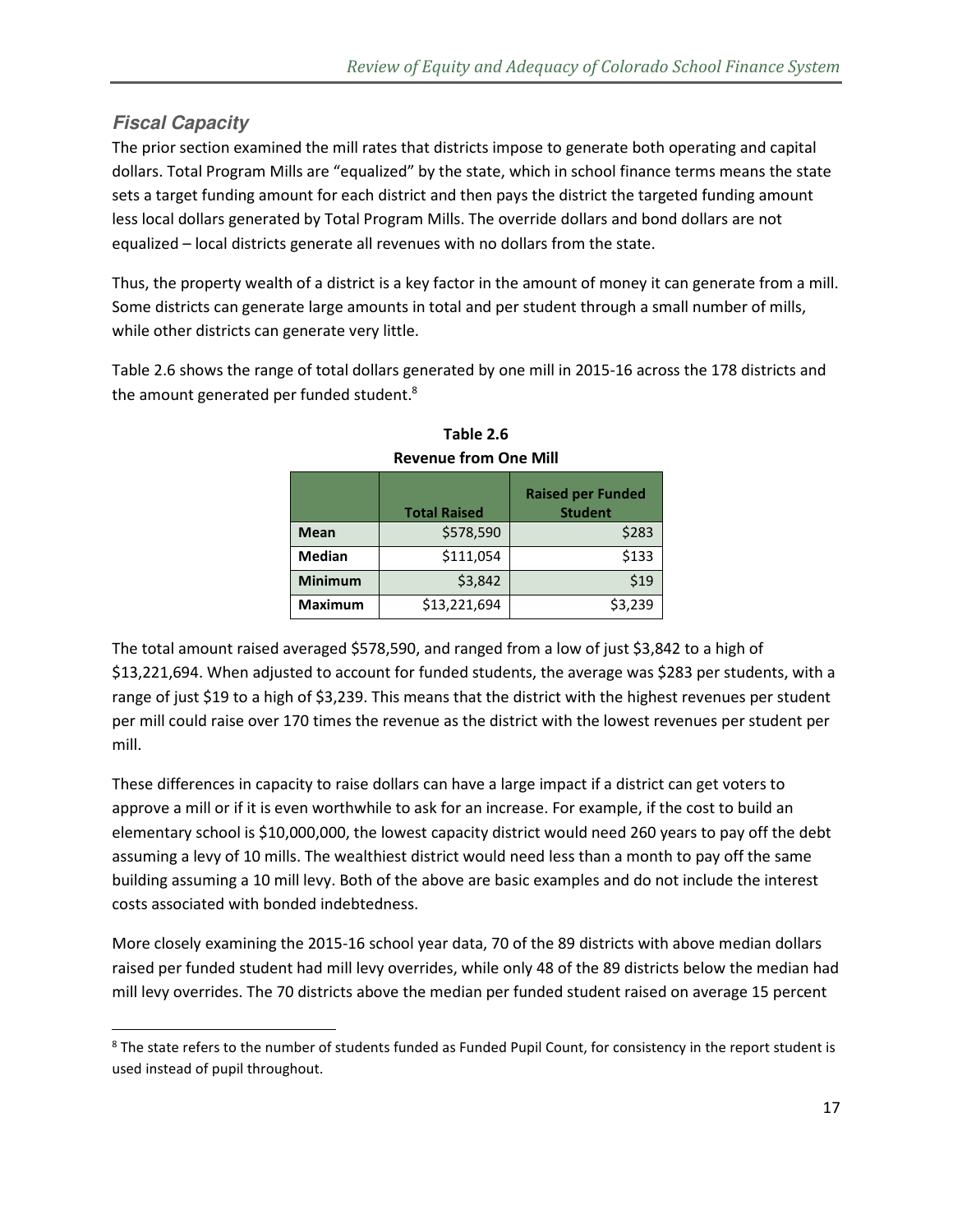above Total Program through overrides, while the 48 districts below the median raised just 7 percent of Total Program. This information shows that: (1) districts with higher capacity are both more likely to raise additional operating dollars through overrides, and (2) when they raise these dollars it is at a higher scale than those below the median.

### **Conclusion**

The information in this chapter shows that districts face very different cost pressures based on the characteristics of their student populations. They also differ in capacity to both raise funds, and the burden it places on their taxpayers. The current funding structure ensures that communities, and thus taxpayers, pay very different rates to provide: 1) the Total Program identified by the state, 2) override dollars for students, and 3) bond dollars for their communities. When communities do try to raise additional revenues they have widely varying capacity to raise dollars due to large differences in local wealth. The state provides almost no support for the raising of these dollars. In the case of overrides, communities with higher property wealth are more likely to have passed overrides, and these overrides provide a higher rate of additional funds than the districts with less property wealth.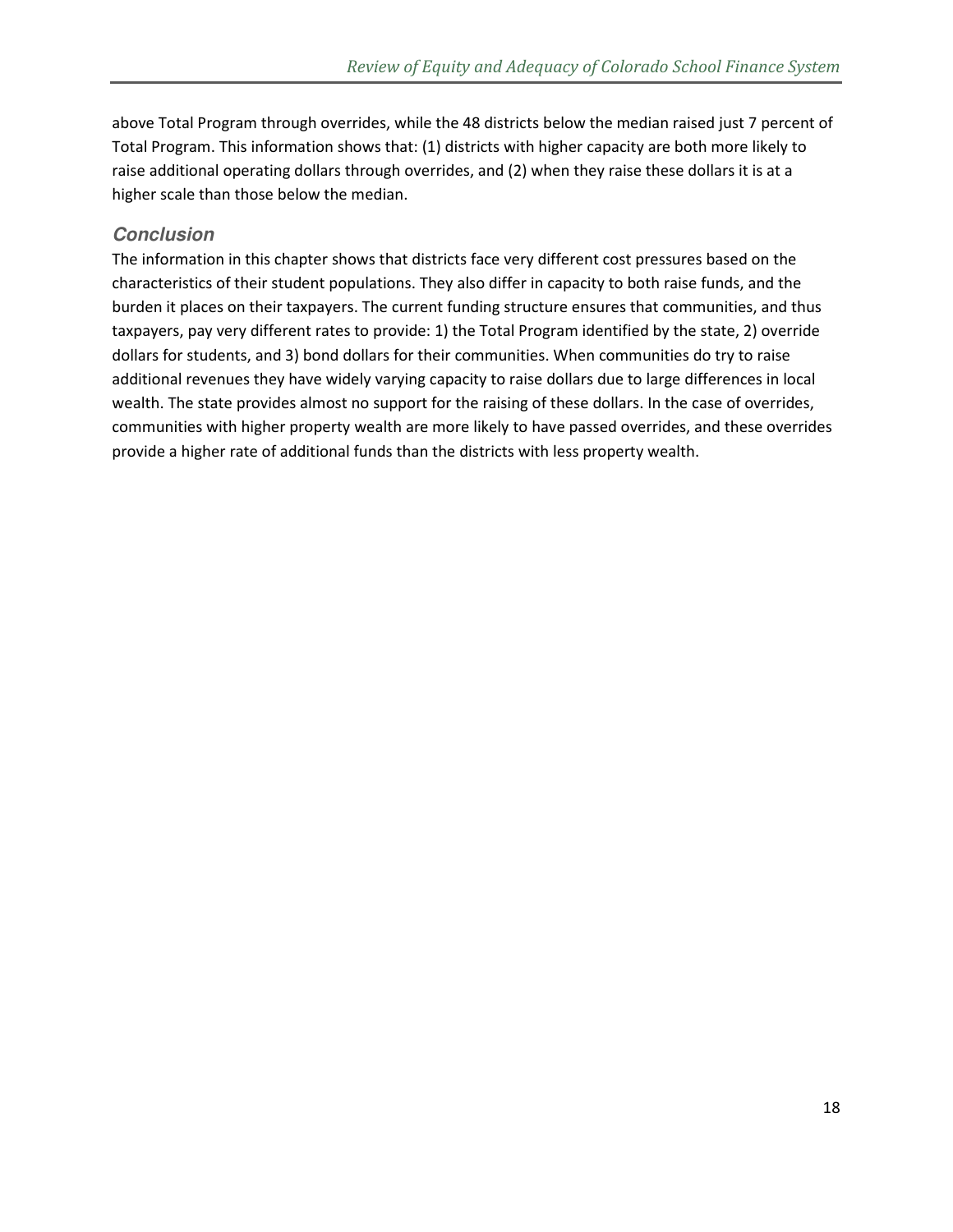# **III. Professional Judgment Approach to Developing a Base Cost**

The professional judgment approach (PJ) relies on the expertise of Colorado educators to identify the resources needed to ensure all students, teachers, schools, and districts can meet state standards. Panelists were asked to use their long education experience and knowledge to work with other educators to identify the types of programs and interventions needed. Panelists work with the state's standards as the guiding document for their work and build representative schools and district(s) to fulfill the states objectives.

### **Creating Representative Schools and a Representative District**

To develop an estimate of the base cost for the adequacy research, the study team developed a series of representative schools and a representative district to be resourced during panel discussions. School sizes and the district were chosen to closely resemble actual schools in the state. This allowed PJ panelists from a range of districts to comfortably estimate what resources were needed, since the representative schools and district look familiar. At the same time, the approach developed per-student figures that can be applied in each unique district and school in Colorado based on real enrollment figures.

Table 3.1 identifies the representative schools and representative district used for the PJ process in this study.

|                   | <b>Elementary</b><br><b>School</b> | <b>Middle</b><br><b>School</b> | <b>High</b><br><b>School</b> | <b>District</b> |
|-------------------|------------------------------------|--------------------------------|------------------------------|-----------------|
| <b>Enrollment</b> | 420                                | 675                            | 1.200                        | 14.475          |

**Table 3.1 PJ Representative Schools and District** 

# **Professional Judgment Panel Design**

Based on the study team's experience using the PJ approach in other states, the study team felt it was best to use multiple levels of PJ panels. There were a number of reasons for doing so. First, multiple panels allow for the separation of school-level resources (which include teachers, supplies, materials, and professional development) from district-level resources (which include facility maintenance and operation, insurance, and school board activities). Second, the study team believes strongly in having each panel's work reviewed by another panel for the consensus approach to be effective.

The PJ panel structure was designed as follows:

1. **School-level panels**: The study team first held three school-level panels based on grade level (elementary, middle, and high school). Each of these panels focused on the resources needed to serve students with no special needs.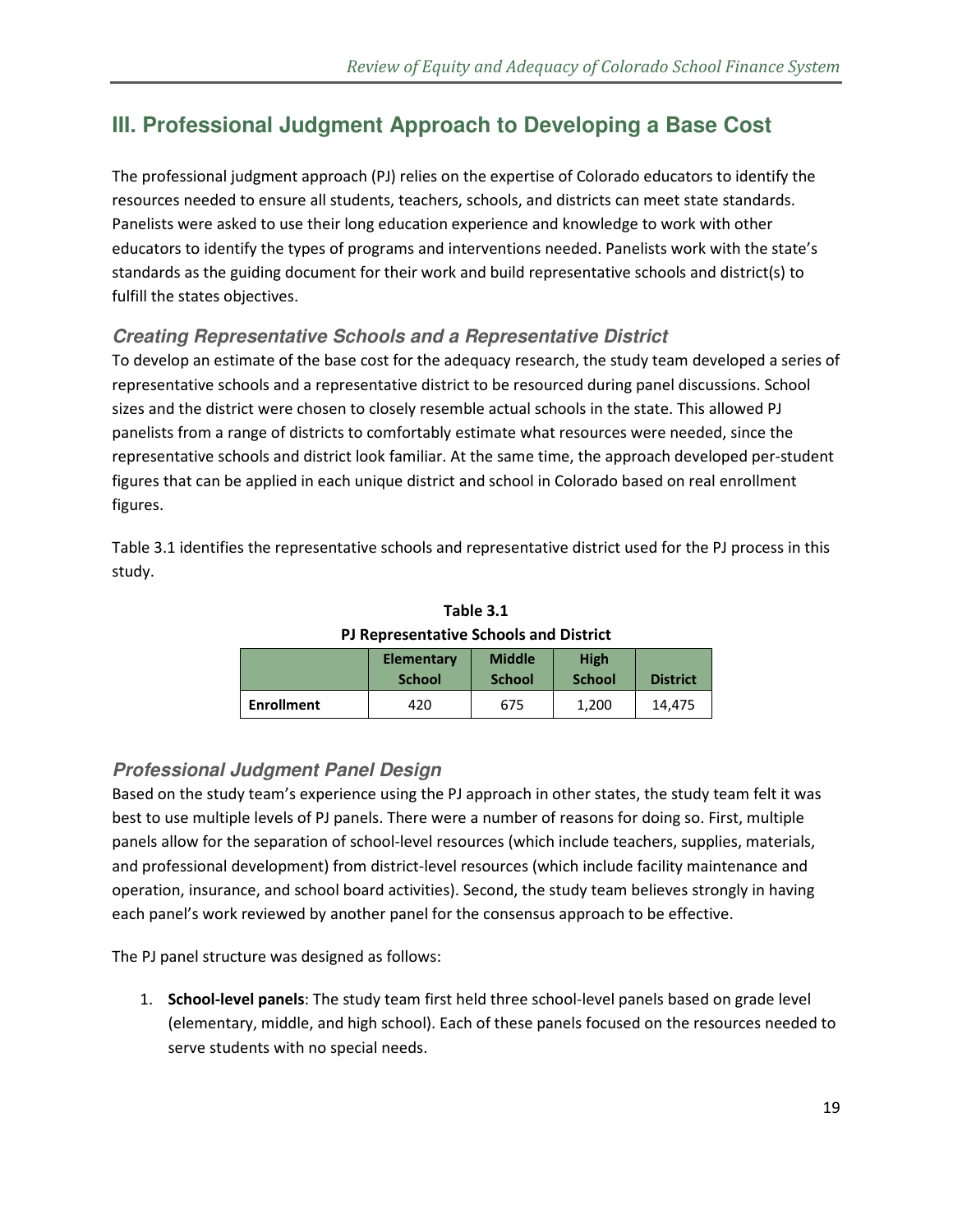- 2. **District panel**: The next panel was a district-level panel that reviewed the work of the previous school-level panel and then identified the needed district-level resources.
- 3. **Statewide panel**: The study team then held a statewide panel to review the work of all previous panels to attempt to resolve any remaining inconsistencies that arose across panels.
- 4. **Chief Financial Officers (CFO) panel**: The study team also held a final panel with CFOs to review all non-personnel costs, both at the school and district level, identified by previous panels.

Panels generally had between six and eight participants, including a combination of classroom teachers, principals, and district administrators (including superintendents, technology specialists, and school business officials). The Colorado Education Association (CEA) and the Colorado Association of School Executives (CASE), as well as superintendents and CFOs were asked to identify potential panelists in key position categories. Then CSFP followed up with districts and individuals to ensure representation. In total, 42 panelists participated in six PJ panels. A list of panel members is provided in Appendix A to this report.

Panels were held in September and October 2016 at APA's offices in Denver. Panelists were not compensated for their participation, though breakfast and lunch were provided.

### **Summarizing Colorado State Standards and Requirements**

Prior to the commencement of PJ panel discussions, all panelists first reviewed a specific set of background materials and instructions prepared by the study team. Panelists were instructed that their task was to identify the resources needed, such as personnel and interventions, to meet all Colorado standards and requirements, including the requirements of Colorado's Achievement Plan for KIDS (CAP4K) around school readiness, content standards and assessment, and postsecondary and workforce readiness; the Colorado Reading To Ensure Academic Development Act (READ Act); graduation requirements; and any additional requirements for schools and districts for accountability and educator evaluation. The study team prepared a brief summary document of these standards and requirements, which was then shared with panelists (Appendix B). The document was not meant to be exhaustive, as all panel participants were experienced Colorado educators; instead, it was meant to highlight key expectations and recently revised expectations. Panelists were instructed to use the summary document in conjunction with their knowledge of other critical education policies and practices in Colorado to guide their allocation of resources needed to increase the number of Colorado students meeting or exceeding standards. The instructions and background information used by the PJ panels can be found in Appendix C.

### **Using Best Practice Research and Professional Association Recommendations as a Starting Point for PJ Panels**

The study team provided the PJ panels with some starting point figures from a review of best practice research and staffing recommendations that were available from professional educator associations. These figures were used to prompt discussion, and panelists were in no way constrained by these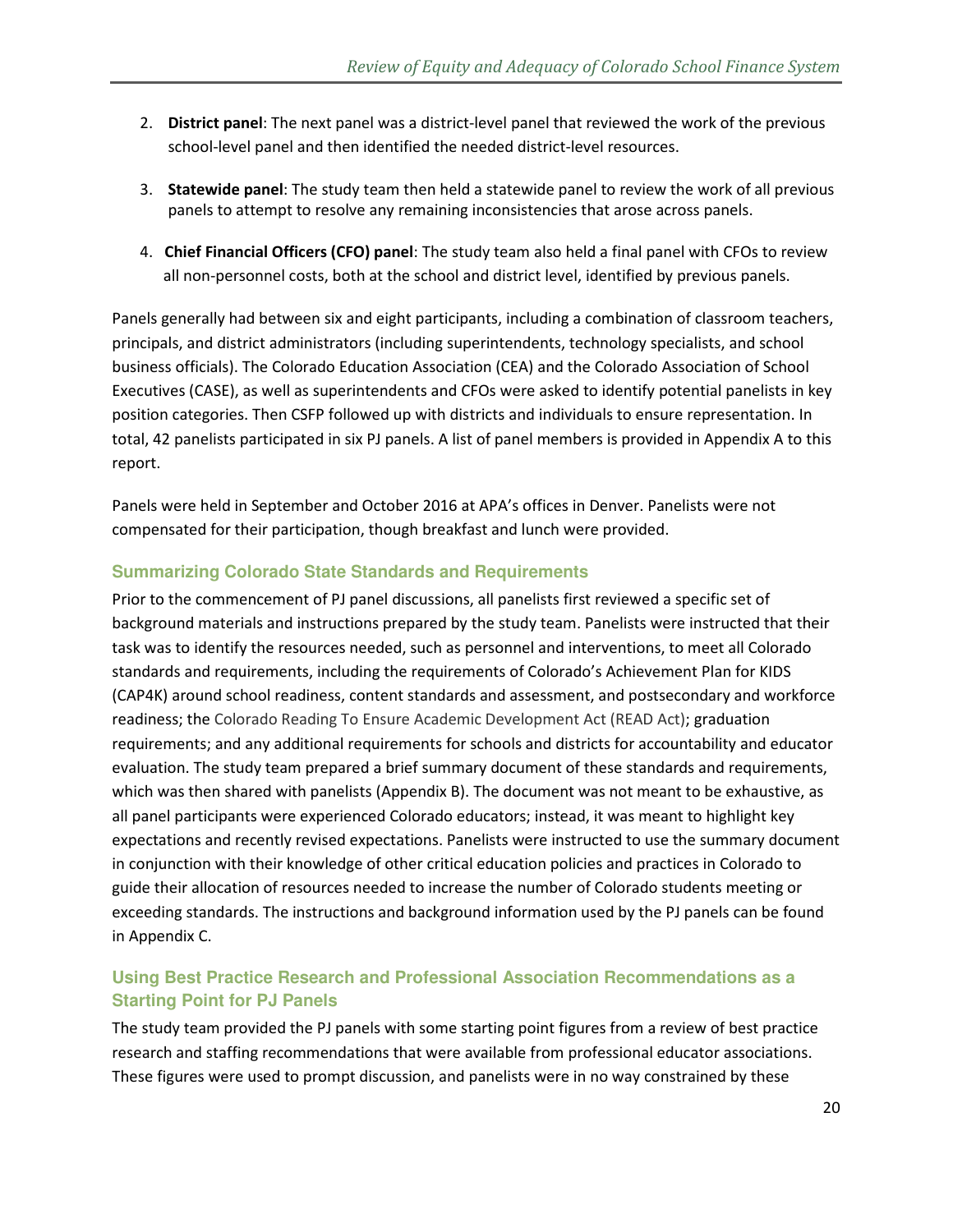recommended figures. They could adjust the figures as they saw fit to best suit Colorado and add in additional necessary staffing positions that were not addressed in the starting point figures.

Table 3.2 presents the staffing ratios (or minimum FTE) used for starting point figures based on the study team's research review and recommendations from professional associations. Note that where "Rec." is indicated, the research or professional associations indicated a resource should be in place, but a specific resource level was not identified.

|                                   | <b>Ratio/Minimum FTE</b>                                                                         | <b>Source</b>                                                                                                   |
|-----------------------------------|--------------------------------------------------------------------------------------------------|-----------------------------------------------------------------------------------------------------------------|
| <b>Instructional Staff</b>        |                                                                                                  |                                                                                                                 |
| <b>Classroom Teachers</b>         | 15:1 K-3, 25:1 grades 4-12                                                                       | Research; National Education Association                                                                        |
| <b>Specials Teachers</b>          | Rec.                                                                                             | Research                                                                                                        |
| Instructional Facilitator (Coach) | 200:1                                                                                            | Research                                                                                                        |
| Teacher Tutor/ Interventionist    | 1+ per school                                                                                    | Research                                                                                                        |
| Librarians/Media Specialists      | 1+ per school                                                                                    | American Association of School Librarians                                                                       |
| <b>Pupil Support Staff</b>        |                                                                                                  |                                                                                                                 |
| Counselors                        | 250:1                                                                                            | American School Counselor Association<br>(ASCA)                                                                 |
| <b>Nurses</b>                     | 1 per school (research)<br>750:1 for general student<br>population (professional<br>association) | Research; National Association of School<br><b>Nurses</b>                                                       |
| Psychologists                     | 500-700:1, based upon<br>school need (higher end<br>ratio used for general<br>population)        | National Association of School<br>Psychologists                                                                 |
| Social Worker                     | 400:1                                                                                            | <b>School Social Work Association</b>                                                                           |
| <b>Administrative Staff</b>       |                                                                                                  |                                                                                                                 |
| Principal                         | $\mathbf{1}$                                                                                     | Research; National Association of<br><b>Elementary School Principals</b>                                        |
| <b>Assistant Principals</b>       | 1 per Elementary and<br>Middle School; 1+ High<br>School                                         | National Association of Elementary School<br>Principals; National Association of<br>Secondary School Principals |
| Clerical/Data Entry               | $2+$                                                                                             | Research                                                                                                        |
| <b>Other Staff</b>                |                                                                                                  |                                                                                                                 |
| <b>IT Technicians</b>             | 250:1                                                                                            | The International Society for Technology in<br>Education, NETS Standards.                                       |
| Duty Aides                        | Rec.                                                                                             | Research                                                                                                        |

**Table 3.2 Research and Professional Association Recommendations** 

The following tables 3.3 -3.5 summarize the starting point figures that were shared with the panelists for the representative elementary, middle and high school based on the recommendations in Table 3.2. Additional detail on starting point figures for teaching staff is also given for each level.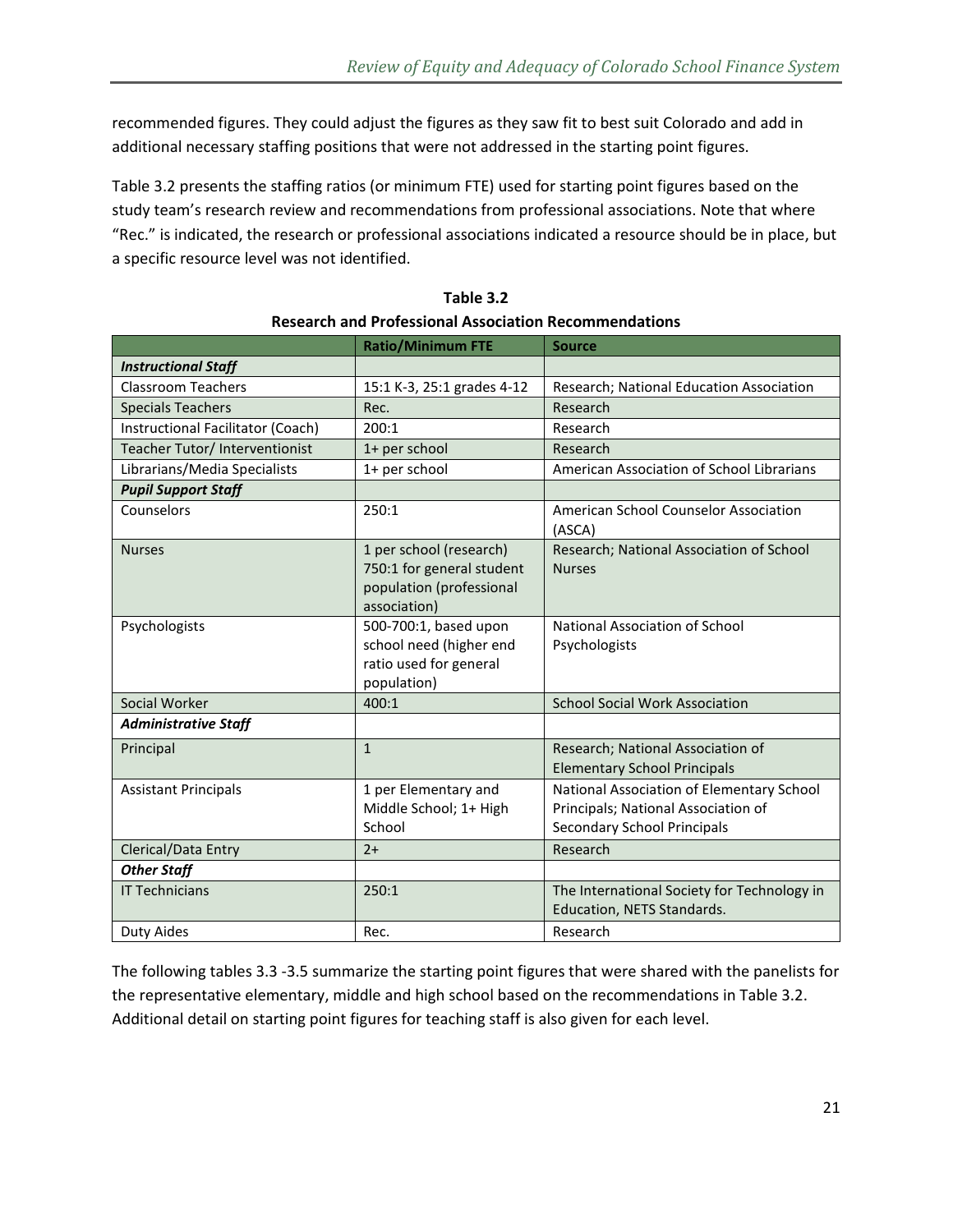#### **Table 3.3**

### **Starting Point Personnel Figures from Research and Professional Association Recommendations**  *Elementary School of 420 Students*

|                                             |                        | <b>Professional</b>    |
|---------------------------------------------|------------------------|------------------------|
|                                             | <b>Research-Based</b>  | <b>Association</b>     |
| <b>Personnel Position</b>                   | <b>Recommendations</b> | <b>Recommendations</b> |
| <b>Instructional Staff</b>                  |                        |                        |
| <b>Classroom Teachers</b>                   | 24.3                   | 24.3                   |
| Specials Teachers (art, music, PE,          | Rec.                   | Rec.                   |
| world language, etc.)                       |                        |                        |
| <b>Instructional Facilitators (Coaches)</b> | 2.1                    |                        |
| Interventionists                            | 1.0                    |                        |
| Librarians/Media Specialists                | 1.0                    | 1.0                    |
| <b>Technology Specialists</b>               |                        |                        |
| <b>Instructional Aides</b>                  |                        |                        |
| <b>Student Support Staff</b>                |                        |                        |
| Counselors                                  | 1.7                    | 1.7                    |
| <b>Nurses</b>                               | 1.0                    | 0.6                    |
| Psychologists                               |                        | 0.6                    |
| <b>Social Workers</b>                       |                        | 1.1                    |
| <b>Family Liaisons</b>                      |                        |                        |
| <b>Administrative Staff</b>                 |                        |                        |
| Principal                                   | 1.0                    | 1.0                    |
| <b>Assistant Principals</b>                 |                        | 1.0                    |
| Clerical                                    | 2.0                    |                        |
| <b>Other Staff</b>                          |                        |                        |
| <b>IT Technicians</b>                       |                        | 1.7                    |
| <b>Duty Aides</b>                           | Rec.                   |                        |

As noted in Table 3.2, the study team's research review identified class sizes that have been shown to positively impact student success, from 15:1 in kindergarten through grade three and 25:1 in grades four and five. The National Education Association recommends class sizes of 15:1 in kindergarten through grade three, then smaller class sizes in higher grades, but they do provide a specific figure. The study team therefore used 25:1 for grade four and five to create a comparison starting point figure. Other specials teachers, such as music, art, and P.E., were also recommended, but not at a specific resource level.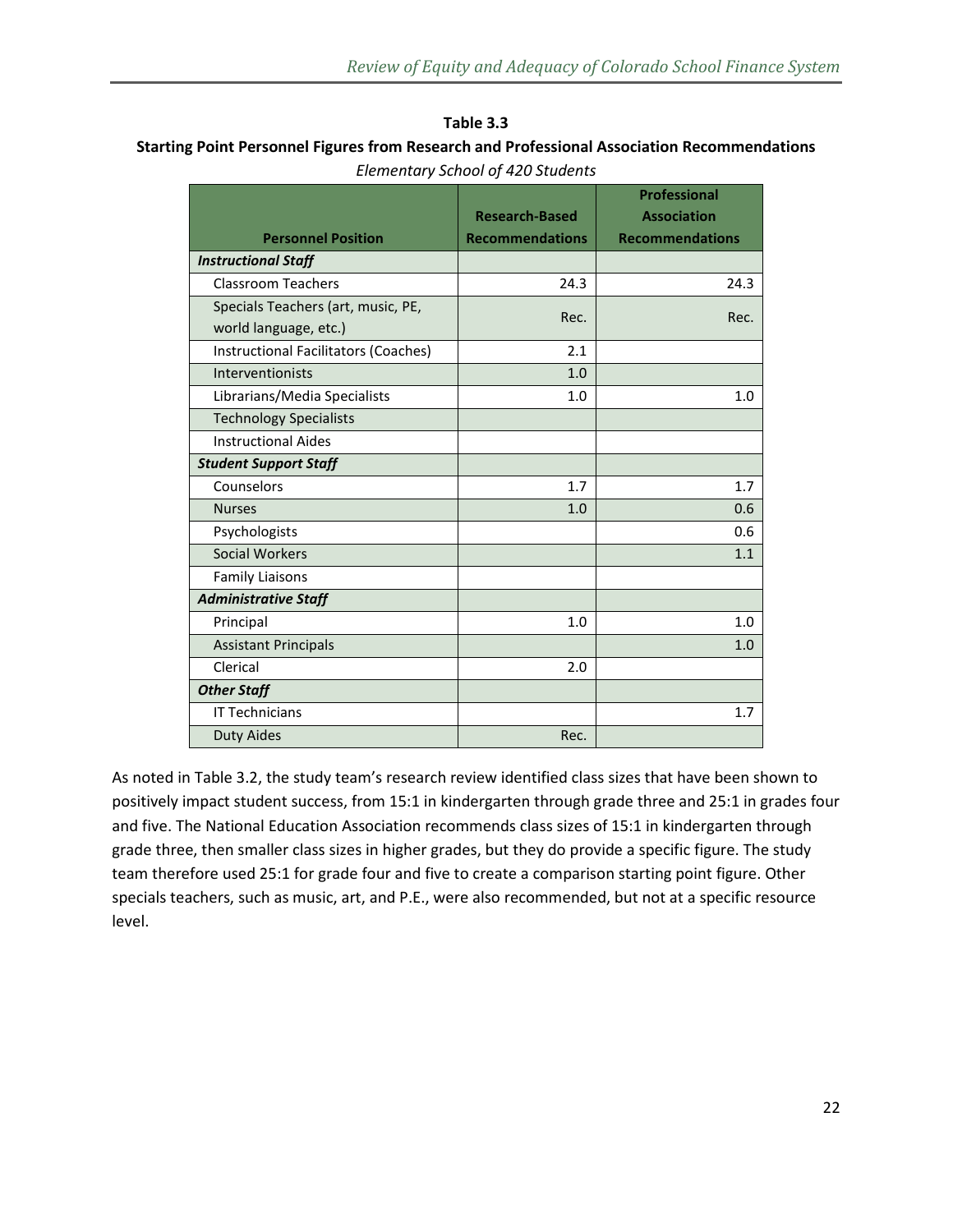#### **Table 3.4**

### **Starting Point Personnel Figures from Research and Professional Association Recommendations**  *Middle School of 720 Students*

|                                      |                        | <b>Professional</b>    |
|--------------------------------------|------------------------|------------------------|
|                                      | <b>Research-Based</b>  | <b>Association</b>     |
| <b>Personnel Position</b>            | <b>Recommendations</b> | <b>Recommendations</b> |
| <b>Instructional Staff</b>           |                        |                        |
| <b>Teachers</b>                      | 36.0                   |                        |
| Instructional Facilitators (Coaches) | 3.4                    |                        |
| Interventionists                     | 1.0                    |                        |
| Librarians/Media Specialists         | 1.0                    | 1.0                    |
| <b>Technology Specialists</b>        |                        |                        |
| <b>Instructional Aides</b>           |                        |                        |
| <b>Student Support Staff</b>         |                        |                        |
| Counselors                           | 2.7                    | 2.7                    |
| <b>Nurses</b>                        | 1.0                    | 1.0                    |
| Psychologists                        |                        | 0.9                    |
| Social Workers                       |                        | 1.7                    |
| <b>Family Liaisons</b>               |                        |                        |
| <b>Administrative Staff</b>          |                        |                        |
| Principal                            | 1.0                    | 1.0                    |
| <b>Assistant Principals</b>          |                        | 1.0                    |
| Clerical                             | 2.0                    |                        |
| <b>Other Staff</b>                   |                        |                        |
| <b>IT Technicians</b>                |                        | 2.7                    |
| <b>Duty Aides</b>                    |                        |                        |
|                                      |                        |                        |

The research review recommended class sizes of 25:1 on a block schedule for middle school students, with teachers teaching three out of four blocks, amounting to 36.0 teachers. As noted, there was not a specific class size recommendation from the professional associations, so a specific figure was not included as a starting point.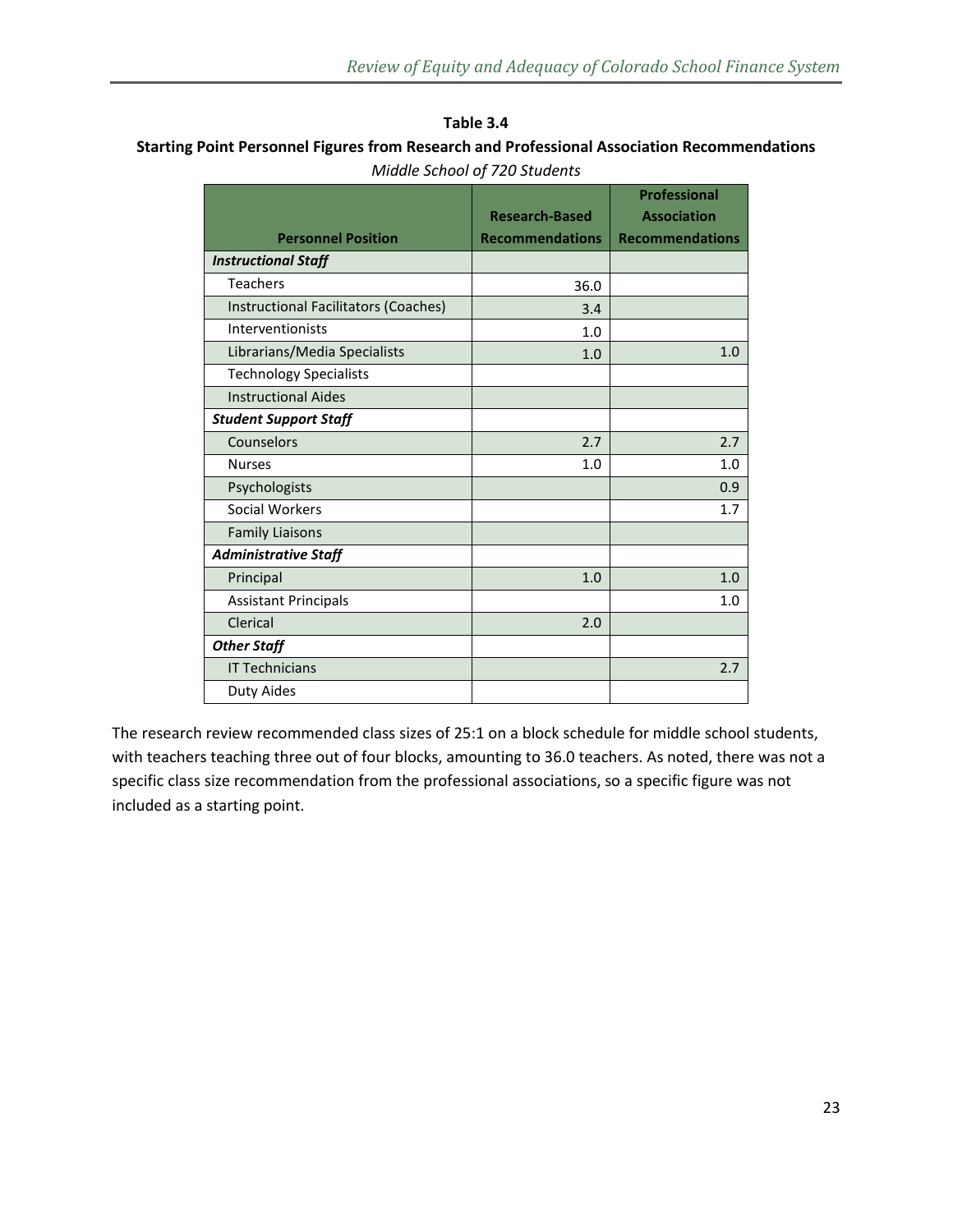#### **Table 3.5**

### **Starting Point Personnel Figures from Research and Professional Association Recommendations**  *High School of 1,200 Students*

|                                      |                        | Professional           |
|--------------------------------------|------------------------|------------------------|
|                                      | <b>Research-Based</b>  | <b>Association</b>     |
| <b>Personnel Position</b>            | <b>Recommendations</b> | <b>Recommendations</b> |
| <b>Instructional Staff</b>           |                        |                        |
| <b>Teachers</b>                      | 64.0                   |                        |
| Instructional Facilitators (Coaches) | 6.0                    |                        |
| Interventionists                     | 1.0                    |                        |
| Librarians/Media Specialists         | 1.0                    | 1.0                    |
| <b>Technology Specialists</b>        |                        |                        |
| <b>Instructional Aides</b>           |                        |                        |
| <b>Student Support Staff</b>         |                        |                        |
| Counselors                           | 4.8                    | 4.8                    |
| <b>Nurses</b>                        | 1.0                    | 1.7                    |
| Psychologists                        |                        | 1.7                    |
| Social Workers                       |                        | 3.0                    |
| <b>Family Liaisons</b>               |                        |                        |
| <b>Administrative Staff</b>          |                        |                        |
| Principal                            | 1.0                    | 1.0                    |
| <b>Assistant Principals</b>          |                        | $1+$                   |
| Clerical                             | 2.0                    |                        |
| <b>Other Staff</b>                   |                        |                        |
| <b>IT Technicians</b>                |                        | 4.8                    |
| Duty Aides                           |                        |                        |

The research review recommended the same class sizes (25:1) and schedule (four period block) at the middle school level and the high school level, leading to a figure of 64.0 teachers. Again, there was not a specific class size recommendation from the professional associations, so a specific figure was not included as a starting point.

The study team also provided starting point figures from the research review for non-personnel costs, as shown in Table 3.6.

| Table 3.6                                                                   |
|-----------------------------------------------------------------------------|
| <b>Evidence-Based Starting Figures for School-Level Non-Personnel Costs</b> |

|                                 | <b>Research-based Starting Figures</b> |                      |                      |
|---------------------------------|----------------------------------------|----------------------|----------------------|
| <b>Cost Category</b>            | <b>Elementary School</b>               | <b>Middle School</b> | <b>High School</b>   |
| <b>Professional Development</b> | 10 days per teacher;                   | 10 days per teacher; | 10 days per teacher; |
|                                 | \$100 per student                      | \$100 per student    | \$100 per student    |
| <b>Supplies &amp; Materials</b> | \$165 per student                      | \$165 per student    | \$200 per student    |
| <b>Student Activities</b>       | \$250 per student                      | \$250 per student    | \$250 per student    |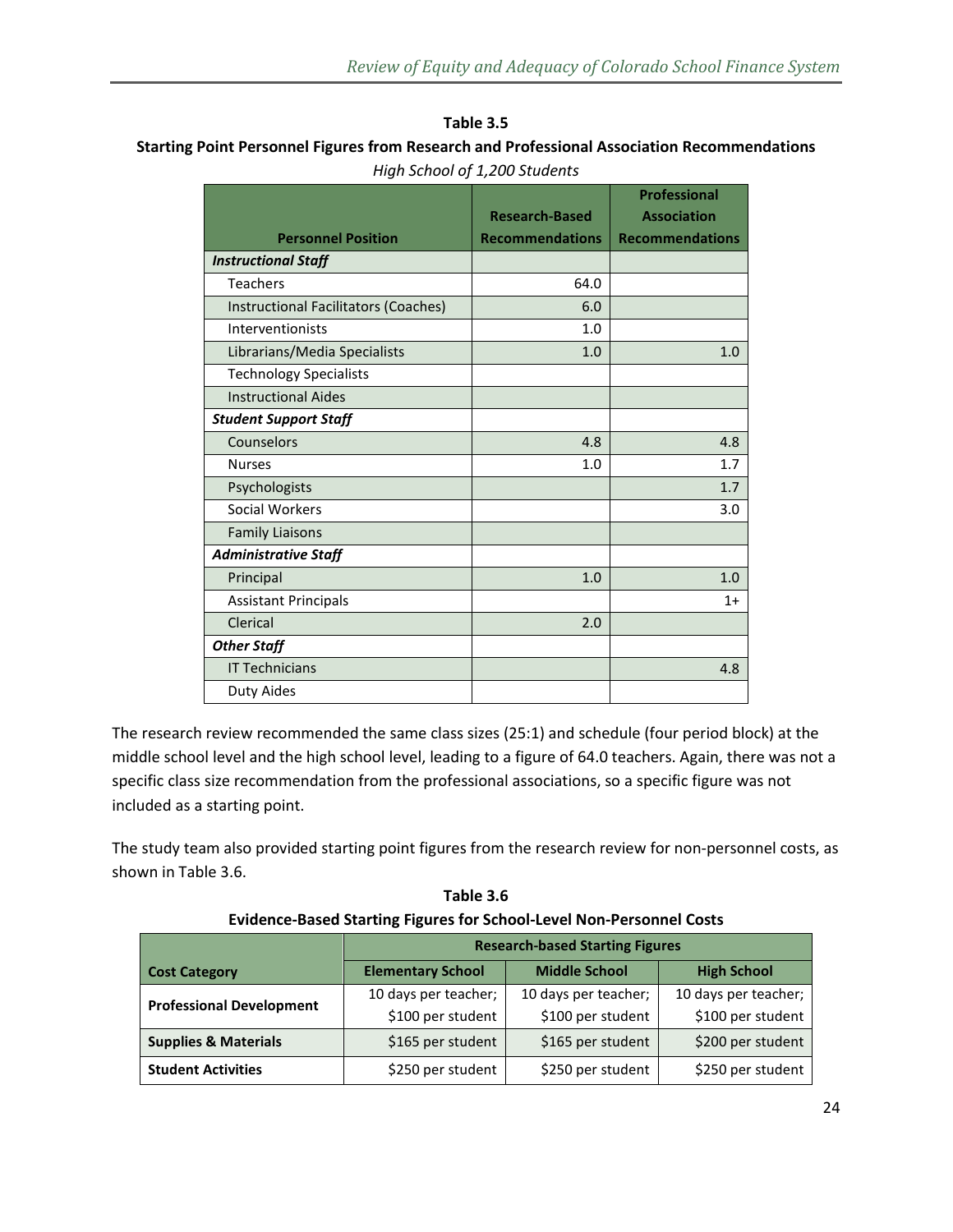It is important to note that the study team's research review did not identify resources beyond the school-level items listed above (e.g. district-level resources).

### **Professional Judgment Panel Procedures**

Once panelists were provided with instructions and background information to guide their efforts (as described previously), PJ panels convened and followed a specific procedure. At least two study team members attended each panel meeting to facilitate the discussion and to take notes about the level of resources needed as well as the rationales behind participant decisions. Panelists were frequently reminded that they should be identifying the resources needed to meet state standards in the most efficient way possible without sacrificing quality.

Each panel discussed the following **school-level** resource needs:

- 1. Personnel, including classroom teachers, other teachers, psychologists, counselors, librarians, teacher aides, administrators, nurses, etc.
- 2. Other personnel costs, including the use of substitute teachers and time for professional development.
- 3. Non-personnel costs, such as supplies, materials and equipment costs (including textbook replacement and consumables), plus the costs of offering extracurricular activities.
- 4. Non-traditional programs and services, including before- and after-school programs, prekindergarten, and summer school programs.
- 5. Technology, including hardware, software, and licensing fees.

District-level panels also addressed the following district-level resource needs:

- 1. Personnel, including central office administrators and support staff in the areas of the superintendent's office, human resources, finance and operations, information technology, and instruction/curriculum.
- 2. Non-personnel costs, such as maintenance and operation, insurance, legal, safety and security, and contract services.

PJ panels identified the above resources for students with no special needs in order to develop an estimate of an adequate base cost in Colorado.

For each panel, the study team developed figures that represented the general consensus among members. At the time of the meetings, no participant (either panel member or study team member) had a precise idea of the costs of the resources identified. (The study team developed cost estimates for resources at a later date.) This is not to say that panel members were unaware that higher levels of resources would produce higher base cost figures or weights. However, without specific price information and knowledge of how other panels were proceeding, it would have been impossible for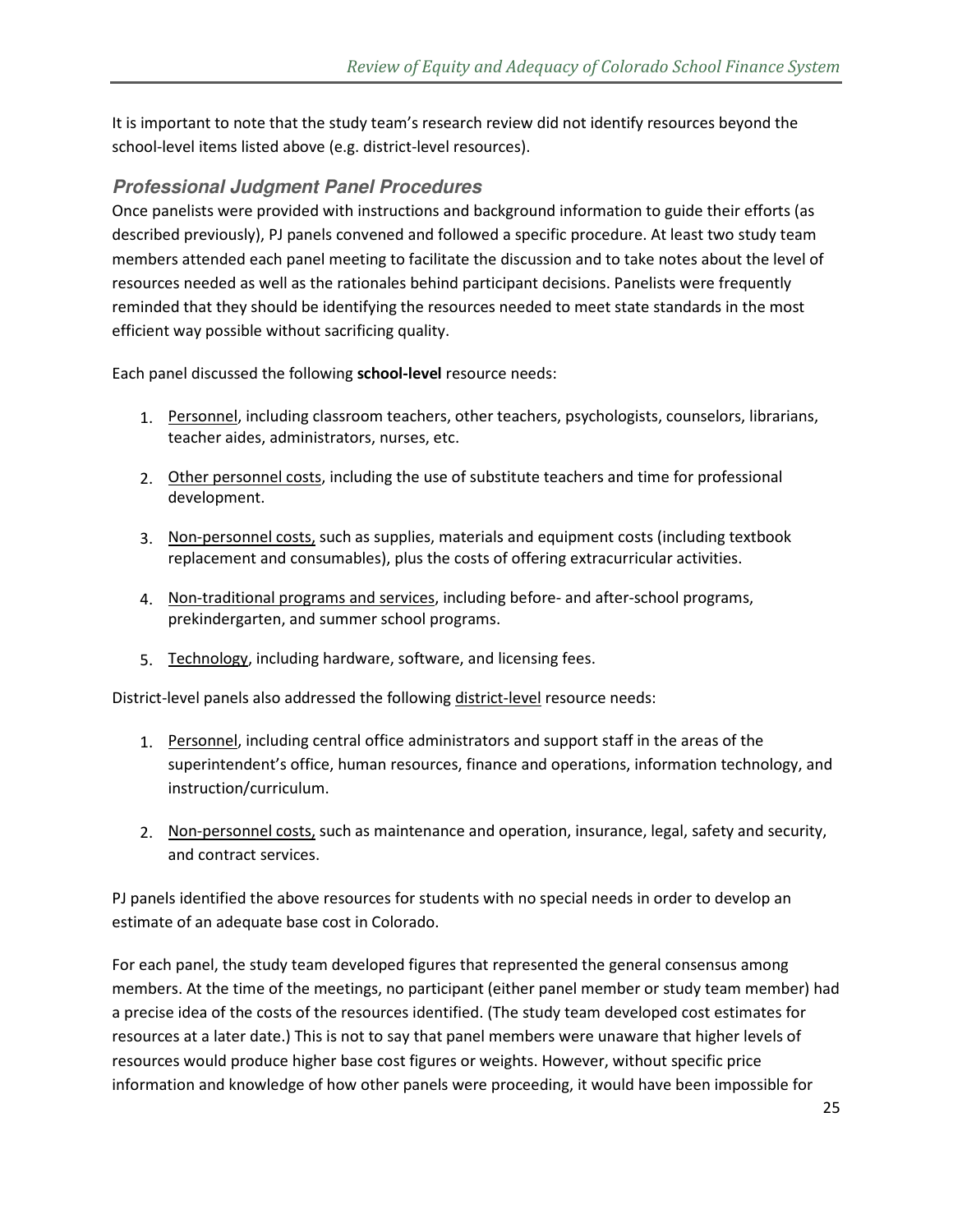any individual or panel to suggest resource levels that would lead to specific base cost figures or weights, much less costs that were relatively higher or lower than others.

### **Professional Judgment Resources Identified**

While panels varied in the resources they identified as necessary for an adequate educational program, several key recommendations were common across panels:

- Small class sizes, with student-to-teacher ratios of 15:1 in kindergarten through grade two, 18:1 in grades two and three, and 20:1 in grades four and five, and then 25:1 in secondary grades;
- Time for teacher planning, collaboration, and professional development, both outside of the regular school day and embedded with instructional coaches and education technology specialists in the school;
- Instructional support for students, including teacher tutors/interventionists;
- A comprehensive special education student identification team that includes a special education teacher, occupational therapist, and speech pathologist;
- A high level of student support (counselors, social workers, and behavior specialists);
- Sufficient administrative support in the form of assistant principals to allow for required staff evaluations, and assessment/data coordinators to manage assessment requirements and allow for data-driven decision making;
- Additional programs, including extended day and summer school to fulfill READ Act requirements; homework help and bridge programs for entering students at the secondary level;
- Technology-rich learning environments, including 1:1 student devices in 3<sup>rd</sup> through 12<sup>th</sup> grades, and associated IT support; and
- Security personnel to ensure a safe school environment.

It should be noted that the resources PJ panels identified here are examples of how funds might be used to organize programs and services in representative situations. Further, there were separate panels for each school level, so approaches may vary in how they identified resources, but subsequent review panels felt the differences were appropriate. The study team emphasized strongly that the resources identified are not the only ways to organize programs and services to meet state standards. The purpose of the exercise is to estimate the overall level of resources and therefore the cost of adequacy – not to be prescriptive.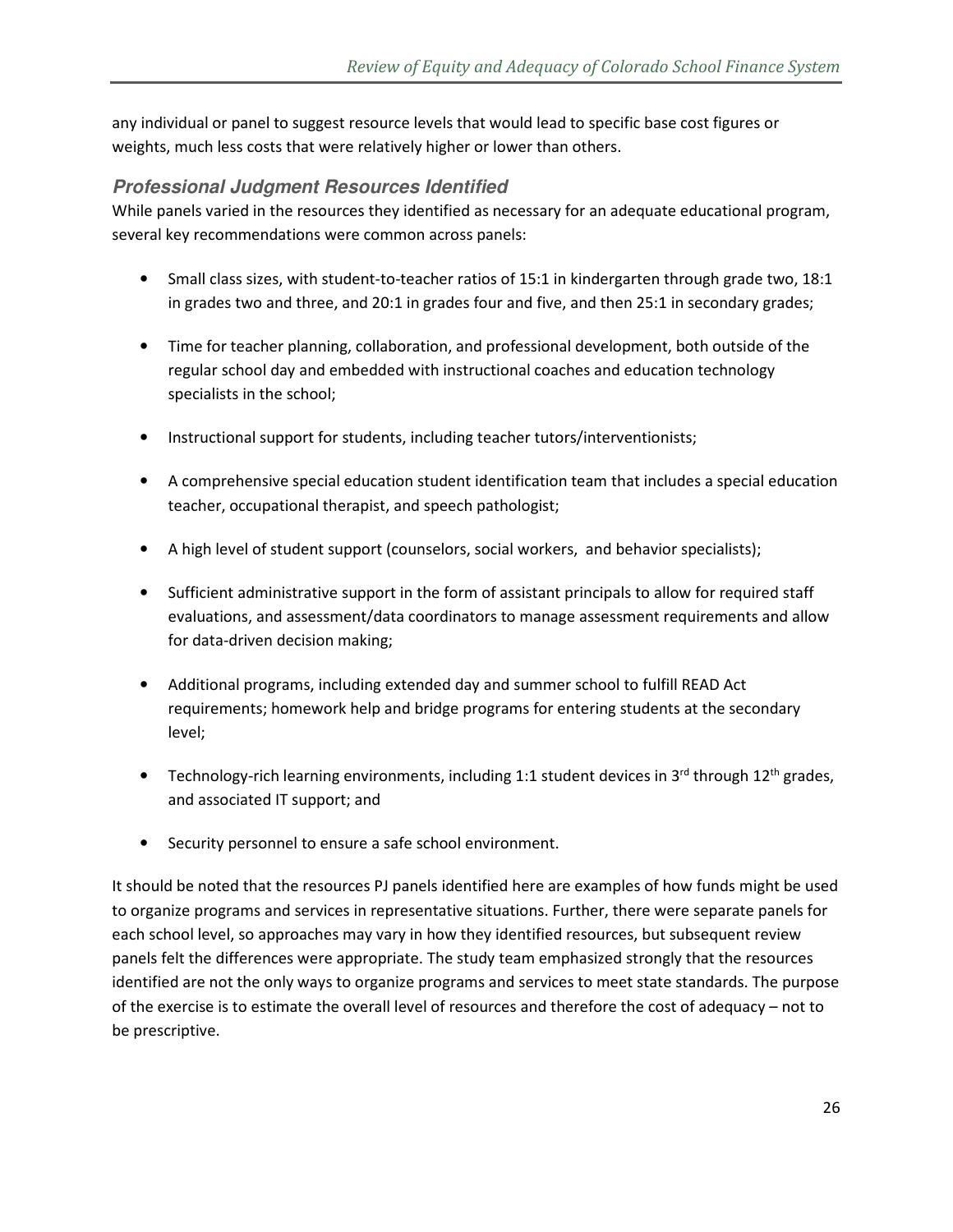### **School-Level Personnel**

PJ panels discussed and recommended personnel in the key areas of instruction, pupil support, administration, as well as other areas such as security, assessment, and technology.

Tables 3.7A through 3.7C first identify the school or program size, and the panel-recommended average class size. The tables then identify the personnel on a FTE basis needed to serve all students, regardless of need, in elementary, middle, and high school settings (base education).

| <b>School Configuration and Size</b>   | K-5, 420 students   |
|----------------------------------------|---------------------|
| <b>Recommended Average Class Size</b>  | Grades K-1: 15 to 1 |
|                                        | Grades 2-3: 18 to 1 |
|                                        | Grades 4-5: 21 to 1 |
| <b>Instructional Staff</b>             |                     |
| <b>Teachers</b>                        | 23.8                |
| <b>Specials Teachers</b>               | 4.0                 |
| Instructional Facilitator (Coach)      | 1.0                 |
| Teacher Tutor/ Interventionists        | 2.0                 |
| Librarians/Media Specialists           | 1.0                 |
| <b>Education Technology Specialist</b> | 0.7                 |
| Media Aide                             | 1.0                 |
| <b>Instructional Aides</b>             | 2.0                 |
| <b>Special Education Teacher</b>       | 0.2                 |
| <b>Student Support Staff</b>           |                     |
| Counselor                              | 1.0                 |
| Nurse                                  | 1.0                 |
| Psychologist                           | 0.5                 |
| Social Worker                          | 0.5                 |
| <b>Family Liaison</b>                  | 0.5                 |
| Speech Therapist                       | 0.2                 |
| <b>Occupational Therapist</b>          | 0.2                 |
| <b>Administrative Staff</b>            |                     |
| Principal                              | 1.0                 |
| <b>Assistant Principal</b>             | 1.0                 |
| <b>Clerical/Data Entry Staff</b>       | 2.0                 |
| <b>Other Staff</b>                     |                     |
| <b>IT Technician</b>                   | 0.33                |
| <b>School Resource Officer</b>         | 0.25                |
| Substitute                             | 1.0                 |
| Duty Aides                             | 2.0                 |
| Security                               | 0.25                |
| Assessment Coordinator                 | 0.5                 |

**Table 3.7A Elementary School Personnel, as Recommended by Colorado PJ Panels, Base Education**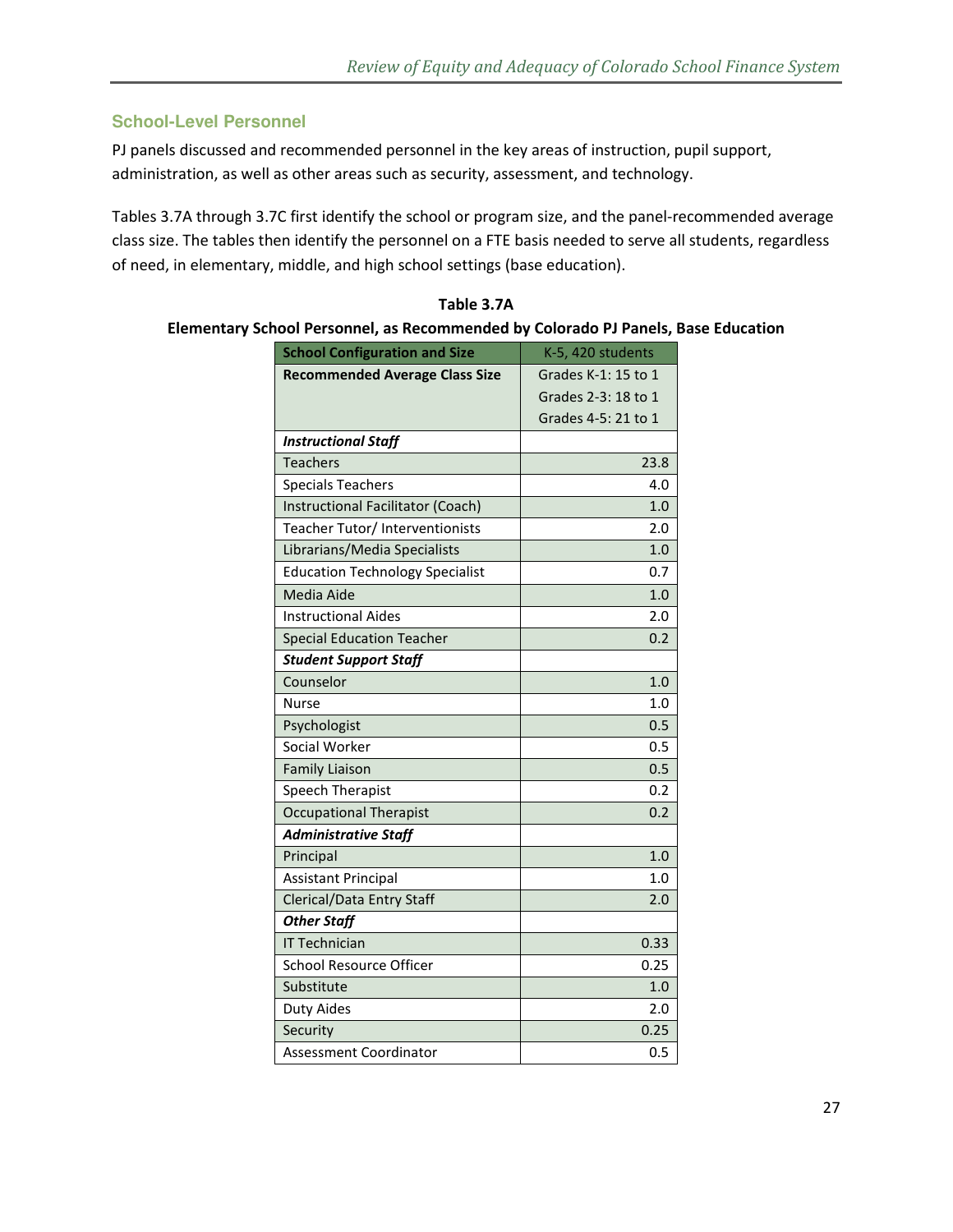For the representative elementary school of 420 students shown in Table 3.7A, the panelists recommended an average class size of 15:1 in kindergarten through second grade, then gradually increasing to 18:1 in grades two and three, and 21:1 for grades four and five, for a total of 23.8 classroom teachers. Panelists also identified four other specials teachers to teach subjects such as art, music, physical education, and world language, and a librarian/media specialist. These positions allow for sufficient planning and collaboration time for classroom teachers. The panelists also felt that the instructional facilitator (coach) and education technology specialist (whose primary role is to provide coaching to teachers on incorporating technology in the classroom) were essential to providing embedded professional development and support to teachers. Other key staffing included student support across a variety of positions, such as IT staff, assistant principals to handle required educator evaluations, a half-time assessment coordinator, duty aides, and a full-time substitute teacher to provide continuity of instruction. The panel also identified a special education identification team that includes a partial FTE for a special education teacher, speech pathologist, and occupational therapist that can identify students with special education needs. Once identified, students would receive special education services not identified here in the base costs.

Next, Table 3.7B on the following page addresses the representative middle school of 720 students. Panelists felt that 25:1 was an appropriate average class size. Panelists also based their staffing of middle school grades on an eight-period day, with teachers teaching six classes a day. The panelists also identified the need for four additional teachers that would ensure the schools ability to implement a true middle school model. This resulted in a total of 40.0 teachers.

At the secondary level no distinction was made between classroom or specials teachers and was instead presented as a total teachers figure. As was the case at the elementary level, panelists also identified significant student support services needed for all students, administrators to address evaluations, and similar other personnel.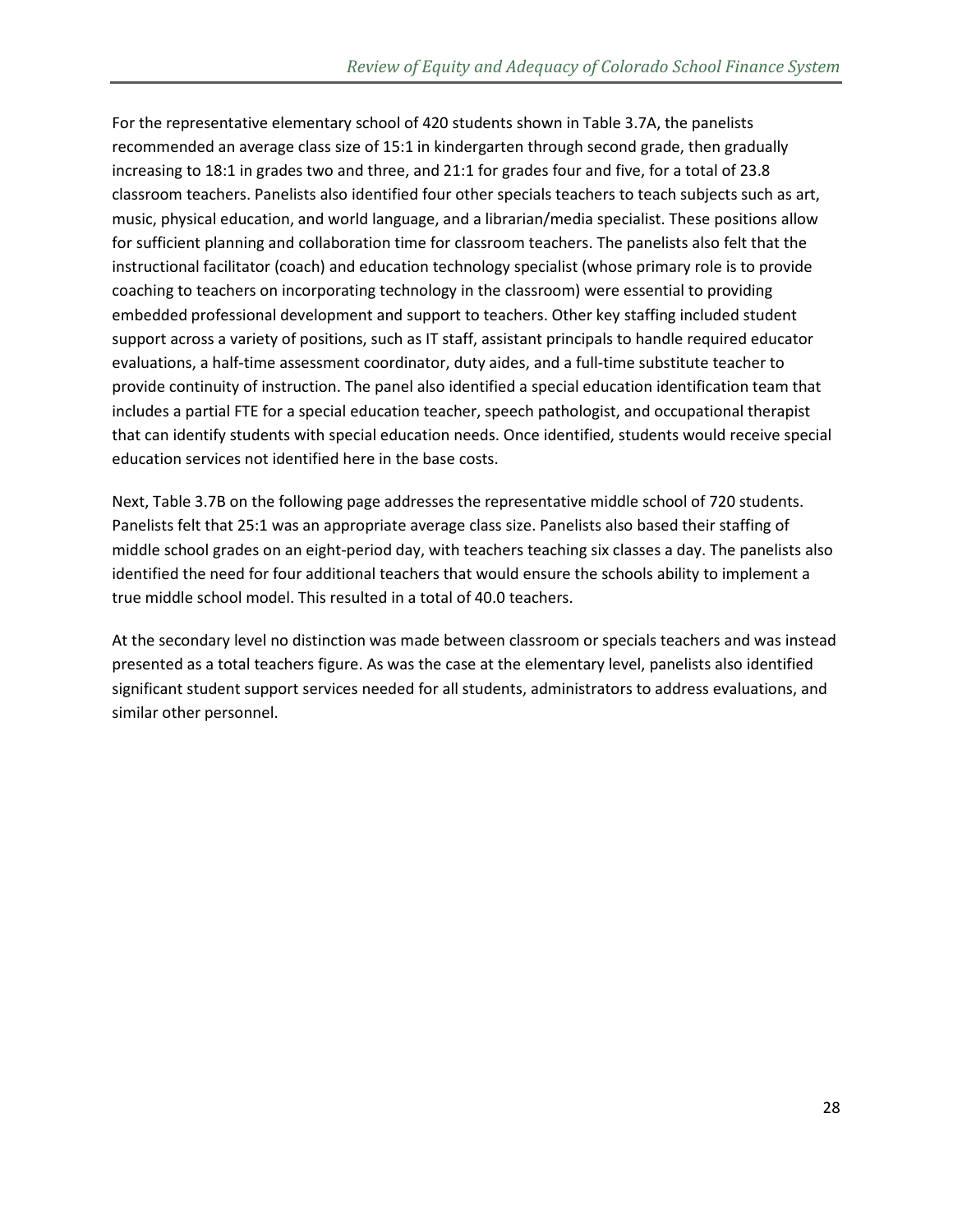| Middle School Personnel, as Recommended by Colorado PJ Panels, Base Education |                                        |                            |  |
|-------------------------------------------------------------------------------|----------------------------------------|----------------------------|--|
| <b>School Configuration and Size</b>                                          |                                        | Grades 6-8,                |  |
|                                                                               |                                        | 720 students               |  |
|                                                                               | <b>Recommended Average Class Size</b>  | $25$ to 1                  |  |
|                                                                               | <b>Schedule</b>                        | Eight period day; teachers |  |
|                                                                               |                                        | teaching six periods       |  |
|                                                                               | <b>Instructional Staff</b>             |                            |  |
|                                                                               | Teachers                               | 40.0                       |  |
|                                                                               | Instructional Facilitators (Coaches)   | 2.0                        |  |
|                                                                               | Teacher Tutor/Interventionists         | 3.0                        |  |
|                                                                               | Librarians/Media Specialist            | 1.0                        |  |
|                                                                               | <b>Education Technology Specialist</b> | 0.7                        |  |
|                                                                               | Media Aide                             | 1.0                        |  |
|                                                                               | Special Education Teacher              | 0.2                        |  |

**Table 3.7B** 

| Alternative to Suspension Instructor | 1.0 |
|--------------------------------------|-----|
| <b>Student Support Staff</b>         |     |
| Counselors                           | 3.0 |
| <b>Nurse</b>                         | 1.0 |
| Psychologist                         | 1.0 |
| Social Worker                        | 0.5 |
| <b>Family Liaison</b>                | 1.0 |
| <b>Behavioral Interventionist</b>    | 0.3 |
| <b>Speech Therapist</b>              | 0.2 |
| <b>Occupational Therapist</b>        | 0.2 |
| <b>Administrative Staff</b>          |     |
| Principal                            | 1.0 |
| <b>Assistant Principals</b>          | 2.0 |
| Clerical/Data Entry Staff            | 3.0 |
| <b>Other Staff</b>                   |     |
| <b>IT Technician</b>                 | 0.5 |
| School Resource Officer              | 1.0 |
| Substitute                           | 1.0 |
| Assessment Coordinator               | 0.5 |
| Security                             | 1.0 |

Duty Aides 3.0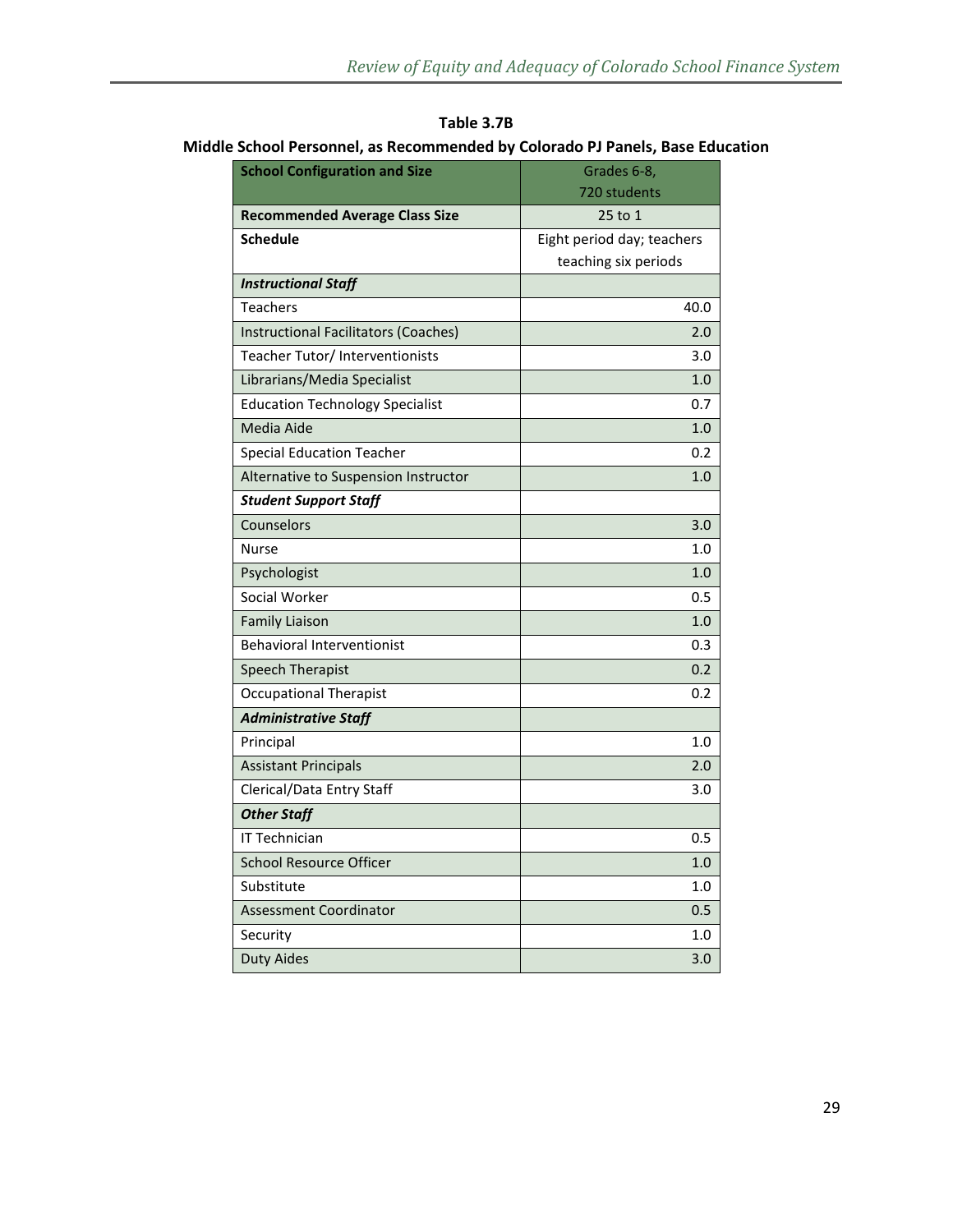| <b>School Configuration and Size</b>   | Grades 9-12, 1,200 students |
|----------------------------------------|-----------------------------|
| <b>Recommended Average Class Size</b>  | 25 to 1                     |
| <b>Schedule</b>                        | Seven period day; teachers  |
|                                        | teaching five periods       |
| <b>Instructional Staff</b>             |                             |
| <b>Teachers</b>                        | 69.6                        |
| Instructional Facilitators (Coaches)   | 4.0                         |
| Teacher Tutors/ Interventionists       | 2.0                         |
| Librarians/Media Specialists           | 1.0                         |
| <b>Education Technology Specialist</b> | 0.75                        |
| Media Aide                             | 1.0                         |
| <b>Instructional Aides</b>             | 2.0                         |
| <b>Special Education Teacher</b>       | 0.2                         |
| Alternative to Suspension Instructor   | 1.0                         |
| <b>Student Support Staff</b>           |                             |
| Counselors                             | 4.8                         |
| <b>Nurse</b>                           | 1.0                         |
| Psychologist                           | 1.0                         |
| Social Worker                          | 1.0                         |
| Family Liaison                         | 1.0                         |
| <b>Crisis Interventionist</b>          | 1.0                         |
| <b>Health Aide</b>                     | 1.0                         |
| Speech Therapist                       | 0.2                         |
| <b>Occupational Therapist</b>          | 0.2                         |
| <b>Administrative Staff</b>            |                             |
| Principal                              | 1.0                         |
| <b>Assistant Principals</b>            | 4.0                         |
| Clerical/Data Entry Staff              | 6.0                         |
| Paraprofessionals                      | 3.0                         |
| Discipline Dean                        | 1.0                         |
| <b>Other Staff</b>                     |                             |
| IT Technician                          | 1.0                         |
| <b>School Resource Officer</b>         | 1.0                         |
| Campus Supervisor/Security             | 4.0                         |
| <b>Assessment Coordinator</b>          | 1.0                         |
| <b>Athletic Trainer</b>                | 1.5                         |

**Table 3.7C High School Personnel, as Recommended by Colorado PJ Panels, Base Education** 

For the representative high school of 1,200 students, panelists kept the same average class size of 25:1 that they used for the middle schools, then recommended a seven-period day, with teachers teaching five periods, as well as 2.4 additional teachers that could be used to provide a zero hour or other courses to ensure students could meet all graduation requirements. This led to a total of 69.6 teachers.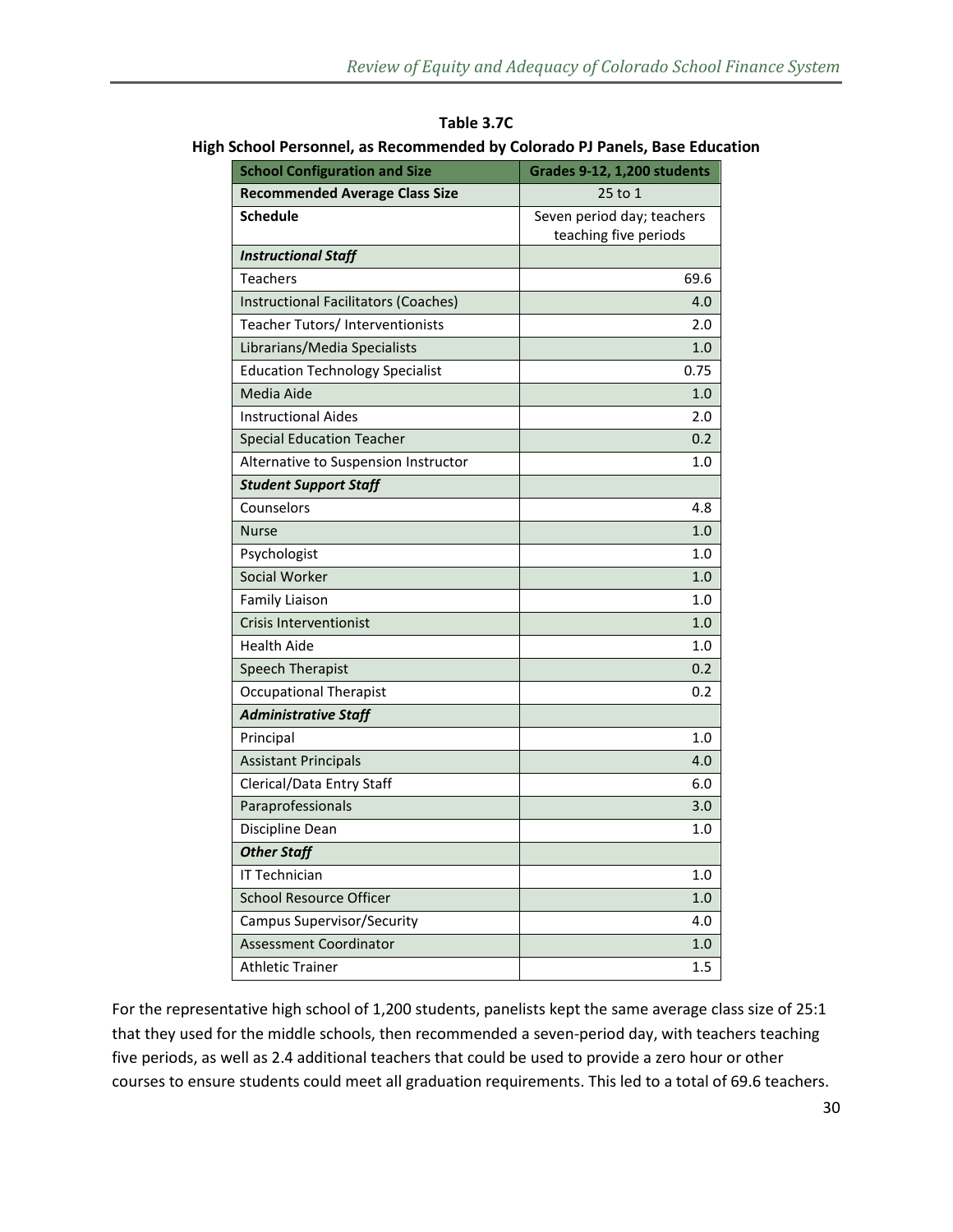It was important to panelists that a wide range of course offerings were available to students. Panelists also identified additional student support staff, administrators to manage evaluations, and other staff. The panels identified the use of three paraprofessionals in the central office to perform duties that did not need to be done by a secretarial-level staff person.

### **School-Level Non-Personnel Costs**

Aside from personnel needs, Table 3.8 shows additional school-level non-personnel costs identified.

|                                            | <b>Elementary School</b> | <b>Middle School</b> | <b>High School</b>  |
|--------------------------------------------|--------------------------|----------------------|---------------------|
| <b>Professional Development</b>            |                          |                      |                     |
| (days per teacher)                         | 10 days per teacher      | 10 days per teacher  | 10 days per teacher |
| <b>Professional Development</b>            | \$100/student            | \$100/student        | \$100/student       |
| (non-personnel costs)                      |                          |                      |                     |
| <b>Substitutes</b>                         | 10 days per teacher      | 10 days per teacher  | 10 days per teacher |
| <b>Supplies, Materials &amp; Equipment</b> |                          |                      |                     |
| (including textbook replacement)           | \$165/student            | \$200/student        | \$250/student       |
| and school-level technology                |                          |                      |                     |
| licensing)                                 |                          |                      |                     |
| <b>Assessment</b>                          | \$10/ student            | \$10/ student        | \$10/ student       |
| <b>Student Activities</b>                  | \$50/ student            | \$200/ student       | \$450/ student      |
| <b>Program Specific Technology</b>         |                          | \$12,500             | \$50,000            |

**Table 3.8 School-Level Non-Personnel Costs Identified by Colorado PJ Panels** 

Non-personnel cost figures were developed for instructional supplies, materials, equipment, textbooks, technology licensing assessment, student activities (field trips, sports, extracurricular activities, etc.), assessment, and program specific technology at the secondary level. Professional development was addressed through both a number of days for teachers to participate, as well as an amount to address non-personnel professional development costs, such as training materials and conference fees.

The statewide panel and then the CFO panel reviewed these figures, considering both what is currently spent and the adequacy of the resources available in these areas. Supplies, materials, and equipment and student activities were two areas that panelists felt increased in cost in later grades.

### **School-Level Additional Programs**

Tables 3.9A through 3.9C indicate other programs, such as a before- and after-school programs, summer school, and bridge programs, the panels felt were needed to ensure schools could meet Colorado state standards and requirements.

First looking at Table 3.9A, panelists identified the need for both extended day (80 hours total) and summer school (40 hours total) to ensure students were provided the full supports related to the READ Act both prior to and after third grade, serving 10 percent of all students. Both programs would be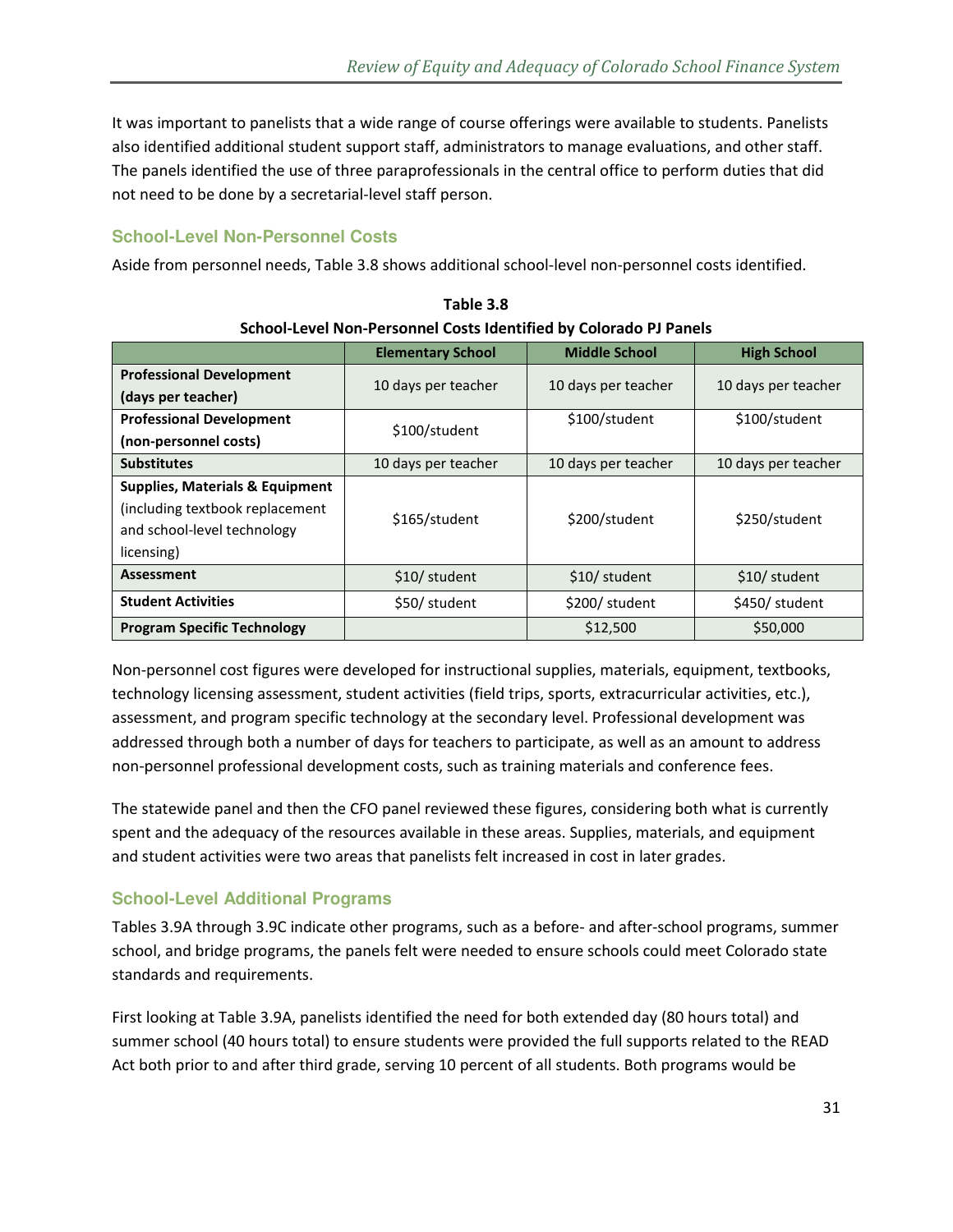staffed with teachers at a 5:1 ratio; the summer school program would then also need support from an instructional aide and a clerical staff person.

|                                     | <b>READ Act Extended Day</b> | <b>READ Act Summer School</b> |
|-------------------------------------|------------------------------|-------------------------------|
| <b>Number of Students Served</b>    | 42 (10 percent)              | 42 (10 percent)               |
| <b>Program Specifics (length of</b> | 80 hours total               | 40 hours total                |
| program, length of day, or total    |                              |                               |
| hours)                              |                              |                               |
| <b>Personnel</b>                    |                              |                               |
| <b>Instructional Staff</b>          | 8.4 teachers (5:1 ratio)     | 8.4 teachers (5:1 ratio);     |
|                                     |                              | 1.0 instructional aide        |
| <b>Student Support Staff</b>        |                              |                               |
| <b>Administration Staff</b>         |                              | 1.0 clerical staff            |
| Other Staff                         |                              |                               |

**Table 3.9A Elementary Additional Programs Identified by Colorado PJ Panels** 

At the middle school level, shown in Table 3.9B, panelists identified the need for homework help (available to all students) and a bridge program for entering students. Operating the bridge program entailed two additional days of time for 33 percent of instructional staff members, and the same amount of time for all student support staff, administrative staff, and other staff members. There was no additional cost associated for staff on extended (10 month or longer) contracts.

|                                     | <b>Homework Help</b>         | <b>Bridge</b>                  |
|-------------------------------------|------------------------------|--------------------------------|
| <b>Number of Students Served</b>    | Available to all students as | 225 entering $6th$ grade       |
|                                     | needed                       | students                       |
| <b>Program Specifics (length of</b> | Two hours a day,             | Seven hours a day,             |
| program, length of day, or total    | four days per week,          | two days total                 |
| hours)                              | 36 weeks                     |                                |
| Personnel                           |                              |                                |
| <b>Instructional Staff</b>          | 1.0 teacher; 1:0             | 33% of all instructional staff |
|                                     | instructional aide           |                                |
| <b>Student Support Staff</b>        |                              | 100% of all support staff      |
| <b>Administration Staff</b>         |                              | 100%, but no additional cost   |
|                                     |                              | due to contract length         |
| <b>Other Staff</b>                  |                              | 100% of all other staff        |

**Table 3.9B Middle School Additional Programs Identified by Colorado PJ Panels** 

Programs were similar at the high school level (Table 3.9C) as the middle school. Panelists felt that there should be homework help available to all students, staffed by four teachers in the core content areas. They also identified the need for a week-long bridge program for entering ninth graders. This amounted to five additional days of time for 25 percent of instructional staff members, and the same amount of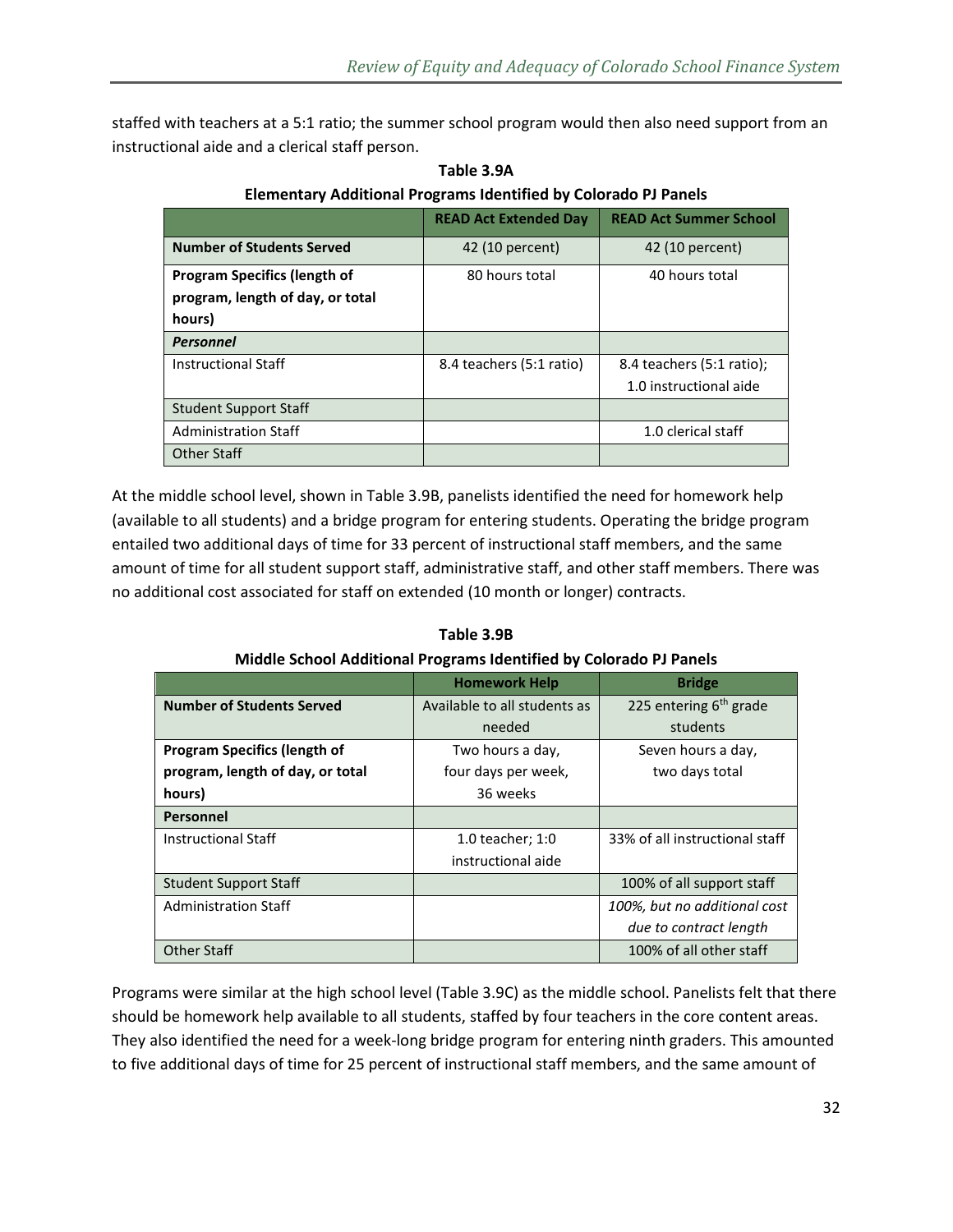time for all student support staff, administrative staff, and other staff members. There was no additional cost associated for staff on extended (10 month or longer) contracts.

|                                     | <b>Homework Help</b>           | <b>Bridge</b>                               |
|-------------------------------------|--------------------------------|---------------------------------------------|
| <b>Number of Students Served</b>    | Available to all students as   | 300 entering 9 <sup>th</sup> grade students |
|                                     | needed                         |                                             |
| <b>Program Specifics (length of</b> | Two hours a day, four days per | Seven hours a day,                          |
| program, length of day, or total    | week, 36 weeks                 | five days total                             |
| hours)                              |                                |                                             |
| Personnel                           |                                |                                             |
| <b>Instructional Staff</b>          | 4.0 teachers                   | 25% of all instructional staff              |
| <b>Student Support Staff</b>        |                                | 100% of all support staff                   |
| <b>Administration Staff</b>         |                                | 100%, but no additional cost due to         |
|                                     |                                | contract length                             |
| <b>Other Staff</b>                  |                                | 100% of all other staff                     |

**Table 3.9C High School Additional Programs Identified by Colorado PJ Panels** 

#### **School-Level Technology Hardware**

Tables 3.10A through 3.10C show the technology needs of each school.

| Elementary School Technology Hardware Identified by Colorado PJ Panels |                                                |  |  |
|------------------------------------------------------------------------|------------------------------------------------|--|--|
| <b>Hardware Item</b>                                                   | # of Units Needed                              |  |  |
| <b>Administration/Main Office</b>                                      |                                                |  |  |
| Laptop                                                                 | 1 per administrator; 1 per office staff member |  |  |
| Printer                                                                | 1 total                                        |  |  |
| Copier/Printer                                                         | 2 total                                        |  |  |
| <b>Faculty</b>                                                         |                                                |  |  |
| Laptop                                                                 | 1 per professional                             |  |  |
| iPad                                                                   | 1 per professional                             |  |  |
| <b>Classroom</b>                                                       |                                                |  |  |
| <b>Visual Presentation System</b>                                      | 1 per classroom                                |  |  |
| Document Camera                                                        | 1 per classroom                                |  |  |
| Computer Lab(s) - Fixed (1)                                            |                                                |  |  |
| Computer                                                               | 22 per fixed lab                               |  |  |
| <b>Visual Presentation System</b>                                      | 1 per fixed lab                                |  |  |
| <b>3D Printer</b>                                                      | 1 per fixed lab                                |  |  |
| Computer Lab(s) - Mobile (3)                                           |                                                |  |  |
| Laptop                                                                 | 20 per mobile lab                              |  |  |
| <b>Media Center</b>                                                    |                                                |  |  |
| Computer                                                               | 3 total                                        |  |  |
| <b>Visual Presentation System</b>                                      | 2 total                                        |  |  |
| Lookup Station                                                         | 3 total                                        |  |  |
| Loaner Computers                                                       | 5 total                                        |  |  |
|                                                                        |                                                |  |  |

**Table 3.10A** 

#### **Elementary School Technology Hardware Identified by Colorado PJ Panels**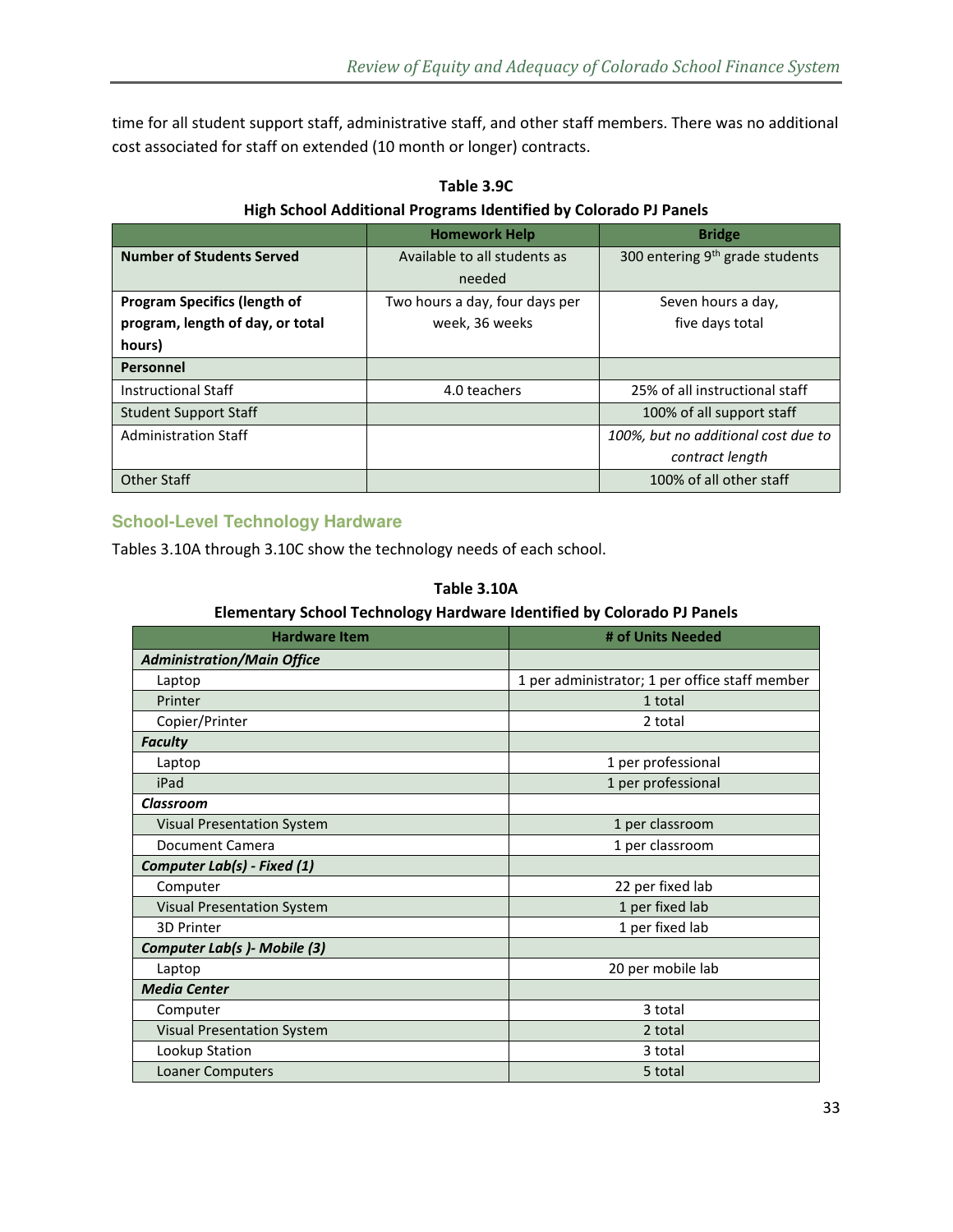| <b>Other</b>          |                                      |
|-----------------------|--------------------------------------|
| <b>Student Device</b> | 210 total (1 per every two students) |

#### **Table 3.10B**

### **Middle School Technology Hardware Identified by Colorado PJ Panels**

| <b>Hardware Item</b>              | # of Units Needed          |
|-----------------------------------|----------------------------|
| <b>Administration/Main Office</b> |                            |
| Laptop                            | 1 per administrator        |
| Computer                          | 1 per office staff member  |
| Printer                           | 1 total                    |
| Copier/Printer                    | 3 total                    |
| <b>Faculty</b>                    |                            |
| Laptop                            | 1 per professional         |
| <b>Classroom</b>                  |                            |
| <b>Visual Presentation System</b> | 1 per classroom            |
| Document Camera                   | 1 per every two classrooms |
| Computer Lab(s)- Fixed (2)        |                            |
| Computer                          | 30 per fixed lab           |
| <b>Visual Presentation System</b> | 1 per fixed lab            |
| Printer                           | 1 per fixed lab            |
| <b>Media Center</b>               |                            |
| Visual Presentation System        | 4 total                    |
| <b>Loaner Computers</b>           | 8 total                    |
| <b>Other</b>                      |                            |
| <b>Student Device</b>             | 1 per student              |

#### **Table 3.10C**

### **High School Technology Hardware Identified by Colorado PJ Panels**

| <b>Hardware Item</b>                         | # of Units Needed          |
|----------------------------------------------|----------------------------|
| <b>Administration/Main Office</b>            |                            |
| Laptop                                       | 1 per administrator        |
| Computer                                     | 1 per office staff member  |
| Printers                                     | 3 total                    |
| Copier/Printer                               | 6 total                    |
| Faculty                                      |                            |
| Laptop                                       | 1 per professional         |
| Classroom                                    |                            |
| <b>Visual Presentation System</b>            | 1 per classroom            |
| Document Camera                              | 1 per every two classrooms |
| Computer Lab(s) - Fixed (4)                  |                            |
| Computer                                     | 30 per fixed lab           |
| <b>Visual Presentation System</b>            | 1 per fixed lab            |
| Printer                                      | 2 per fixed lab            |
| <b>Media Center</b>                          |                            |
| Printers                                     | 2 total                    |
| <b>Visual Presentation System</b><br>3 total |                            |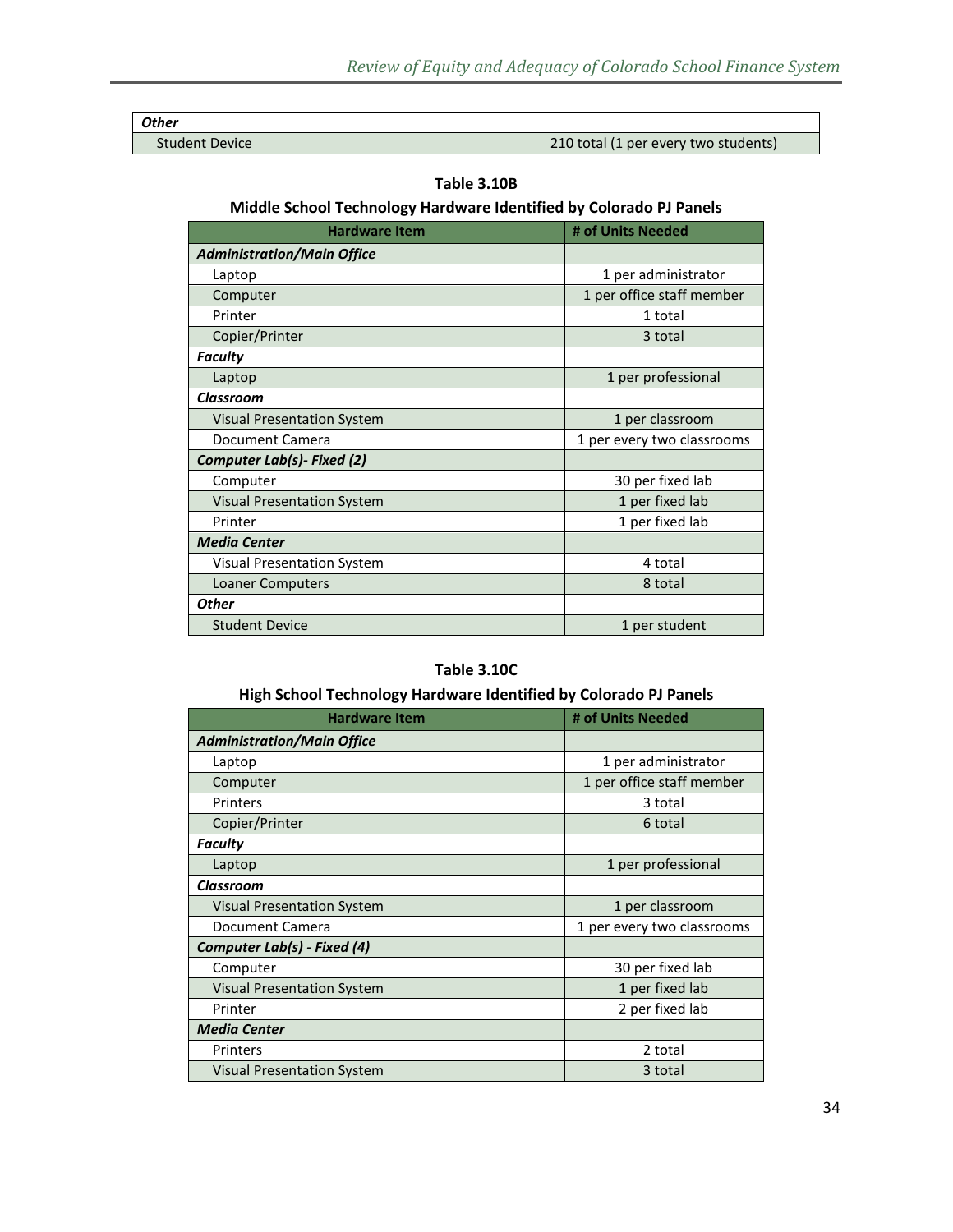| Loaner Computers      | 10 total      |
|-----------------------|---------------|
| <b>Other</b>          |               |
| <b>Student Device</b> | 1 per student |

At all levels, panelists called for an array of technology to be available to students, teachers, and administrative staff in classrooms, computer labs (fixed or mobile), and media centers. Of particular note, panelists recommended one-to-one mobile devices (tablets, netbooks, or similar) for students in grades 3 through 12. Panels also recommended a computer level of three students to one computer in mobile labs in grades K–2. Fixed computer labs are recommended in all schools to allow for instruction in courses that require higher-powered machines for the course work.

### **District-Level Resources**

Panelists also identified the resources needed at the district level to support schools. It is important to note that different districts often use different position titles or levels of personnel to fulfill the same functions or roles. For example, one district may have a CFO, while that same function might be filled in another district by a business manager or a director. Therefore, the panelists first discussed the functions that would need to be fulfilled, as shown in Figure 3.1.



**Figure 3.1** 

Panelists then identified the number of personnel needed to fulfill these functions in broad personnel categories, as shown in Table 3.11.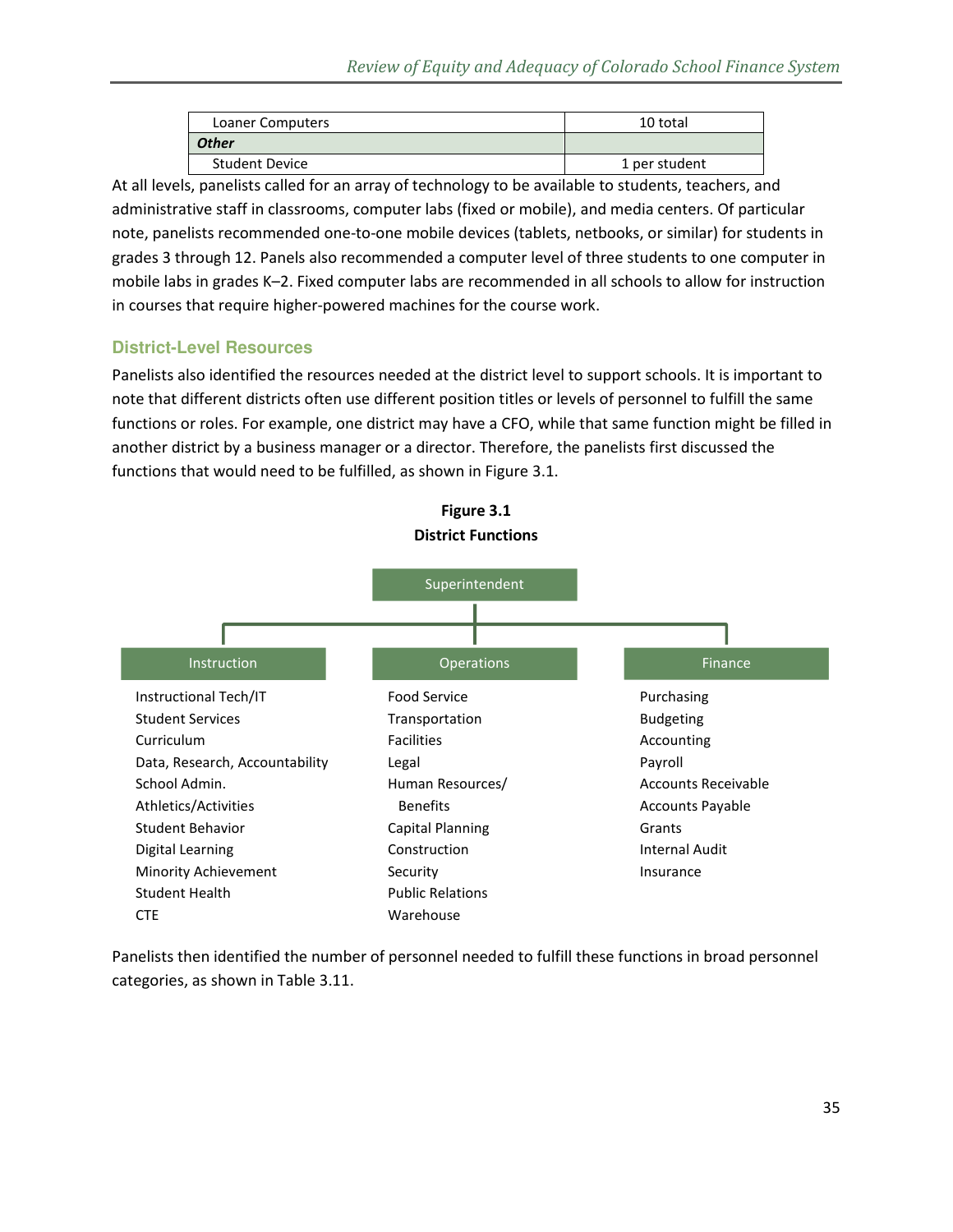| Personnel                          | <b>FTE</b> |
|------------------------------------|------------|
| Superintendent                     | 1.0        |
| Assistant/Associate Superintendent | 2.0        |
| <b>Executive Director</b>          | 2.0        |
| Director                           | 16.0       |
| Supervisor                         | 1.0        |
| Coordinator                        | 10.0       |
| Manager                            | 19.0       |
| Secretary/Clerk                    | 22.5       |
| Professional                       | 16.5       |
| AP/AR Clerks                       | 2.0        |
| <b>Payroll Clerks</b>              | 2.0        |
| Security Engineer                  | 1.0        |
| <b>Security Tech</b>               | 1.0        |
| Security Staff                     | 5.0        |
| Warehouse                          | 2.0        |

**Table 3.11 District Personnel Resources, Base Education Identified by Colorado PJ Panels** 

Panelists then addressed the district-level costs incurred to support schools, including building maintenance and operation (M&O), district-level technology licensing and hardware, insurance, legal fees, finance and data system fees, and contracted services, as shown in Table. 2.12.

**Cost Area Cost Area Network Cost Area Detail 2016** Contracted Services **1990 and 1991** the set of the set of the set of the set of the set of the set of the set of the set of the set of the set of the set of the set of the set of the set of the set of the set of the set of Maintenance and Operations <br>  $\begin{array}{ccc} \hline \end{array}$  \$14,475,000  $\begin{array}{ccc} \hline \end{array}$  \$1,000 per student Security \$361,875 \$25 per student Textbooks/ Techbooks  $\begin{array}{ccc} 51,085,625 \end{array}$  \$75 per student Supplies and Materials  $\vert$  \$20,000 Legal  $\left| \right|$  \$150,000 Assessment **Assessment 1996 Assessment 1996 25** per student Technology Licensing  $\begin{array}{ccc} \text{7.1,447,500} & \text{5.1,447,500} \end{array}$ Tech Hardware (District level)  $\frac{1}{25}$   $\frac{1}{25}$   $\frac{1}{25}$   $\frac{1}{250}$   $\frac{1}{250}$  per district-level staff member Vehicles  $\begin{array}{ccc} \text{V} & \text{S300,000} \\ \text{S300,000} & \text{S300,000} \end{array}$  Data storage/security \$144,750 \$10 per student Broadband \$80,000

**Table 3.12 District Non-Personnel Costs, Base Education Identified by Colorado PJ Panels**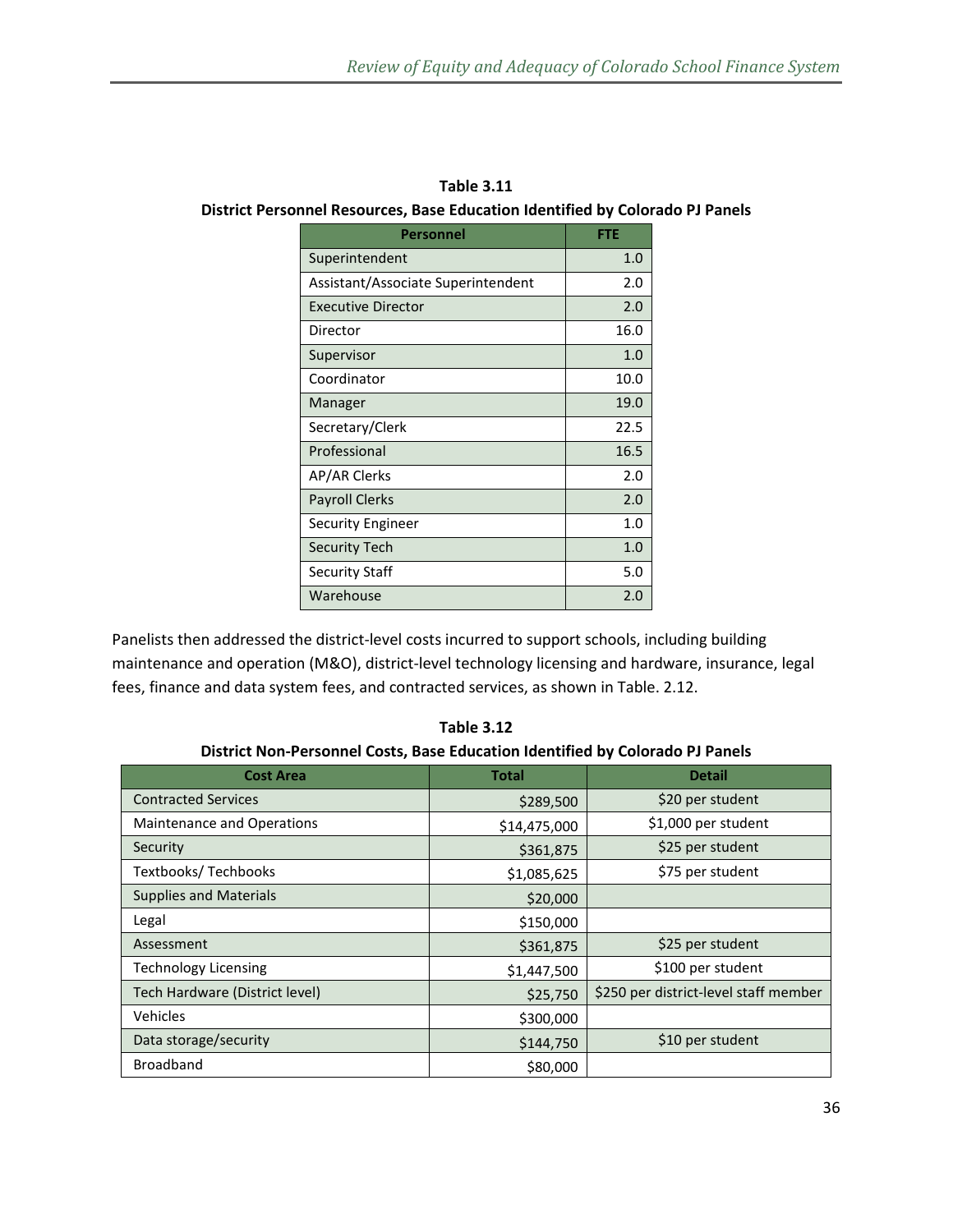| Insurance | \$1,000,000 |  |
|-----------|-------------|--|
| Audit     | \$60,000    |  |

Costs in Table 3.12 were identified by the statewide and CFO panels, building off current district expenditures but adjusted to ensure the levels were adequate to meet state standards. Some cost areas were already identified at the school level, so they were not included at the district level to avoid double counting.

### **Developing Cost Estimates**

Once the panels completed their work, the study team undertook the process of costing-out the resources identified above.

#### **Resource Prices**

The primary prices needed to complete this costing-out were the salaries and benefits of personnel and the prices assigned to different kinds of technology hardware*.* See Appendix D for more detail on salaries and benefits used.

#### *Salaries and Benefits*

For personnel salaries, the study team used CDE data on 2014-15 statewide average salaries for different personnel categories when available, supplemented by benefit information collected from CFOs. Salaries for a few positions, such as clerical staff and IT technicians, were not available from CDE, so the study team benchmarked them as a percentage of the average teacher salary based on data from previous PJ studies conducted by APA.

Panelists identified the need to ensure that salaries were adequate to attract and retain staff. In 2011, salaries were adjusted to be more competitive nationally, resulting in a 10 percent increase in salaries for instructional and student support professionals. The current panels asked for an examination of the regional market to see what costs would be if salaries were adjusted to a point where Colorado was more competitive nationally. Looking at the CSFP's profile data produced yearly, it is clear that Colorado was far more competitive nationally in the 1992-93 school year. The inflation-adjusted figure was identified for use in the costing out phase. The average teacher's salary was \$50,279 in 2014-15. Using the adjustment approach described, the new teacher's salary would be \$60,776 applied to teachers, tutors/interventionists, and instructional coaches.

#### *Technology Hardware*

In determining the cost of technology hardware, the study team used prices from the 2016 Maryland study, which utilized up-to-date purchase information collected from district CFOs. The assessment also assumed equipment would be replaced every four years for the majority of hardware items. See Appendix E for more detail on technology hardware prices used.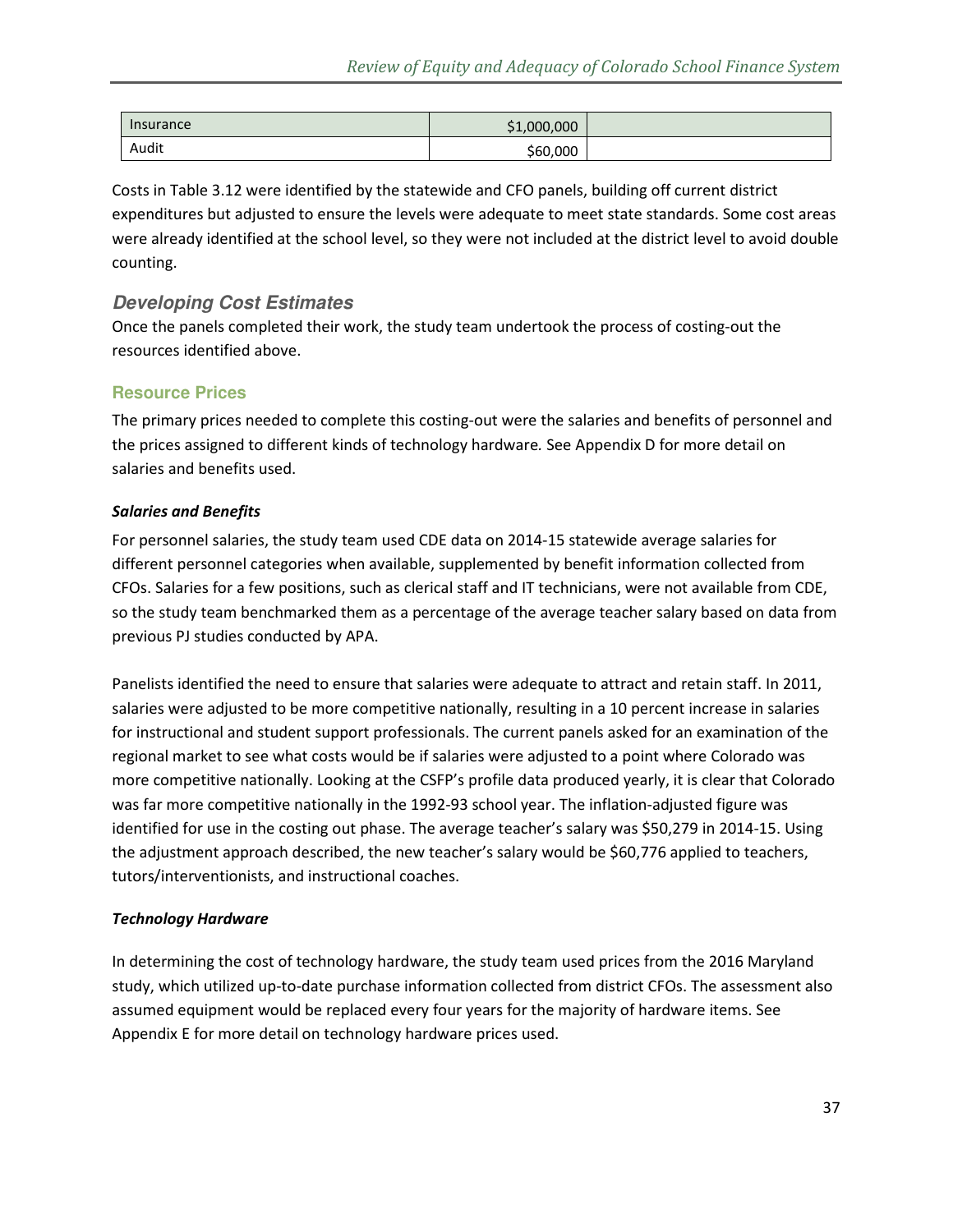### **School-Level and District-Level Costs**

Table 3.13 lists the base costs for each representative school, disaggregated into costs for personnel, professional development, non-personnel, technology, and other programs after applying the resource prices noted above.

|                                 | <b>Elementary School</b> | <b>Middle School</b> | <b>High School</b> |
|---------------------------------|--------------------------|----------------------|--------------------|
| <b>School-level Costs, Base</b> | \$9,374                  | \$8,575              | \$8,433            |
| <b>Personnel Costs</b>          | \$8,344                  | \$7,574              | \$7,079            |
| Professional Development        | \$315                    | \$326                | \$310              |
| <b>Non-Personnel Costs</b>      | \$225                    | \$429                | \$752              |
| Technology                      | \$170                    | \$188                | \$187              |
| <b>Other Programs</b>           | \$320                    | \$59                 | \$105              |

| <b>Table 3.13</b>                                               |
|-----------------------------------------------------------------|
| <b>School-Level Base Costs Identified by Colorado PJ Panels</b> |

School-level base costs ranged from \$8,433 to \$9,374, primarily reflecting the lower class sizes recommended for the earliest grades.

Table 3.14 presents the district-level cost figure, based on district-level personnel and non-personnel costs identified by panelists.

| .                                                            |         |  |  |
|--------------------------------------------------------------|---------|--|--|
| <b>District-Level Costs Identified by Colorado PJ Panels</b> |         |  |  |
| <b>District-level Costs, Base</b>                            | \$2,105 |  |  |

**Table 3.14** 

| District-level Costs, Base | 32.IU5  |
|----------------------------|---------|
| Personnel                  | \$563   |
| <b>Non-Personnel Costs</b> | \$1,543 |

The additional district-level base cost was \$2,105.

#### **Professional Judgment Total Base Cost**

The study team then calculated a single, weighted school-level base cost figure. To do this, the study team used school-level cost figures for each grade configuration (Table 3.13), along with the distribution of students at each grade level. This created a combined school-level cost of \$8,898 across all grade levels. The study team then added the district-level cost figure of \$2,105 from Table 3.14 to develop a total base cost of \$11,004.

Two adjustments were then made to this figure to account for: 1) the size of the representative schools and district used, and 2) the use of statewide average salaries.

First, the representative schools and district used for this study were smaller than those that set the base in the prior study and update. In prior work, the base was set based on the results from the Very Large district setting, since it had the greatest economies of scale and would be the lowest resource point. However, for the purposes of this study, a smaller high school (1,200 instead of 2,000) and a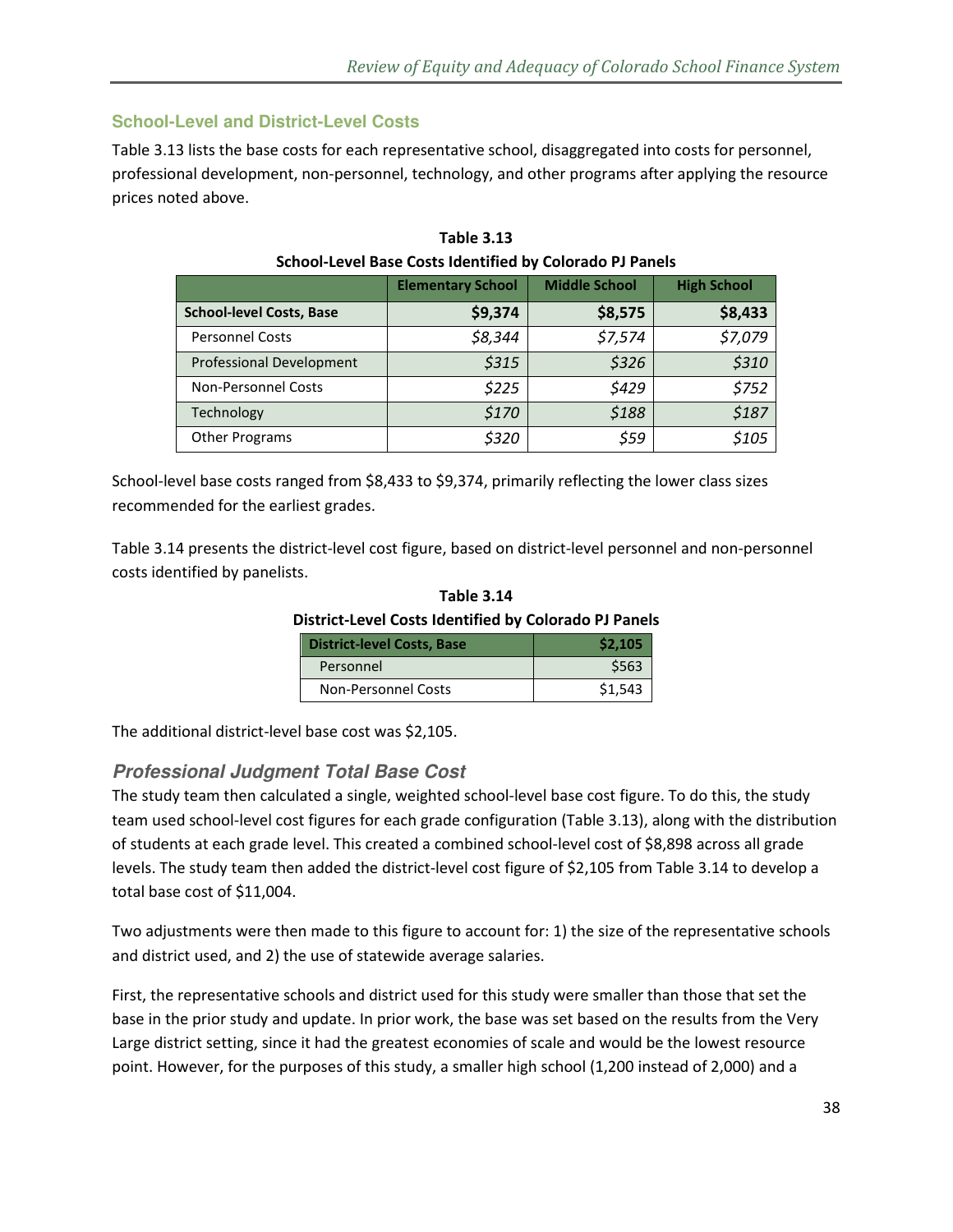smaller district size (14,475 instead of more than 43,000) were used in order to ensure that the size of schools and district discussed during PJ panels were more relatable to a wider set of educators. The size of the elementary school and middle school were the same in the current and past studies. Therefore, in order to account for the differences in size and potential for diseconomies of scale in a smaller setting, the total base cost figure was reduced by 4.0 percent based on the size adjustment formula developed as a part of the 2011 study.

Second, in applying costs to the staffing resources identified by the PJ panelists, APA used statewide average salaries for specific staff positions. As such, the base cost must be adjusted by the average adjustment for COL across the state to arrive at the lowest base point. To do this, APA used the weighted average COL adjustment from the 2014-15 funding formula. The statewide average COL adjustment was 1.166 for 2014-15. The cost-of-living adjustment was applied only to the portion of costs related to personnel, as determined by the state's personnel cost factor. The weighted average personnel cost factor for the year was 0.893. The two factors used in conjunction led to an average COL adjustment of 1.148. The size-adjusted PJ base cost of \$10,564 was divided by this number to generate a final PJ base figure of \$9,202, as shown in Table 3.15.

| <b>Table 3.15</b>                            |
|----------------------------------------------|
| <b>Professional Judgment Total Base Cost</b> |

| <b>Base</b>               |          |
|---------------------------|----------|
| Raw                       | \$11,004 |
| Adjusted for size and COL | \$9,202  |

### **Comparison to the 2011 Adequacy Study and 2013 Update**

It can be helpful to compare the base cost from this study to the results from both the 2011 study as well as the 2013 update study. The figures from the 2011 and 2013 work were adjusted by inflation to put them in 2014-15 dollars using the Consumer Price Index for Denver-Boulder-Greeley from the Bureau of Labor and Statistics.

#### **Table 3.16**

#### **Professional Judgment Base Cost Comparison**

|                  |         | 2011 Study, inflated   2013 Update, inflated | 2016 Study |
|------------------|---------|----------------------------------------------|------------|
| <b>Base Cost</b> | \$8.262 | \$8.675                                      | \$9.202    |

Put in comparable terms, the base costs increased between 2011 and 2016. Differences in costs between the 2011 and 2013 update figures were attributed to new state requirements or increases in clarity that occurred between the two studies, including:

- Passage of the READ Act to replace the Colorado Basic Literacy Act (CBLA);
- Changes to assessments, including methods of administration and number required;
- Increased clarity around SB191;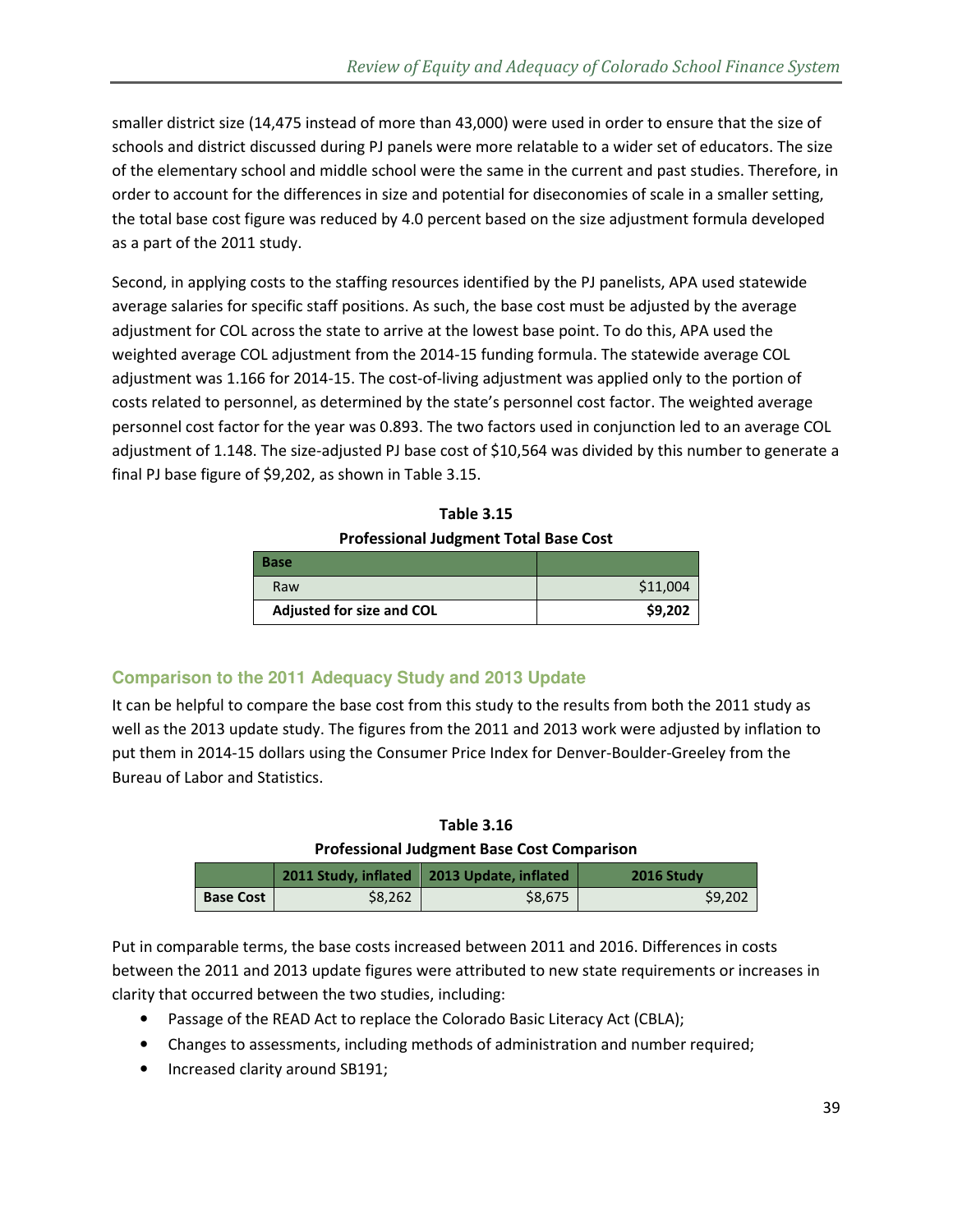- Changes in Accountability, specifically related to turnaround schools; and
- Changes to NCLB, specifically the granting of the state waiver.

Further understanding and revisions to expectations then occurred between the 2013 update and the current study, including:

- Greater clarity around the requirements of the READ Act, leading to extended day and summer school for an expected ten percent of elementary school students;
- Statewide use of PARCC and CMAS assessments; lower statewide scores on PARCC caused further concern about students meeting performance expectations, and led panelists to recommend increased instructional support for students;
- The release of graduation guidelines that have prompted the need for additional instructional staffing to offer a robust program;
- The passage of the Every Student Succeeds Act (ESSA), which replaced NCLB; and
- The Claire Davis Safety Act, which makes school districts legally responsible for incidents of school violence. The Claire Davis Safety Act amended the "Colorado Governmental Immunity Act" to recognize that a duty of reasonable care exists with respect to public school districts, charter schools, and their employees to exercise reasonable care to protect students, faculty, staff, and others from harm that is reasonably foreseeable while such students, faculty, staff, and others are within the school facilities or are participating in school-sponsored activities. $9$ This led to panelists to recommend increases in both safety personnel, as well as student support staff to identify potential risks.

<u>.</u>

<sup>&</sup>lt;sup>9</sup> SB 15-213 Summary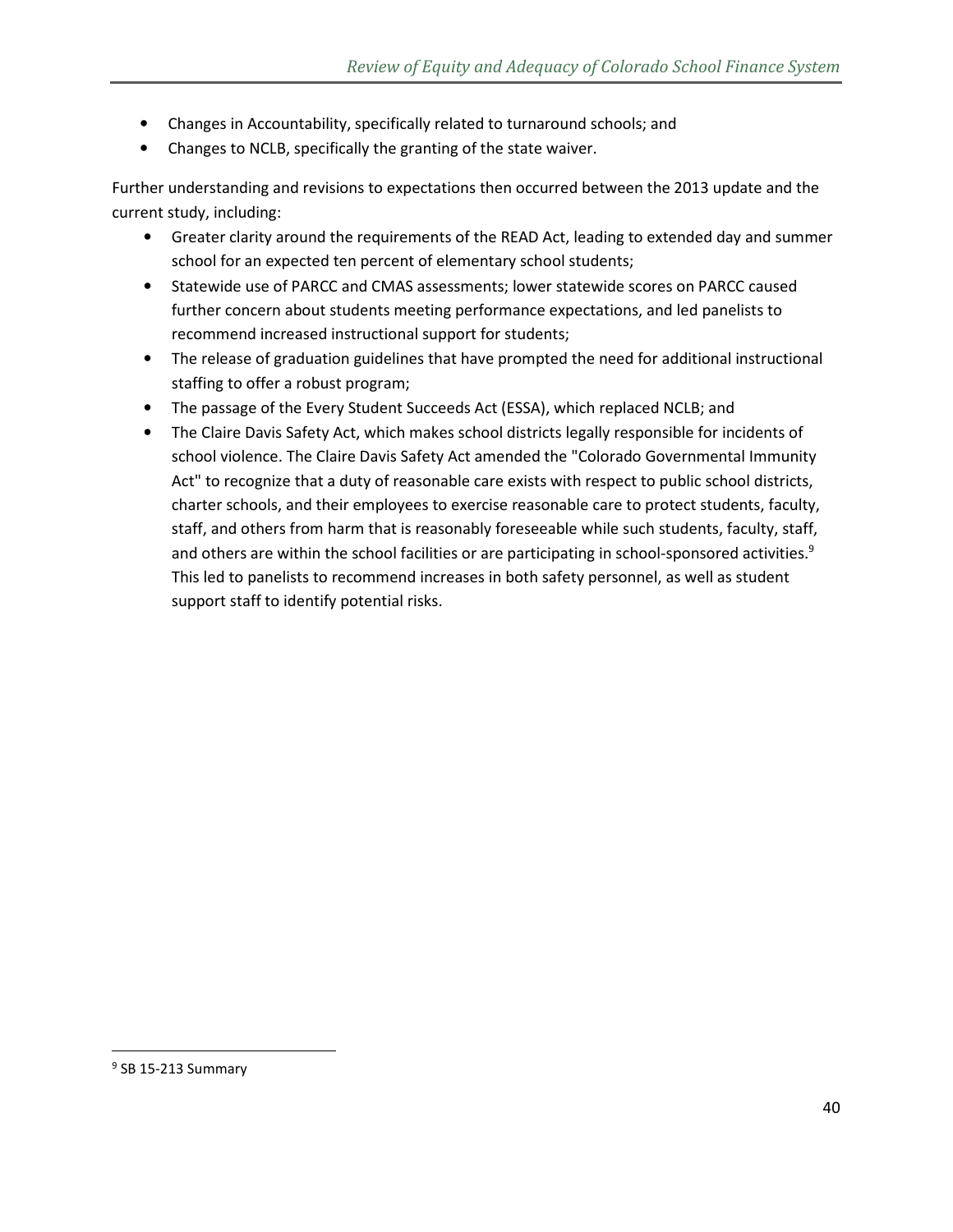# **IV. Special Needs Resources**

Chapter III addressed how the PJ approach was used to develop a new base cost. Additional adjustments, or weights, would then be needed to provide the resources to serve special needs populations. APA considered three sources of information for this examination: (1) results from a district survey regarding needed interventions for at-risk and ELL students; (2) resources identified by panelists to serve special education, at-risk, ELL, and gifted students during the CSFP adequacy update in 2011, the last time resources for special needs populations in Colorado were reviewed; and 3) comparison information from adequacy studies conducted across the country.

### **District Survey Results**

In August of 2016, the CSFP and APA sent a survey out to all 178 superintendents in the state. The survey asked about the services provided to at-risk and ELL students in each district. Appendix F offers the full list of survey questions.

Table 4.1 below shows the demographic breakdown of all districts in the state and then for the responding districts.

|                      | <b>Districts in</b><br><b>State</b> | <b>Percent of</b><br><b>All Districts</b> | <b>District</b><br><b>Respondents</b> | <b>Percent of All</b><br><b>Respondents</b> |
|----------------------|-------------------------------------|-------------------------------------------|---------------------------------------|---------------------------------------------|
|                      |                                     | <b>Size</b>                               |                                       |                                             |
| $<=250$              | 53                                  | 30%                                       | 29                                    | 37%                                         |
| $<=500$              | 32                                  | 18%                                       | 9                                     | 11%                                         |
| $<=1,000$            | 24                                  | 13%                                       | 12                                    | 15%                                         |
| 5,000                | 39                                  | 22%                                       | 16                                    | 20%                                         |
| $<=10,000$           | 11                                  | 6%                                        | 6                                     | 8%                                          |
| $<=$ 25,000          | 9                                   | 5%                                        | $\overline{4}$                        | 5%                                          |
| >25,000              | 10                                  | 6%                                        | 3                                     | 4%                                          |
|                      |                                     | <b>Location</b>                           |                                       |                                             |
| <b>Denver Metro</b>  | 15                                  | 8%                                        | 4                                     | 5%                                          |
| <b>Outlying City</b> | 13                                  | 7%                                        | 6                                     | 8%                                          |
| <b>Outlying Town</b> | 49                                  | 28%                                       | 26                                    | 33%                                         |
| Remote               | 86                                  | 48%                                       | 36                                    | 46%                                         |
| Urban-Suburban       | 15                                  | 8%                                        | $\overline{7}$                        | 9%                                          |
| <b>Need</b>          |                                     |                                           |                                       |                                             |
| <b>Lowest Need</b>   | 35                                  | 20%                                       | 15                                    | 19%                                         |
| <b>Low Need</b>      | 40                                  | 22%                                       | 19                                    | 24%                                         |
| <b>Moderate Need</b> | 36                                  | 20%                                       | 17                                    | 22%                                         |
| <b>High Need</b>     | 36                                  | 20%                                       | 14                                    | 18%                                         |
| <b>Highest Need</b>  | 31                                  | 17%                                       | 14                                    | 18%                                         |

**Table 4.1 Survey Respondents by Size, Location, and Need**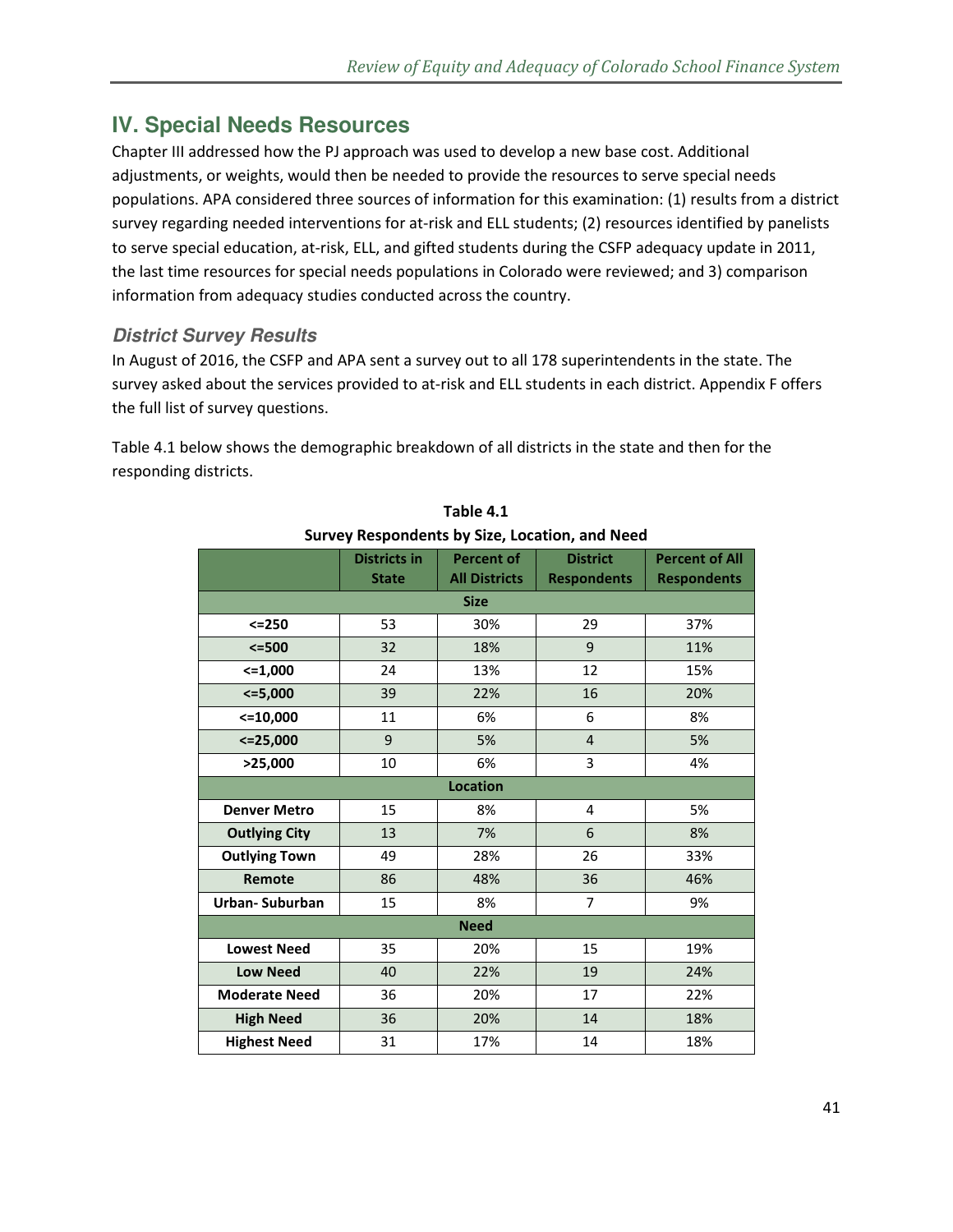Seventy-nine districts took the survey and they were generally representative of the state. After the initial window for taking the survey was completed, study team staff examined the respondents by size, location, and need level and targeted specific districts to follow up with to encourage participation in order to ensure representation. As the table shows, responding districts were generally representative of all districts in the state.

### **At-Risk**

Districts were asked a number of questions regarding how they serve at-risk students. First they were asked to identify the types of programs or services that they currently use to serve students, as well as the number of students served in broad terms- all, most, some, few. Districts were provided a list of 14 possible answers and were also allowed to identify other programs or interventions they use not listed.

Table 4.2 shows that 10 interventions were identified by over 40 percent of respondents as being used to serve at-risk students, as well as the percentage of districts that indicated the intervention was being provided to most or all at-risk students in the district.

| <b>Type of At-risk Intervention</b>                                                                 | % of Districts<br>providing<br><b>Intervention</b> | % of Districts who use<br>the intervention to<br>serve most or all at-<br>risk students |
|-----------------------------------------------------------------------------------------------------|----------------------------------------------------|-----------------------------------------------------------------------------------------|
| Differentiated Instruction                                                                          | 95%                                                | 84%                                                                                     |
| Pullout/push-in intervention<br>support                                                             | 83%                                                | 63%                                                                                     |
| <b>Additional Pupil Support</b><br>(counseling, social workers,<br>psychologists, behavior support) | 77%                                                | 65%                                                                                     |
| Remedial Course Recovery                                                                            | 70%                                                | 68%                                                                                     |
| <b>Career and Technical Education</b>                                                               | 67%                                                | 74%                                                                                     |
| Summer School                                                                                       | 68%                                                | 42%                                                                                     |
| <b>Reduced Class Sizes</b>                                                                          | 62%                                                | 72%                                                                                     |
| <b>Purchasing Specific Intervention</b><br>Curriculum/Program/Software                              | 54%                                                | 75%                                                                                     |
| Tutoring                                                                                            | 52%                                                | 52%                                                                                     |
| Before/After School Program(s)<br>(extended time)                                                   | 44%                                                | 47%                                                                                     |

**Table 4.2** 

### **Interventions Used by Districts for At-risk Students and Amount of Students Served**

Differentiated instruction was used by 95 percent of respondents with pullout/push-in services the second most commonly used intervention (83 percent). Other interventions used include additional support services, remedial course recovery, CTE, summer school, reducing class size, specific programmatic interventions, tutoring, and extended learning time such as before or after school. Table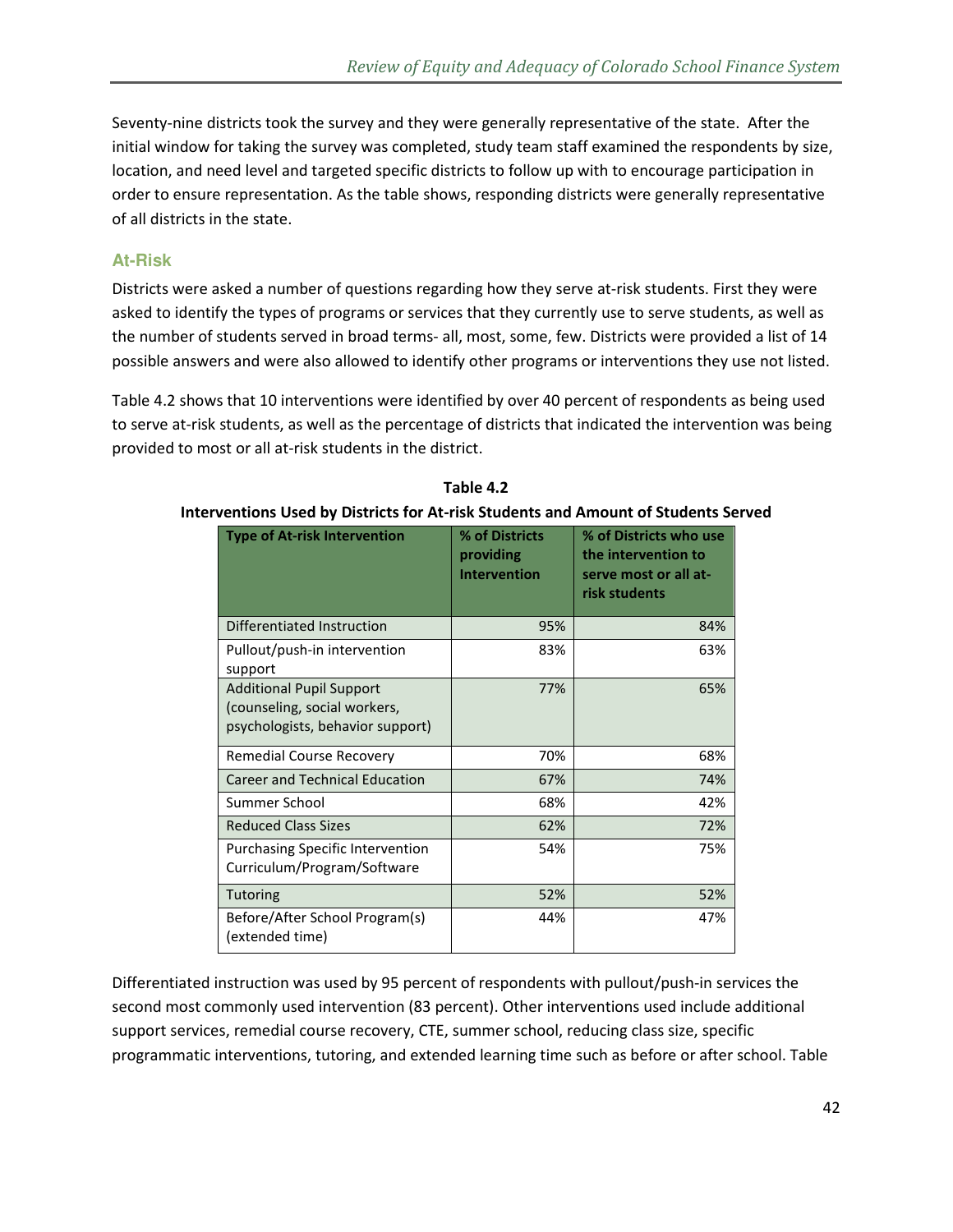4.2 also shows that none of the interventions are being used for most or all students. Differentiated instruction is used for the most students while summer school is used for the least students.

Districts were then asked to rank the impact of each intervention on a scale from zero (no impact) to three (high impact). Respondents were also asked to rank the cost level of each intervention from zero (low cost) to three (high cost).

Table 4.3 shows the results of the impact and cost rating for each of the ten interventions shown in Table 4.2.The interventions are listed from most impactful to least impactful.

| <b>Type of At-risk Intervention</b>                                                       | <b>Average Positive Impact</b><br>of Intervention<br>$(low 0 - high 3)$ | <b>Average Cost of</b><br><b>Intervention</b><br>$(low 0 - high 3)$ |
|-------------------------------------------------------------------------------------------|-------------------------------------------------------------------------|---------------------------------------------------------------------|
| <b>Career and Technical Education</b>                                                     | 2.30                                                                    | 2.41                                                                |
| Additional Pupil Support (counseling, social<br>workers, psychologists, behavior support) | 2.28                                                                    | 2.66                                                                |
| Differentiated Instruction                                                                | 2.24                                                                    | 1.57                                                                |
| Pullout/push-in intervention support                                                      | 2.21                                                                    | 2.47                                                                |
| <b>Reduced Class Sizes</b>                                                                | 2.08                                                                    | 2.53                                                                |
| Tutoring                                                                                  | 2.07                                                                    | 2.83                                                                |
| <b>Remedial Course Recovery</b>                                                           | 2.05                                                                    | 1.96                                                                |
| Before/After School Program(s) (extended<br>time)                                         | 2.03                                                                    | 2.29                                                                |
| <b>Purchasing Specific Intervention</b><br>Curriculum/Program/Software                    | 1.98                                                                    | 2.30                                                                |
| Summer School                                                                             | 1.87                                                                    | 1.98                                                                |

**Table 4.3 Impact and Cost of At-Risk Interventions** 

Career and technical education was rated as having the greatest positive impact according to respondents. Additional pupil support, differentiated instruction and pullout/push-in interventions were also highly rated. Summer school received the lowest impact rating with a figure of 1.87. Given that at least 40 percent of responding districts reported using each of these interventions and the fact that nearly all of the interventions received a rating of two or above on a three point scale, it suggests that all the listed interventions are seen as beneficial for at-risk students.

Considering then the cost of these interventions, while Career and technical education and additional pupil support are both viewed being highly impactful, they are also viewed as being high cost interventions by respondents. Tutoring is viewed as the lowest cost. Looking at the relationship between impact and cost, differentiated instruction and tutoring appear to be both high impact and lower cost.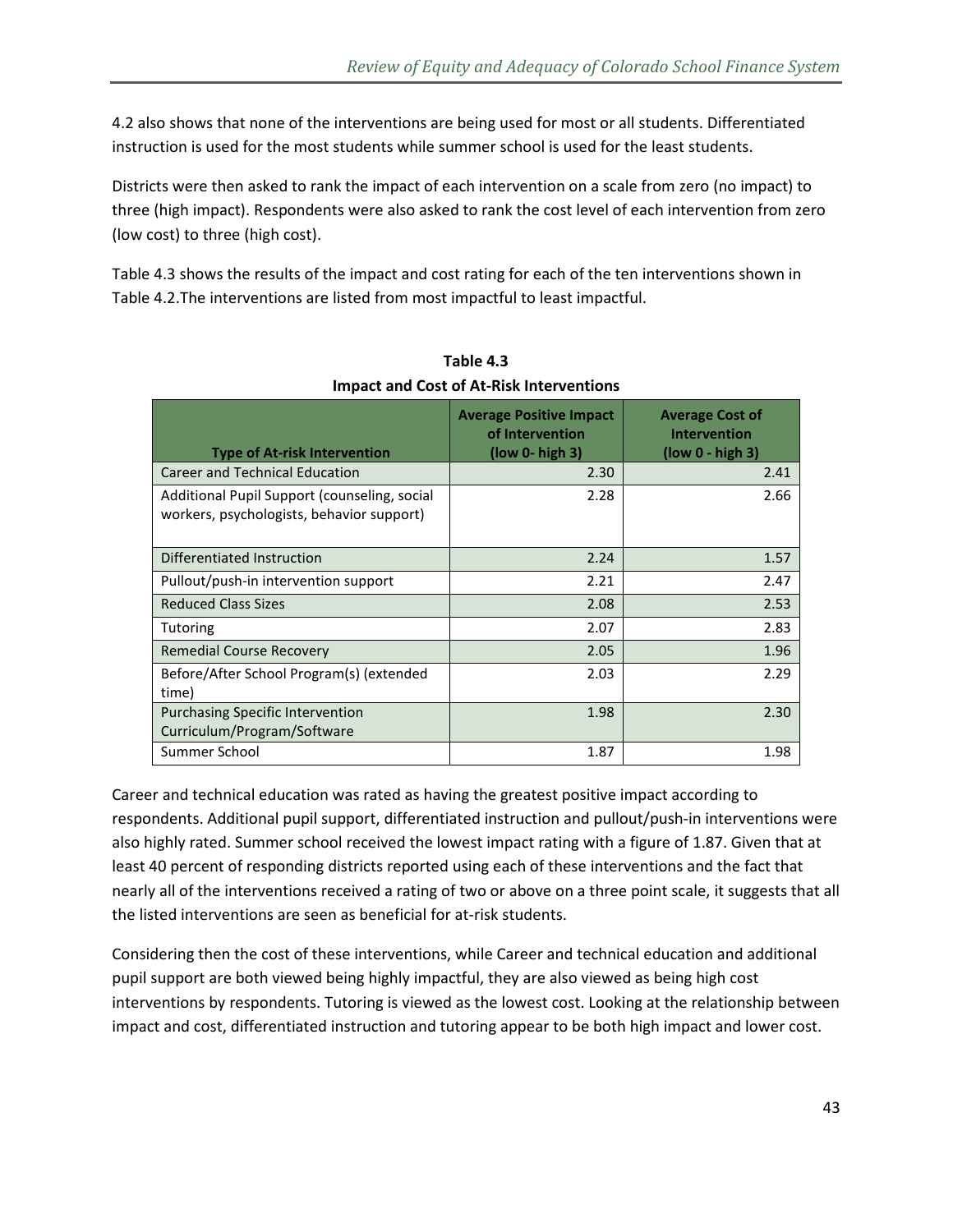Survey respondents were also asked to rate their district's implementation of the noted interventions on a scale of 1 (barely implemented) to 3 (fully implemented), as shown in Table 4.4.

| <b>Type of At-risk Intervention</b>                                                       | Average Implementation of Intervention<br>(Barely 1 - Fully 3) |
|-------------------------------------------------------------------------------------------|----------------------------------------------------------------|
| <b>Reduced Class Sizes</b>                                                                | 2.52                                                           |
| <b>Remedial Course Recovery</b>                                                           | 2.37                                                           |
| <b>Career and Technical Education</b>                                                     | 2.33                                                           |
| Pullout/push in interventionist                                                           | 2.33                                                           |
| Purchasing Specific Intervention Curriculum/Program/Software                              | 2.30                                                           |
| Differentiated Instruction                                                                | 2.30                                                           |
| Summer School                                                                             | 2.28                                                           |
| Additional Pupil Support (counseling, social workers,<br>psychologists, behavior support) | 2.26                                                           |
| <b>Tutoring</b>                                                                           | 2.24                                                           |
| Before/After School Program(s) (extended time)                                            | 2.19                                                           |

**Table 4.4 Implementation Ratings for At-Risk Interventions** 

As the table shows, on average, districts reported a moderate level of implementation of each intervention; reduced class sizes was reported as being the closest to fully implemented.

The interventions described by districts will be compared to those identified by previous professional judgment panels later in this chapter.

### **English Language Learners**

Districts were then asked the same questions as above regarding the types of interventions used to serve ELL students. Table 4.5 shows the types of interventions identified by more than 40 percent of responding districts.

| <b>Type of ELL Intervention</b>                                                              | % of Districts providing<br><b>Intervention</b> | % of Districts who use the<br>intervention to serve most<br>or all ELL students |
|----------------------------------------------------------------------------------------------|-------------------------------------------------|---------------------------------------------------------------------------------|
| Differentiated Instruction                                                                   | 84%                                             | 85%                                                                             |
| Pullout/Push-in Intervention Support                                                         | 63%                                             | 63%                                                                             |
| <b>Targeted Professional Development</b><br>for Instructional Staff                          | 48%                                             | 83%                                                                             |
| Additional Pupil Support (counseling,<br>social workers, psychologists,<br>behavior support) | 43%                                             | 61%                                                                             |
| <b>Tutoring</b>                                                                              | 43%                                             | 55%                                                                             |
| <b>Purchasing Specific Intervention</b><br>Curriculum/Program Software                       | 40%                                             | 83%                                                                             |

**Table 4.5 Interventions Used by Districts for ELL and Amount of Students Served**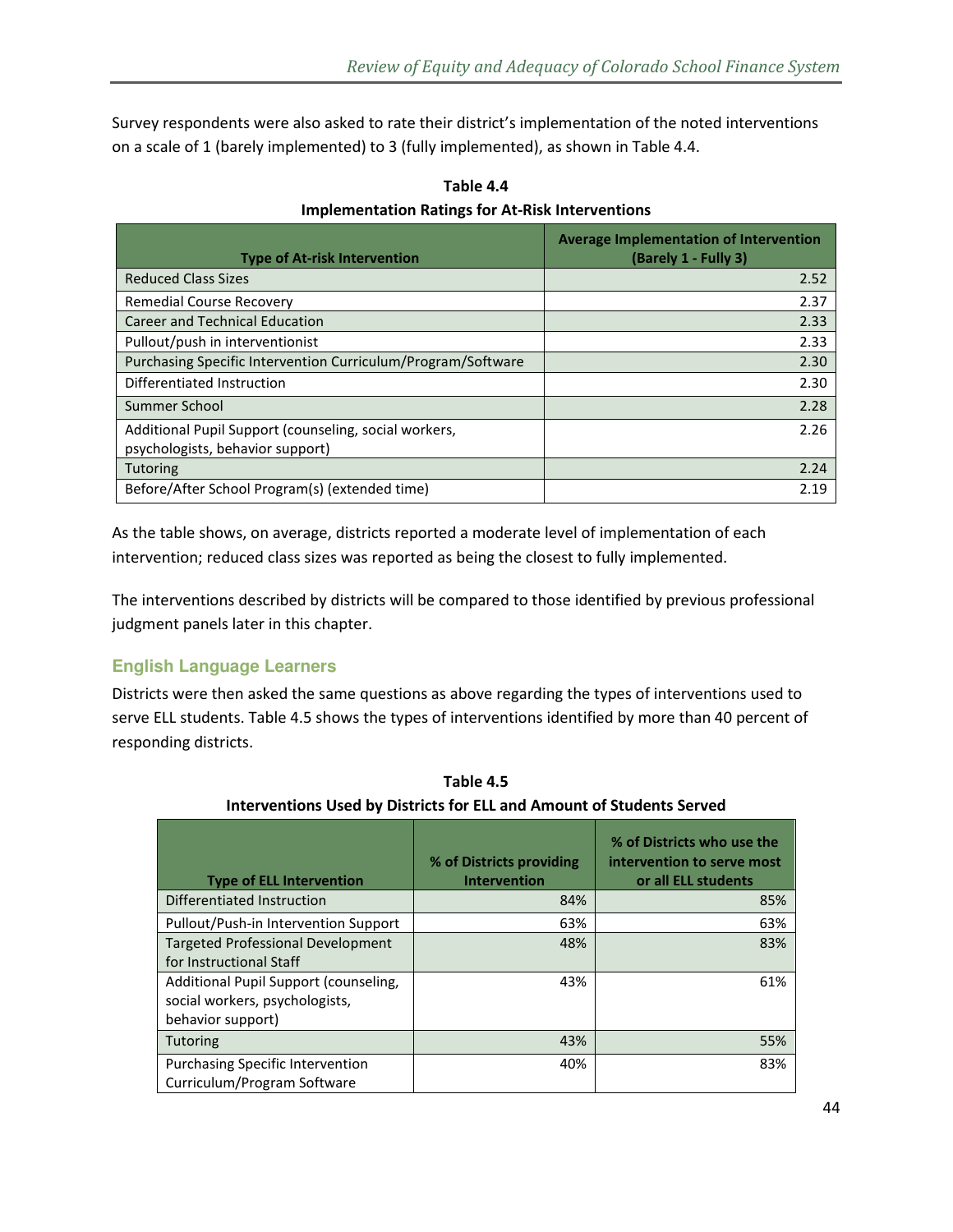Only six interventions were provided by over 40 percent of responding districts and just one intervention, differentiated instruction, was used by more than 65 percent of districts. Pullout/push-in intervention support, targeted professional development, additional pupil support, tutoring, and specific purchased interventions were the other five interventions used by responding districts.

Districts averaged having at least 80 percent of students served by three of the interventions, differentiated instruction, targeted professional development, and specific purchased. Around 60 percent of the districts said most or all ELL students were served by pullout/push-in instruction support, additional student support, or tutoring.

Table 4.6 shows the impact and cost ratings for each of the six ELL interventions providing by more than 40 percent of districts.

| <b>Type of ELL Intervention</b>                                                           | <b>Average Positive</b><br><b>Impact of Intervention</b><br>$(low 0 - high 3)$ | <b>Average Cost of</b><br><b>Intervention</b><br>$\left(\frac{\mu}{2} - \frac{\mu}{2}\right)$ |
|-------------------------------------------------------------------------------------------|--------------------------------------------------------------------------------|-----------------------------------------------------------------------------------------------|
| Pullout/Push-in Intervention Support                                                      | 2.37                                                                           | 2.74                                                                                          |
| Differentiated Instruction                                                                | 2.33                                                                           | 1.68                                                                                          |
| Additional Pupil Support (counseling, social<br>workers, psychologists, behavior support) | 2.28                                                                           | 2.69                                                                                          |
| Targeted Professional Development for<br><b>Instructional Staff</b>                       | 2.21                                                                           | 1.97                                                                                          |
| <b>Tutoring</b>                                                                           | 2.20                                                                           | 2.03                                                                                          |
| <b>Purchasing Specific Intervention</b><br>Curriculum/Program Software                    | 1.96                                                                           | 2.18                                                                                          |

**Table 4.6 Impact and Cost of ELL Interventions** 

As the table shows, districts felt the pullout/push-in intervention support had the highest impact. All other interventions besides purchasing specific intervention software received an impact rating of 2.20 or above indicating they had moderate to high impact. However, pullout/push-in intervention support is also rated as the highest cost interventions with additional pupil support rated nearly as costly. The lowest cost intervention was the second most impactful intervention, differentiated instruction.

Survey respondents were also asked to rate their district's implementation of the noted interventions for serving ELL students on a scale of 1 (barely implemented) to 3 (fully implemented), as shown in Table 4.6.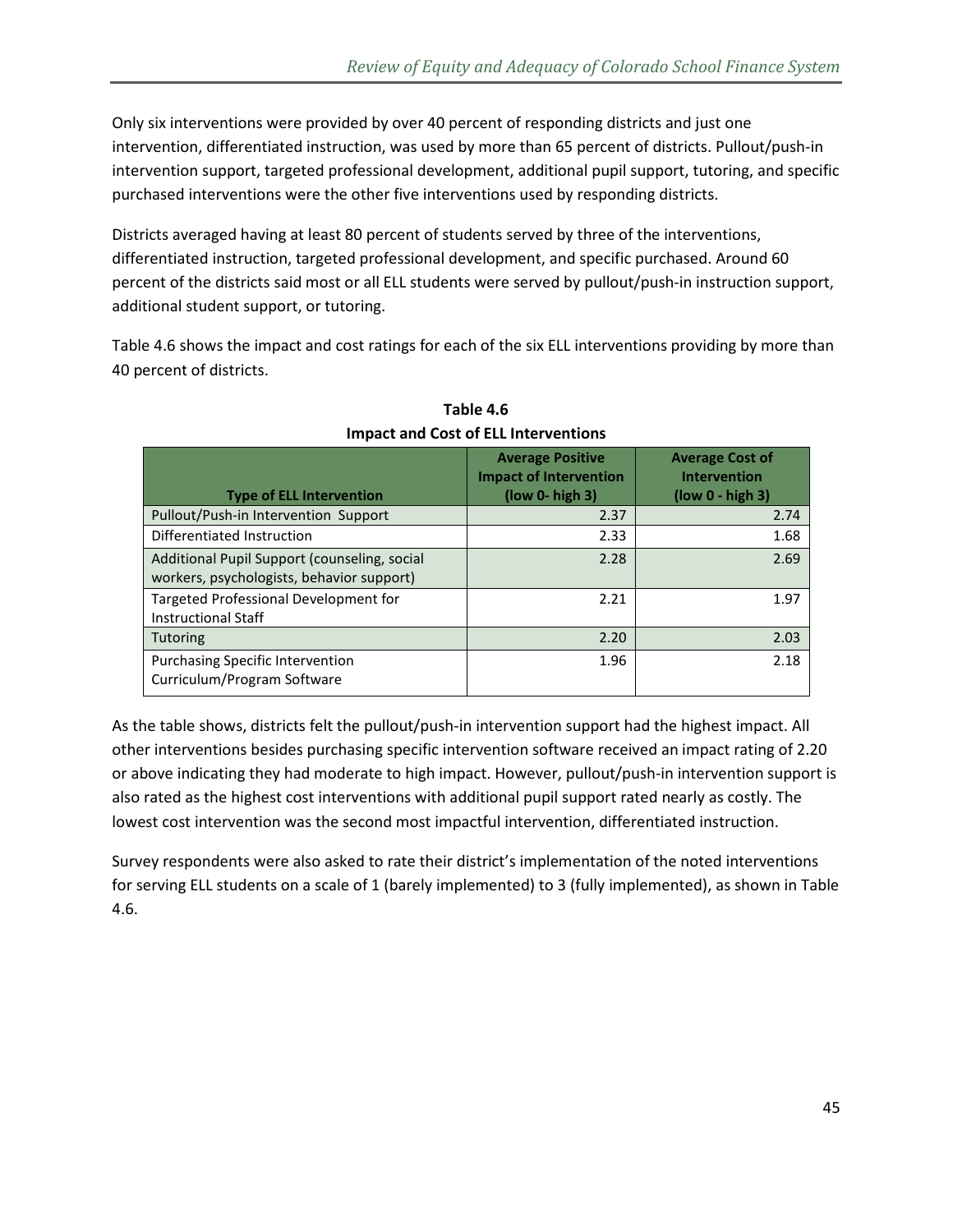| <b>ELL Intervention</b>                                                                   | Average Implementation of Intervention<br>(Barely 1 - Fully 4) |
|-------------------------------------------------------------------------------------------|----------------------------------------------------------------|
| Targeted Professional Development for<br><b>Instructional Staff</b>                       | 2.36                                                           |
| Pullout/Push in Interventionist Support                                                   | 2.34                                                           |
| Differentiated Instruction                                                                | 2.32                                                           |
| <b>Purchasing Specific Intervention</b><br>Curriculum/Program Software                    | 2.29                                                           |
| Additional Pupil Support (counseling, social<br>workers, psychologists, behavior support) | 2 20                                                           |
| Tutoring                                                                                  |                                                                |

**Table 4.6 Implementation Ratings for ELL Interventions** 

As seen for at-risk interventions, districts reported moderate implementation of the above interventions; no interventions were reported as being fully implemented, on average.

The interventions identified by the districts will be compared to interventions mentioned by past professional judgment panels in the next section of the chapter.

# **Special Needs Resources from Past Studies and Weights from National Comparisons**

The survey examined only the interventions for at-risk and ELL students. This section reviews the resources identified by panelists during the CSFP adequacy update in 2011, the last time special needs populations were reviewed. This includes resources for special education, at-risk, ELL, and gifted students. The results from this study are also compared to information from adequacy studies conducted across the country.

### **Special Education**

Special education services are provided based on each students specific Individual Education Plan (IEP). Knowing that panels cannot predict specific student disabilities, panelists during the 2011 study were asked to think about the average resources needed at schools to serve the full range of special education students. Subsequent district panels then built the resources needed to support personnel at the school sites.

School level resources identified during the 2011 study included special education teachers, instructional aides, additional student support services, and therapists, such as speech and occupational or physical therapists. Additionally, some special education students were served with extended school year programming. District-level resources included a director, supervisors, additional specialized therapists and clerical support. Panelists in 2011 also identified costs for contracted services, homebound students, and out-of-district placements.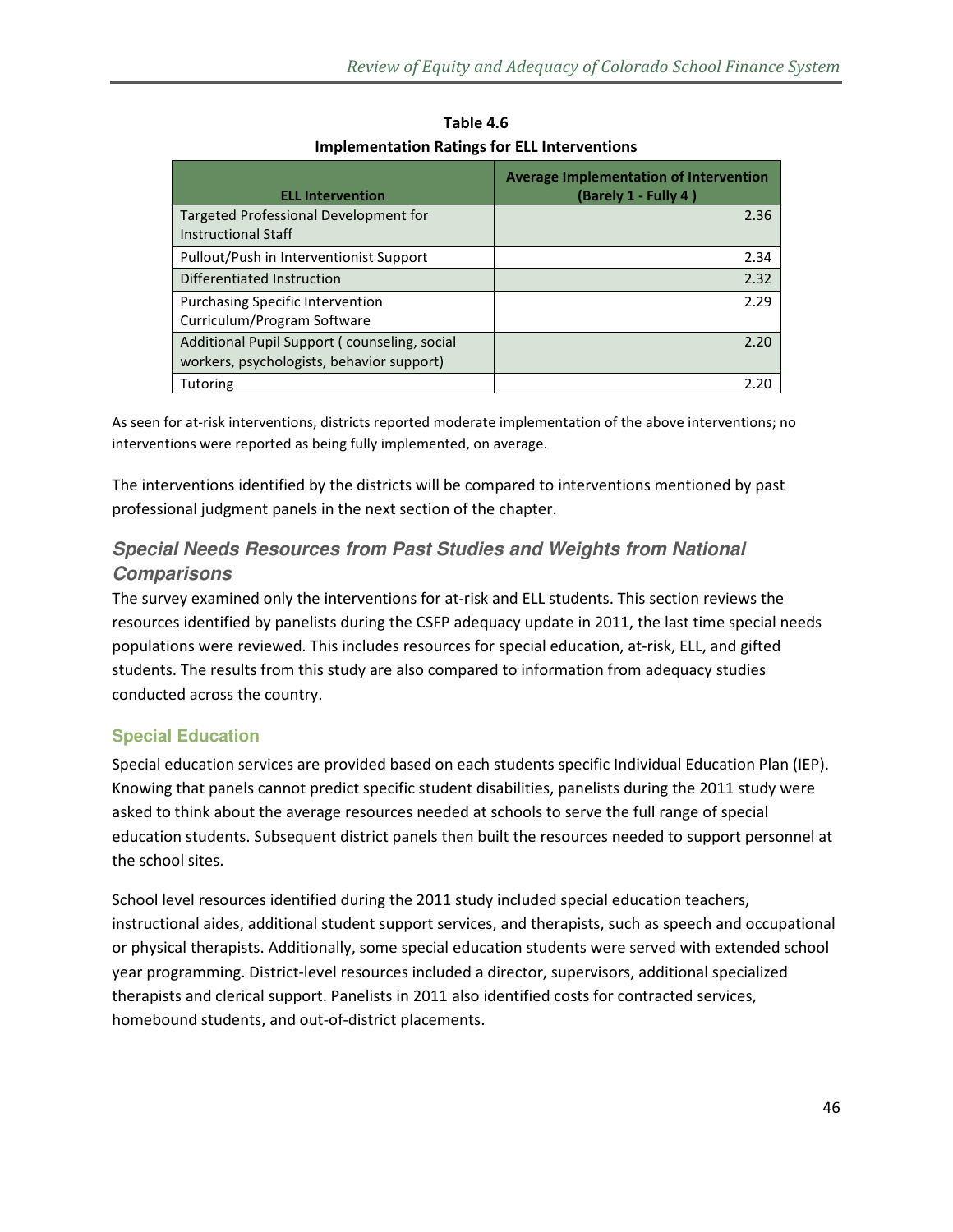Resources were disaggregated for three levels of special education need including mild, moderate, and severe, resulting in separate weights that varied based on district size and would be applied to a single base figure, such as the \$9,202 figure identified in the previous chapter.

The weights identified in the 2011 study are shown in Table 4.7.

| <b>District Size</b> | <b>Special Education,</b><br><b>Mild</b> | <b>Special Education,</b><br><b>Moderate</b> | <b>Special Education,</b><br><b>Severe</b> |
|----------------------|------------------------------------------|----------------------------------------------|--------------------------------------------|
| 156                  | 1.24                                     | 2.37                                         | 6.96                                       |
| 495                  | 1.08                                     | 2.15                                         | 6.61                                       |
| 1,790                | 0.93                                     | 1.93                                         | 5.2                                        |
| 5,050                | 0.82                                     | 1.77                                         | 5.2                                        |
| 13,275               | 0.73                                     | 1.69                                         | 5.2                                        |
| 43,865               | 0.73                                     | 1.69                                         | 5.2                                        |

**Table 4.7 Special Education Weights by Size** 

The weights in Table 4.6 above can also be compared with figures identified in national studies of adequacy over the past 13 years. Table 4.8 shows the special education figures identified in studies in nine other states.<sup>10</sup>

| <b>State</b>        | Year | <b>Special Education Weight</b>                           |
|---------------------|------|-----------------------------------------------------------|
| <b>Connecticut</b>  | 2005 | 0.987 for mild; 1.540 for moderate; 4.182 for severe      |
| D.C.                | 2013 | Level 1: .88; Level 2: 1.08; Level 3: 1.77; Level 4: 3.13 |
| Kentucky            | 2004 | 1.23                                                      |
| <b>Minnesota</b>    | 2006 | 1.0                                                       |
| <b>Montana</b>      | 2007 | 0.77 for mild; 1.32 for moderate; 2.93 for severe         |
| <b>Nevada</b>       | 2006 | 0.88 for mild; 1.28 for moderate; 2.52 for severe         |
| Pennsylvania        | 2007 | 1.3                                                       |
| <b>South Dakota</b> | 2006 | 0.94 for mild, 1.86 for moderate; 4.21 for severe         |
| <b>Tennessee</b>    | 2004 | 0.5 for mild; 1 for moderate; 3.45 for severe             |

**Table 4.8 Special Education Weights from State Adequacy Studies** 

Colorado's weights are similar to those of states that examined multiple levels of special education need. The weight for mild special education, with a floor of 0.73, was below some states and the severe special education weight, with a floor of 5.2, was higher than any other state. However, all three figures were within the general ranges identified. Comparing the previous 2011 Colorado special education

 $\overline{\phantom{0}}$ 

<sup>10</sup> http://www.marylandpublicschools.org/Documents/adequacystudy/AdequacyReviewReport\_rev\_091214.pdf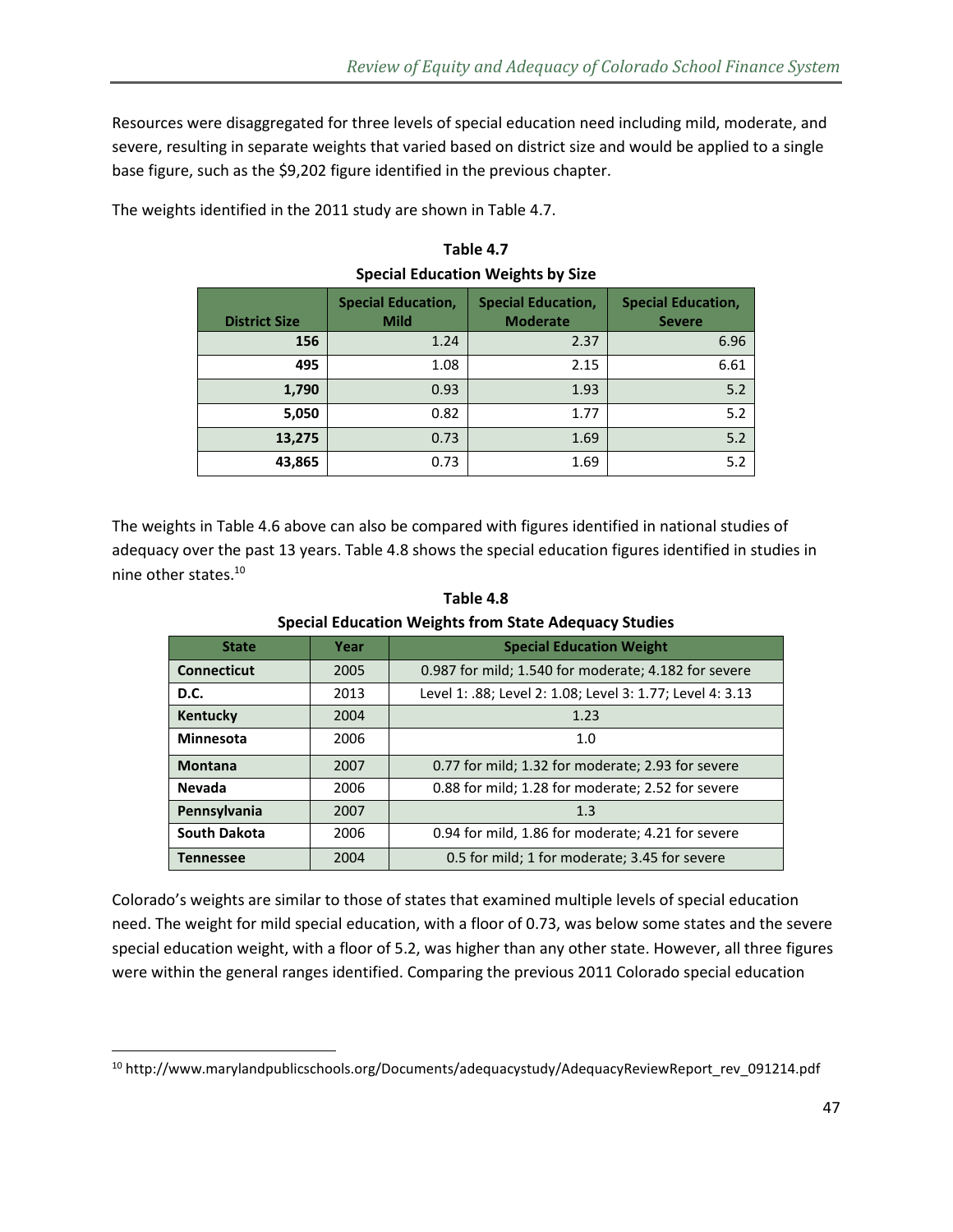weights to the national data led the study team to suggest the figures in Table 4.6 could be used for this study.

### **At-Risk**

Students are identified as at-risk due to being at risk for academic failure for a number of reasons. Currently, Colorado uses eligibility for free-priced lunch as a proxy for being at-risk. This study expands that definition to include reduced-price lunch eligibility, which is consistent both with the approach taken by many states nationally and what panelists felt was appropriate.

During the 2011 study, panelists identified various resources for at-risk students. These included additional teachers that could be used for small group interventions or for lowering class sizes, additional student support services, and additional instructional aides. Panelists also identified the need for additional learning time in the form of both extended day and extended year for all students.

The services and interventions are similar to those identified by respondents to the survey. The additional teaching staff can be used for differentiated instruction and tutoring. The respondents and panelists identified the need for extended day and year opportunities. Additional student support was also a common resource identified.

The weight derived from the 2011 work for at-risk was a weight of 0.35 for all student regardless of district size. Table 4.9 shows the weights identified in nine other states for comparison.

| <b>State</b>        | Year | <b>At Risk Weight</b>              |  |  |
|---------------------|------|------------------------------------|--|--|
| <b>Connecticut</b>  | 2005 | 0.28-0.62 (based on concentration) |  |  |
| <b>D.C.</b>         | 2013 | 0.37                               |  |  |
| Kentucky            | 2004 | $0.49 - 0.59$                      |  |  |
| <b>Minnesota</b>    | 2006 | 0.75                               |  |  |
| <b>Montana</b>      | 2007 | 0.27-0.50 (based on district size) |  |  |
| <b>Nevada</b>       | 2006 | 0.29-0.35 (based on district size) |  |  |
| Pennsylvania        | 2007 | 0.43                               |  |  |
| <b>South Dakota</b> | 2006 | 0.24-0.72 (based on district size) |  |  |
| <b>Tennessee</b>    | 2004 | 0.25                               |  |  |

**Table 4.9 At-risk Weights from State Adequacy Studies** 

Colorado's weight is on the lower end of the range of weights, but still well within acceptable bounds.

The base resources identified by the panelists in the current study included robust student support services, which suggested a lower weight could be appropriate. Given that the at-risk weight from the 2011 study was on the lower end of the weights recommended nationally, the study team recommends the 0.35 figure be used in light of the additional resources available in the base.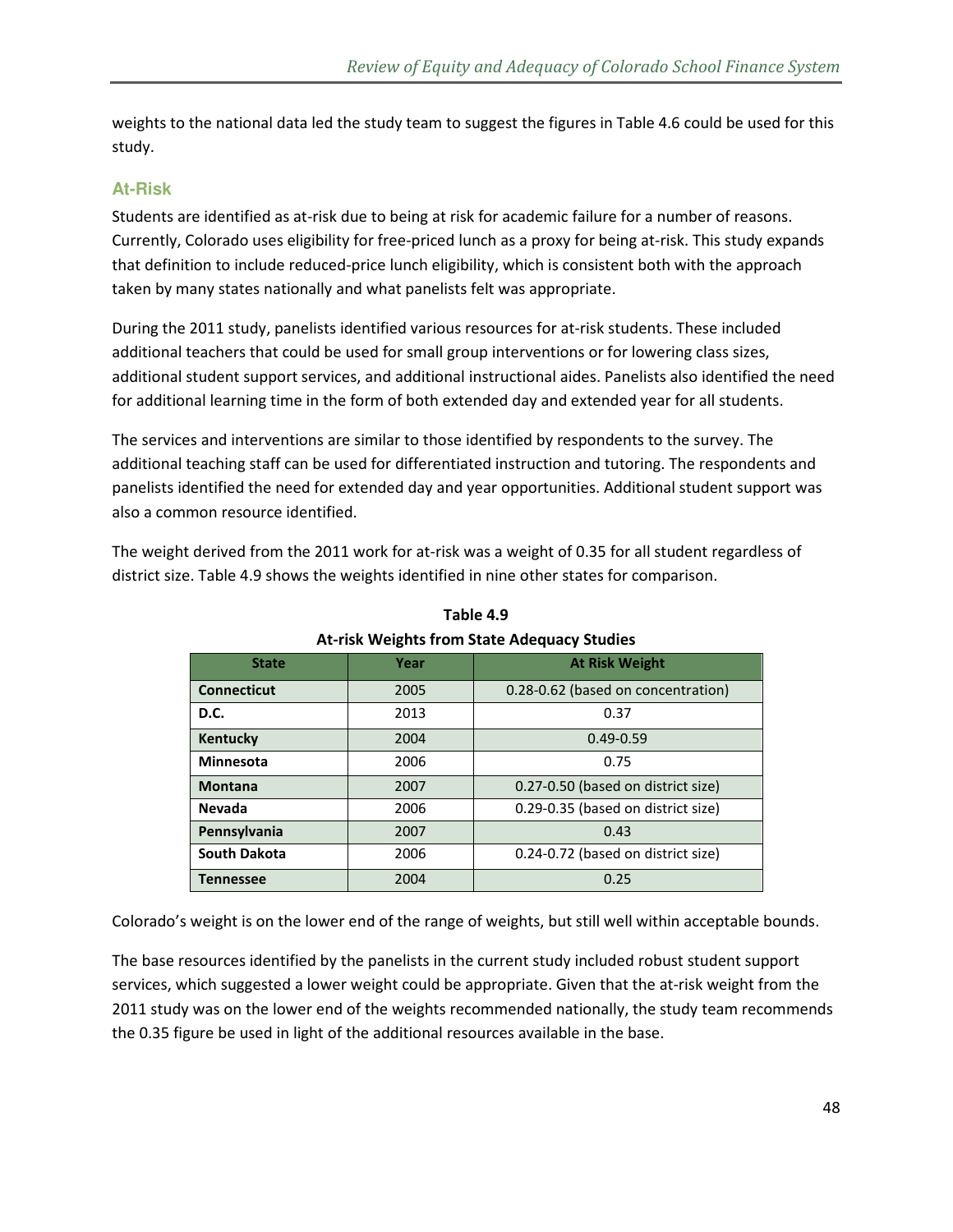### **English Language Learners**

ELL students frequently face both language needs and student support needs. Panelists from the 2011 study identified additional teaching and student support staff at the school level to address these needs. District panelists identified supports for schools that included a director, coordinators, translators, and clerical help.

The resources identified by the 2011 panelists were similar to those identified by respondents to the recent survey. Teachers can be used for the pullout/push-in, differentiated instruction, and tutoring identified by respondents. The additional pupil support staff can provide the needed support services.

The weights for the resources identified by the panelists in 2011 were .47 for most districts and .564 for the smallest districts.

Table 4.10 shows the weights for ELL for nine other states.

| -- -- eights nom otate hacquay otaales |      |                                    |  |  |  |  |  |
|----------------------------------------|------|------------------------------------|--|--|--|--|--|
| <b>State</b>                           | Year | <b>ELL Weight</b>                  |  |  |  |  |  |
| <b>Connecticut</b>                     | 2005 | 0.76                               |  |  |  |  |  |
| D.C.                                   | 2013 | 0.60                               |  |  |  |  |  |
| <b>Maryland</b>                        | 2001 | 1.0                                |  |  |  |  |  |
| <b>Minnesota</b>                       | 2006 | 0.90                               |  |  |  |  |  |
| <b>Montana</b>                         | 2007 | 0.50-0.82 (based on district size) |  |  |  |  |  |
| <b>Nevada</b>                          | 2006 | 0.47-1.21 (based on district size) |  |  |  |  |  |
| Pennsylvania                           | 2007 | 0.75                               |  |  |  |  |  |
| <b>South Dakota</b>                    | 2006 | .39-1.18 (based on district size)  |  |  |  |  |  |
| <b>Tennessee</b>                       | 2004 | 0.60-0.90 (based on district size) |  |  |  |  |  |

#### **Table 4.10**

**ELL Weights from State Adequacy Studies** 

In this case, the Colorado figures are clearly on the low end of the range of weights. With this in mind, and looking at the various interventions respondents identified for ELL students, the study team suggested increasing the weight for larger districts to .50 and the weight for smaller districts to .60.

### **Gifted and Talented**

Gifted students often require additional resources to ensure their full needs are being met. The panelists identified additional teaching allocations to provide services to the students and district resources to coordinate these services. The study team does not have survey or national information on gifted resources. The recommendation is to use the previous study figures of .25 for large districts and .30 for smaller districts.

#### **Conclusion**

The responses from districts in the survey and the resources identified by the panelists were generally consistent. Additionally, the weights derived for the resources identified by the panelists in the 2011 study were generally well within the range identified by other adequacy studies from across the country.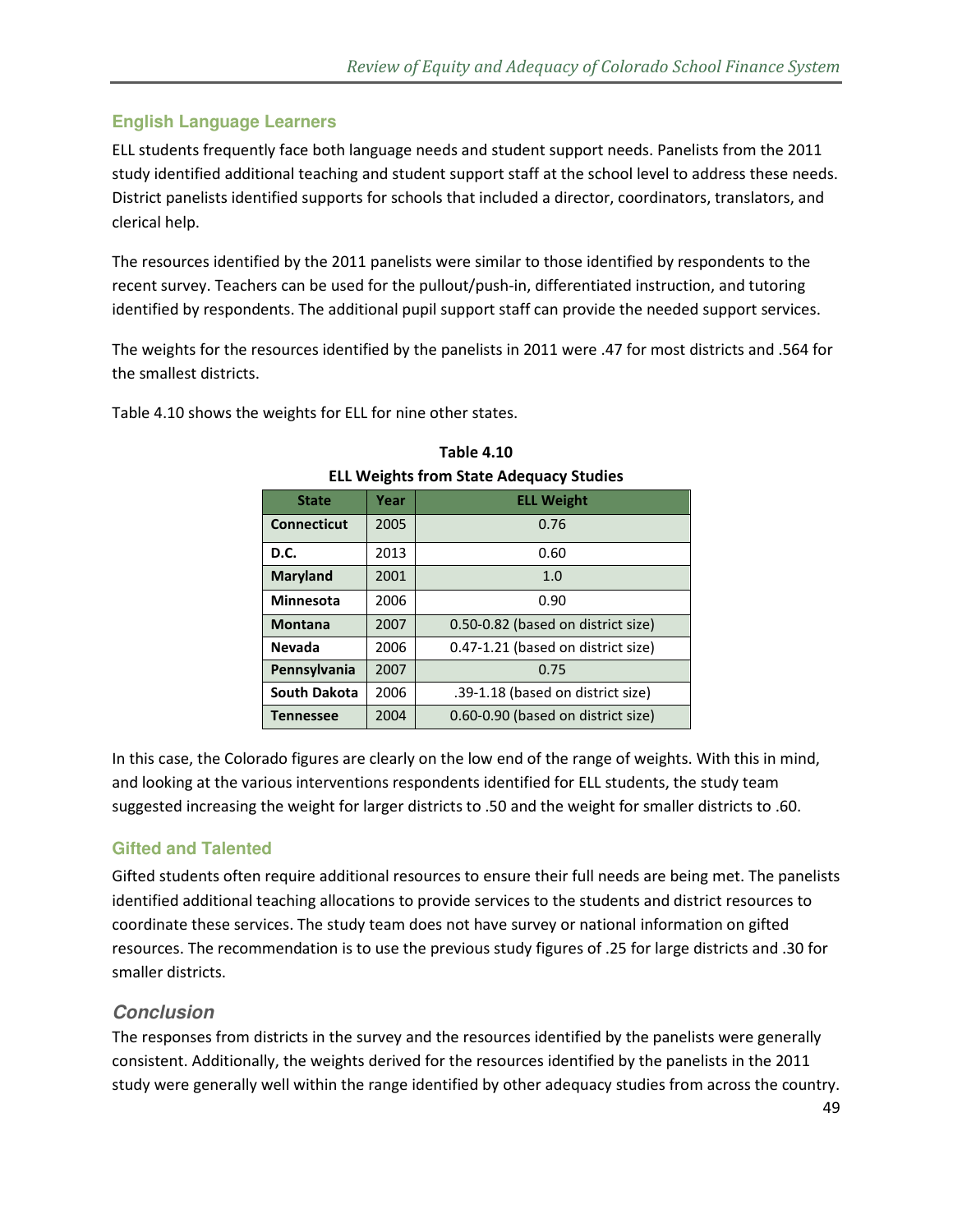Therefore, the study team recommended using the special education, at-risk, and gifted weights from the prior study. The study team also recommended increasing the weight for ELL students to be more in line with national results and to allow for the interventions suggested with the recent survey results.

The student weights recommended by the study team are summarized in Table 4.11 below.

| <b>District</b><br><b>Size</b> | <b>Special</b><br><b>Education,</b><br><b>Mild</b> | <b>Special</b><br>Education,<br><b>Moderate</b> | <b>Special</b><br><b>Education,</b><br><b>Severe</b> | <b>At-Risk</b> | <b>ELL</b> | <b>Gifted</b> |
|--------------------------------|----------------------------------------------------|-------------------------------------------------|------------------------------------------------------|----------------|------------|---------------|
| 156                            | 1.24                                               | 2.37                                            | 6.96                                                 | 0.35           | 0.60       | 0.30          |
| 495                            | 1.08                                               | 2.15                                            | 6.61                                                 | 0.35           | 0.60       | 0.30          |
| 1,790                          | 0.93                                               | 1.93                                            | 5.2                                                  | 0.35           | 0.50       | 0.25          |
| 5,050                          | 0.82                                               | 1.77                                            | 5.2                                                  | 0.35           | 0.50       | 0.25          |
| 13,275                         | 0.73                                               | 1.69                                            | 5.2                                                  | 0.35           | 0.50       | 0.25          |
| 43,865                         | 0.73                                               | 1.69                                            | 5.2                                                  | 0.35           | 0.50       | 0.25          |

**Table 4.11 Special Needs Weights by Size** 

The weights will be combined with the base cost figure identified in Chapter III and district adjustments to provide a cost estimate for the state in the next chapter.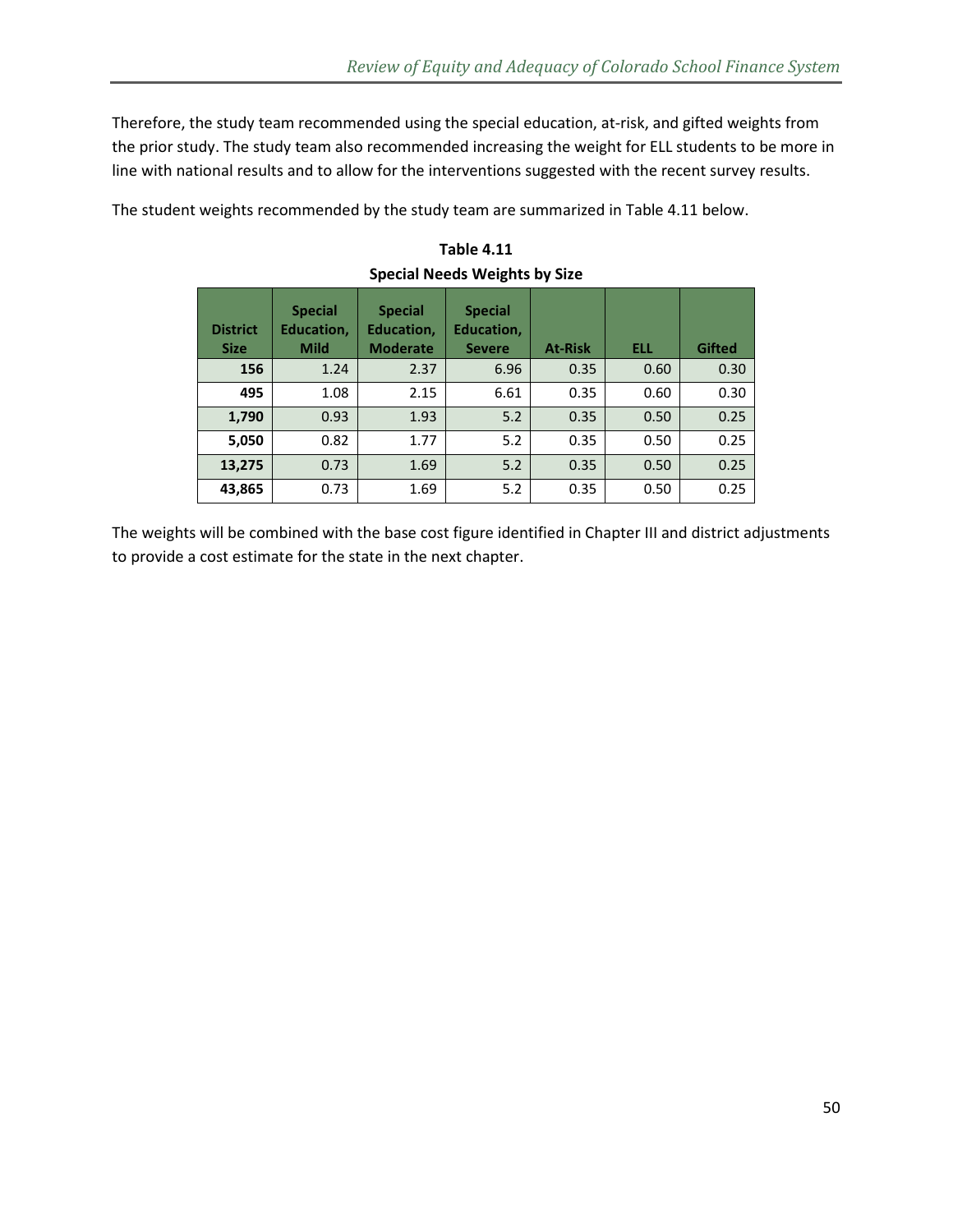# **V. Implementing a Funding Formula**

Chapter II examined the differences in need, fiscal capacity, and taxpayer equity throughout the state. Chapters III and IV then identified the resources necessary for students to meet Colorado state standards, including the identification of a base cost figure and adjustments for special needs students. This chapter examines how this information could be used to design a new state funding formula.

Often in adequacy study reports, comparisons are made between the current funding/expenditure levels and the adequacy estimates. The CSFP and APA feel that given other work being done around the state, that approach is not appropriate at this time. Instead, this chapter describes the various decisions that need to be made in order to design a comprehensive student-based school funding system. For each decision, the report discusses recommendations based on the experience of the study team and input from the PJ panelists

Below we discuss the dynamics of a school funding system with a focus on the funding that goes through a state's funding formula. Other aspects of a funding system would include categorical funding including transportation, capital funding, and overrides. This section only examines override funding but does not address the other areas.

A school finance formula can be thought of as a two-stage system. The first stage determines the amount of dollars needed for each district to ensure students can meet all state standards. The second stage determines the state and local share of dollars required for each district to raise the needed funding. The rest of this section discusses the decisions that need to be made to design a system based on the information in this study, focusing on factors that likely impact district costs but are outside of the control of the district.

### **Determining Needed Student Funding for Districts**

As has been mentioned previously, Colorado's current funding formula creates a Total Program Funding amount for each district by considering student count, at-risk students, size, and cost of living. Additional funding is provided for special education, ELL, and gifted and talented through categorical programs. This study examined the resources needed for all of the student needs currently funded either through the formula or categoricals. In order to utilize the figures in this report the student count needs to be determined and applied to each figure.

### **Student Characteristic Differences**

#### *Student Counts*

### Student Count – Base Cost

Colorado currently uses a single day count held on the first day of October to identify the funded students for each district. The count is then applied in a number of different ways within the funding formula, each of which needs to be considered in the design of a new formula.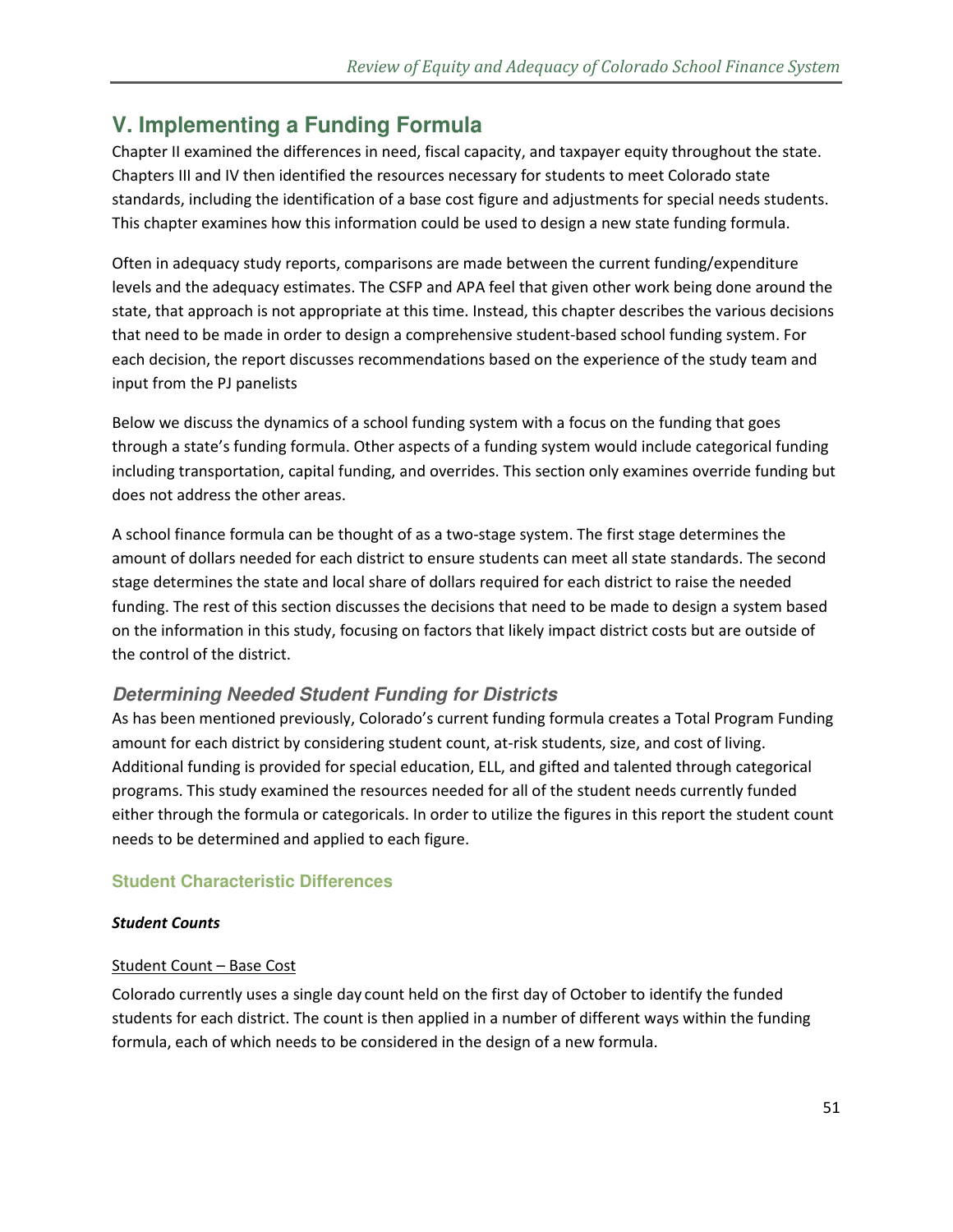#### Declining Enrollment

Currently districts with shrinking enrollments receive a declining enrollment adjustment. The districts with declining enrollments are funded at a figure that takes into account student counts of past years, averaging student counts to allow for a smoother funding transition. Declining enrollment adjustments work to lessen the impact of student changes since it can be difficult for schools to eliminate costs at the same rate as student decline. This study would encourage continued use of a declining enrollment adjustment in some form.

#### Online and ASCENT Students

Currently, online and ASCENT students are funded at a fixed per student amount across the state and do not receive the adjusted funding provided for size or cost of living. The figure is higher than the base cost figure but lower than districts adjusted per student amounts. A new formula will need to determine how to fund the online and ASCENT students. This study did not examine these costs specifically.

#### Kindergarten

Presently, Colorado kindergarten students identified in the October count are considered only .58 FTE. The panelists throughout the adequacy study identified the need for full-day kindergarten and this study would recommend fully funding these students as whole 1.0 FTEs.

#### *Special Needs Adjustments*

#### At-Risk – .35 Adjustment

Currently, Colorado estimates at-risk counts for school districts by the count of students eligible for freepriced lunch and the addition of a limited number of ELL students. The panelists suggested using students eligible for both free- and reduced-price lunch for funding. This would be consistent with many other states and is recommended by this study. With the addition of an ELL weight in the formula, the small number of ELL students in the current count could be excluded from the at-risk funding formula.

The funding for at-risk students is currently set at .12 for most at-risk students, with the weight applied to a district's cost of living and size adjusted per student funding amount. Districts with above average percentages of free-priced lunch students receive additional funding for those students above the statewide average. The weight developed in this study would be applied to a common base cost amount for each district, i.e. each at-risk student would generate the same funding amount. The study does not recommend a concentration adjustment.

#### Special Education – range of weights by size and service level, see Table 4.10

Special education students are currently funded through categorical funding from the state. This study recommends that funding be included in the funding formula. The weights for funding special education students could be differentiated based on service level. For this study the levels are mild, moderate, and severe. Results from the study also suggest funding may need to be higher for smaller districts,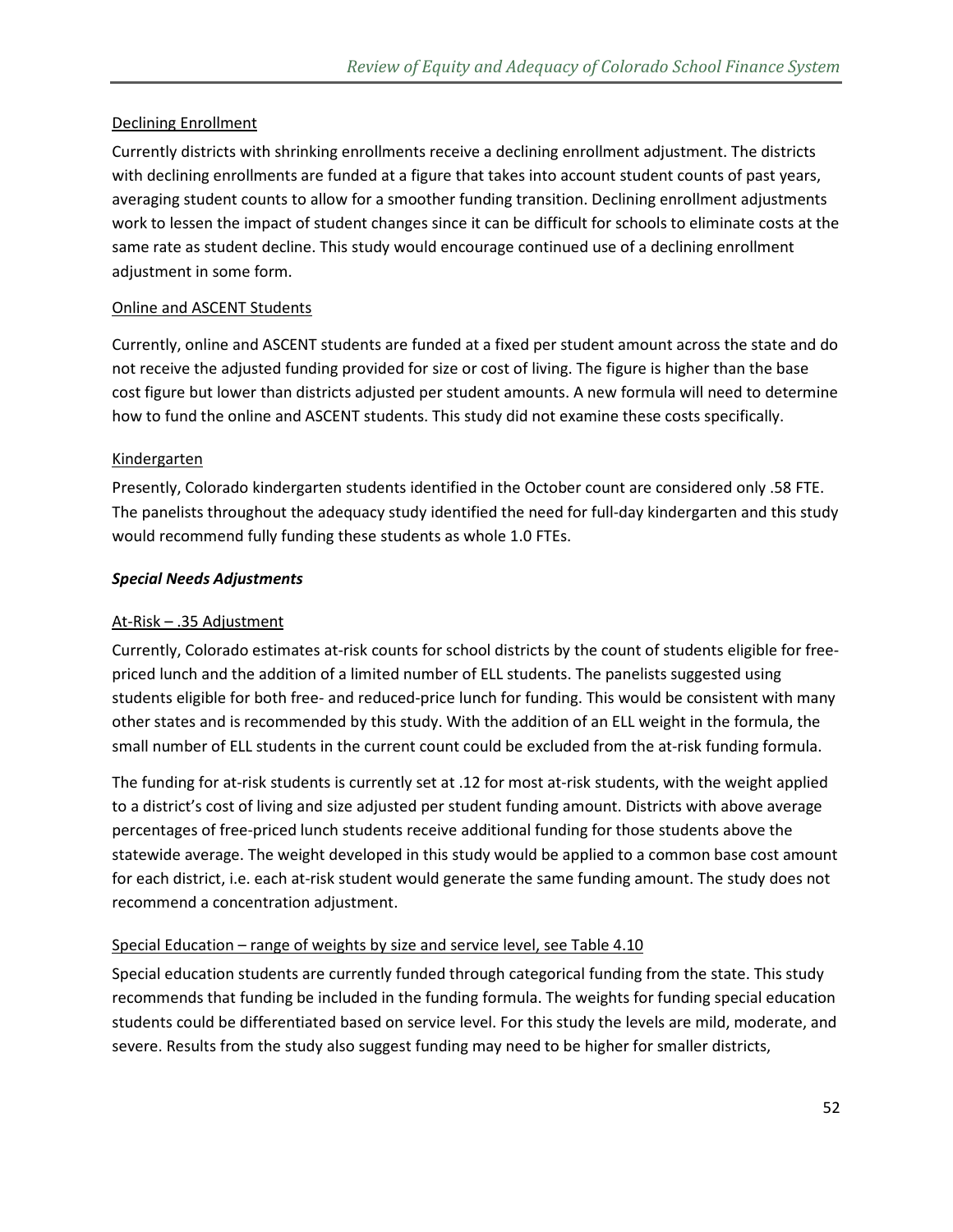therefore differentiated weights by district size may be needed. Weights would be applied to the same common base figure.

#### $ELL - .50$  or  $.60$  adjustment

ELL students are currently funded through categorical funding from the state. Students are eligible for funding based on identification of need through state tests, though students are limited in the number of years they can receive funding. Panelists identified the need for funding for all special need students served and felt funding should be within the formula at the weights described earlier.

#### Gifted and Talented – .25 or .30 adjustment

Gifted students are currently funded through categorical funding. This study identified a weight for gifted students that would be included in the formula. Currently, gifted student counts are self-reported by the districts based upon district-administered assessments.

### **District Characteristic Differences**

#### *District Size*

Currently Colorado adjusts funding based on the size of a district. The funding adjustments range from slightly more than 1.0 to more than 2.0. District size adjustments are made to take into consideration the economies-of-scale issues smaller districts face in providing the needed educational program to students. Panelists believed that a district size adjustment is still a necessary component of a state funding system and the study recommends keeping such an adjustment.

#### *Cost of Living*

Currently, Colorado adjusts cost of living for most districts. The adjustment is designed to take into account the cost differences districts face based on location. Personnel costs are the underlying cost driver of the adjustment and the formula only applies the adjustment to the amount of base funding determined to be associated with personnel for each district. This factor is called the personnel cost factor (PCF). The adjustment is only applied to districts with higher than average cost-of-living factors. It is not applied to lower funding for lower cost districts. Panelists tended to believe that districts did experience cost-of-living differences, but were not sure the current approach was the best measure of these cost differences. This was in part because the current approach did not take into account the difficulty of attracting and retaining personnel to certain communities. Some states with adjustments have begun to consider different factors, such as the relative cost of attracting similar personnel to a location for cost-of-living adjustments. The study recommends keeping a cost-of-living adjustment in some form.

Applying the base and weights to the student counts described above and then adjusting for district characteristic differences provides the targeted funding levels for each district. The next section examines how the state and local share is determined.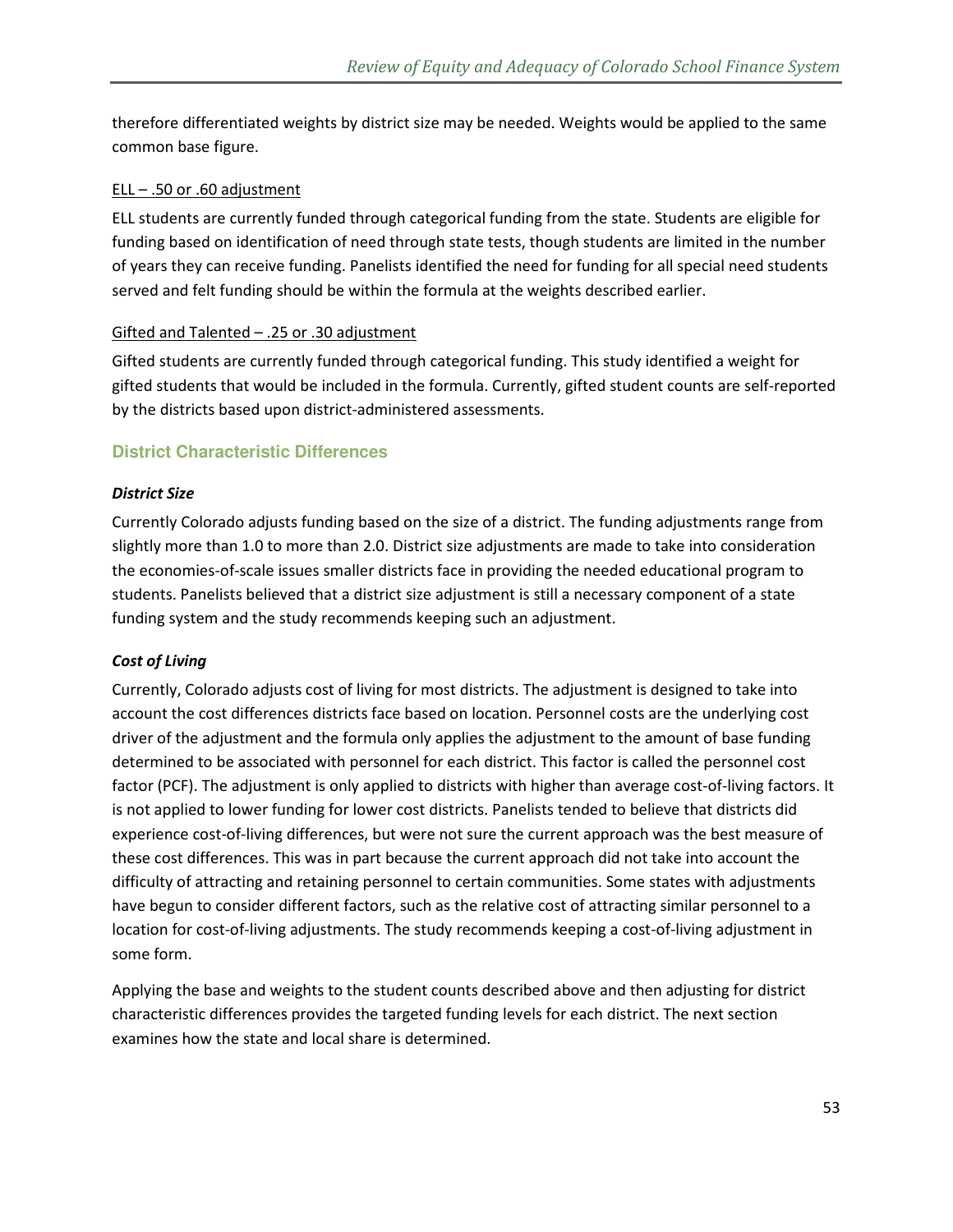### **Determining State and Local Share**

As has been described earlier in the report, Colorado's current funding system was designed in 1994. At the time, the system was designed to split the cost of the funding formula 50/50 between the state and local level. To do this, the formula required each district to levy 40 mills or at least enough mills to cover 90 percent of formula funding. Today, that split is tilted much heavier toward the state and mill rates for the formula range from 1.68 to 27.00. Policy around the proposed state and local share split would impact the tax rate that might be required for local districts to meet the local contribution level.

### **Wealth Calculation**

Tax rates are applied to a wealth base. Currently, Colorado measures wealth purely on the assessed value of districts. Some states have started to move to including income in the calculation of local wealth. The change attempts to recognize that taxes are paid with personal income. The belief is that including some type of income measure helps to better determine the ability of each community to pay.

### **Equalization**

In addition to the mills for total program, Colorado allows local districts to levy additional mill levy overrides to pay for additional operating costs. The current approach provides no state equalization dollars for districts that enact these overrides and limits the additional funds raised to 25 percent of total program for most districts, and 30 percent for the smallest districts. Looking at the variation in wealth across districts, it is clear that without any type of equalization many districts will struggle to pass overrides, and even if they do pass, they will generate very limited funds. Equalization could be included for mill levy overrides. One approach that can be used is power equalization.

Power equalization provides dollars to districts in a manner that guarantees raising dollars at a determined level. For example, if the state sets the power equalization rate at the  $70<sup>th</sup>$  percentile of wealth and the district at the 70<sup>th</sup> percentile of wealth can raise \$1,000 per student per mill, then any district below the 70<sup>th</sup> percentile would be guaranteed to raise \$1,000 per student per mill if voters approve the mill. A district that can only raise \$500 per student per mill would receive \$500 per student in state funding in the power equalization system.

#### **Conclusion**

The information above provides details on parameters that could be used in developing a new state funding system in Colorado. This study recommends that a new system be student centric, and, as such, suggests that the majority of student funding be distributed within an equalized formula. Additionally, the formula should take into account the ability of each district to pay. The CSFP and APA understand that many more decisions would need to be made in order to develop a full school finance system.

When developing a new formula, a set of principles should be established before any work is done in fully fleshing out the system. This includes identifying the types of differences districts face that they do not control. These differences could include many of the items discussed above, such as student need differences, size, and cost of living. Any new system should keep equity in sight during the development of the system. This includes looking at how well similar students are treated, how well the system